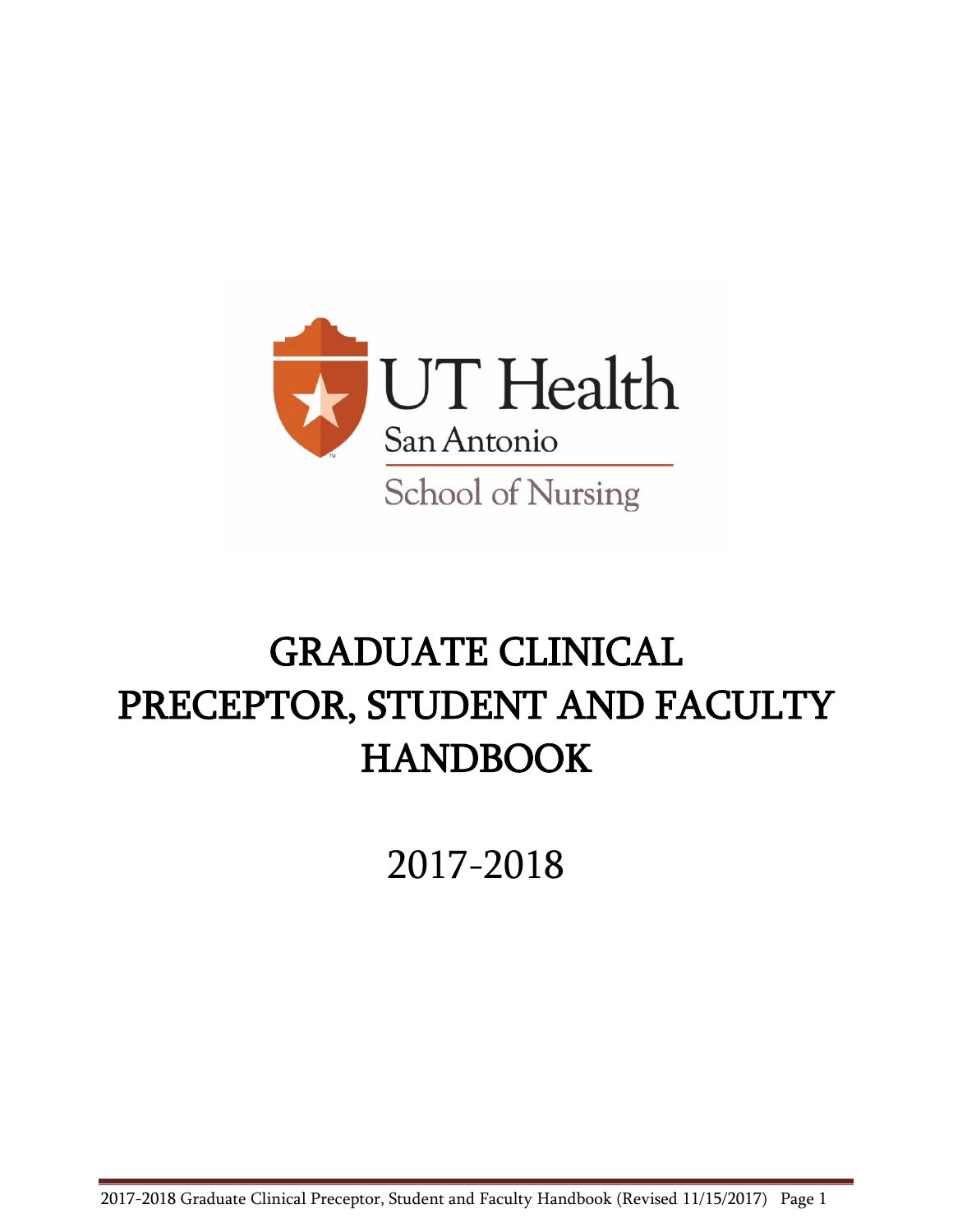



Typhon has been selected by UT Health San Antonio School of Nursing (SON) to assist in managing and tracking student and faculty information. This is your portal to view student or preceptor information, upload and share documents, view clinical experience logs, complete and submit evaluations and so much more!

Access Typhon from any computer, tablet or mobile device... **ANYTIME!** 

Get started TODAY by logging in at www.typhongroup.net/uthscsa

Students and preceptors will received INSTRUCTIONS on how to complete required Typhon functions via e-mail from the Program Coordinator, Roxanne L. Lozano. Additional information is available on the UT Health San Antonio School of Nursing's Graduate Clinical Experiences site, [http://nursing.uthscsa.edu/gradclinical.](http://nursing.uthscsa.edu/gradclinical)

Please note: The use of Typhon is currently used by the following majors for Case Logs, Time Logs, and evaluations:

- Family Nurse Practitioner
- Pediatric Nurse Practitioner Primary Care
- Psychiatric Mental Health Nurse Practitioner
- Adult-Gerontology Acute Care Nurse Practitioner

Students in the Clinical Nurse Leader, Administrative Management, and Nursing Education will continue to complete all clinical hour logs and evaluations via the process and forms outlined in this handbook, by the clinical course faculty, and syllabus.

UT Livemail is the primary form of communication for University and Program information. Students must check their Livemail account regularly for announcements, updates, and requirements.

Contact the UT Health San Antonio-SON Office for Academic Affairs at (210) 567-5899 or [lozanorl@uthscsa.edu](mailto:lozanorl@uthscsa.edu) if you need assistance with any of the functions available to you in **Typhon.**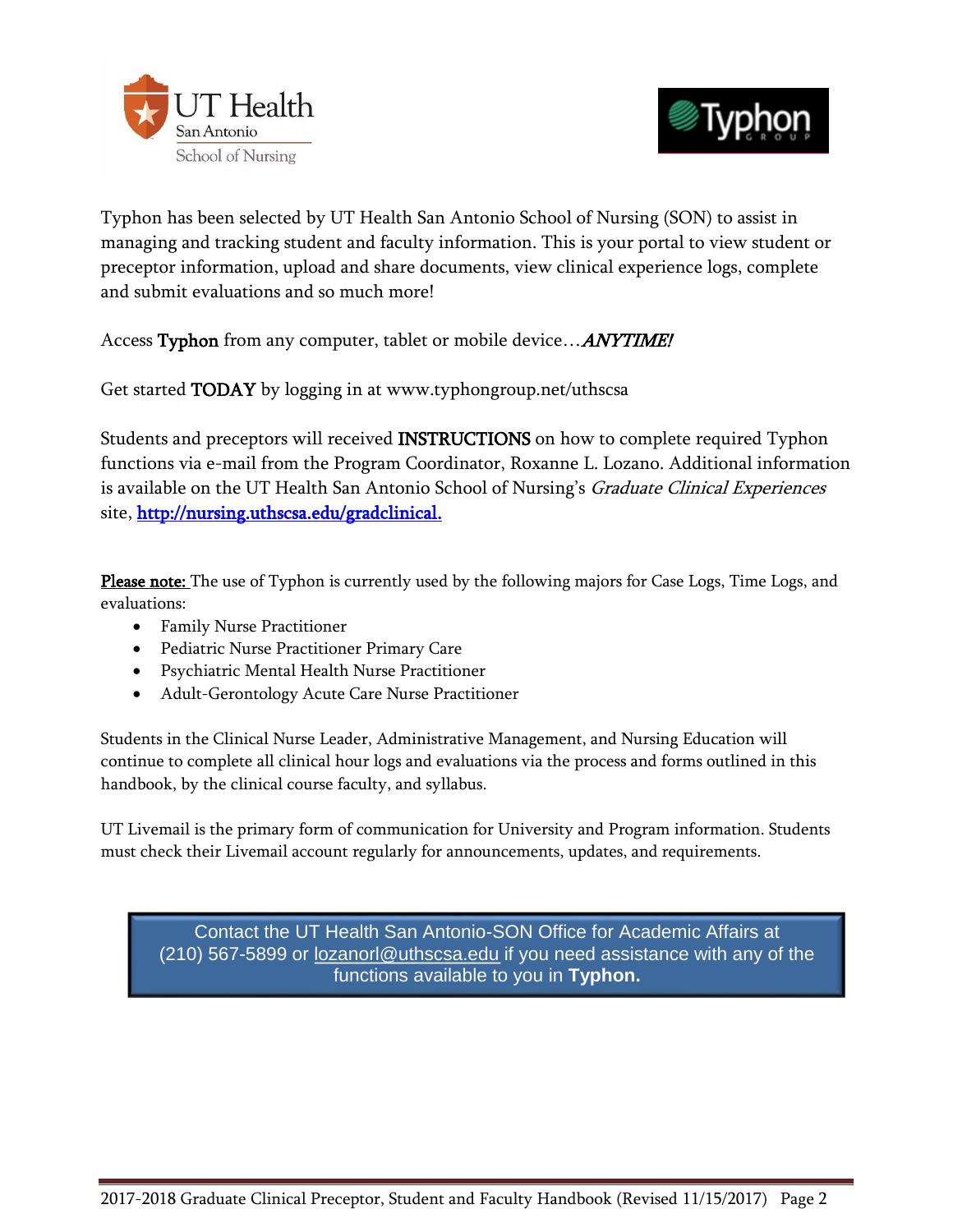

# Graduate Preceptor Handbook Acknowledgement Form

# 2017-2018

<span id="page-2-0"></span>The information in this handbook may be shared with the clinical healthcare agency.

(print full name)

Student Name: \_\_\_\_\_\_\_\_\_\_\_\_\_\_\_\_\_\_\_\_\_\_\_\_\_\_\_\_\_ Student ID Number: \_\_\_\_\_\_\_\_\_\_\_\_

I have read and understand the course materials for the current semester, including the syllabus, policies, and assignments. I have also read and understand the current UT Health San Antonio Catalog and the 2017-2018 School of Nursing Graduate Preceptor, Faculty and Student Handbook. I agree to abide by the guidance, policies and expectations set forth in the course materials, the current UT Health San Antonio Course Catalog and the UT Health San Antonio School of Nursing Graduate Preceptor, Faculty and Student Handbook.

I understand how to communicate with course nursing faculty and acknowledge that it is my responsibility as an adult learner to seek clarification and assistance when needed.

I will abide by all mandated HIPAA and FERPA confidentiality guidelines during the clinical experience.

I understand this agreement will be a part of my permanent student record in the School of Nursing.

Student Signature (electronic is acceptable) (Date)

Submit completed form to Office for Academic Affairs at **lozanorl@uthscsa.edu** or in person.

\_\_\_\_\_\_\_\_\_\_\_\_\_\_\_\_\_\_\_\_\_\_\_\_\_\_\_\_\_\_\_\_\_\_\_\_\_\_\_\_\_\_\_\_\_\_\_\_\_\_\_\_\_\_\_\_\_\_ \_\_\_\_\_\_\_\_\_\_\_\_\_\_\_\_\_\_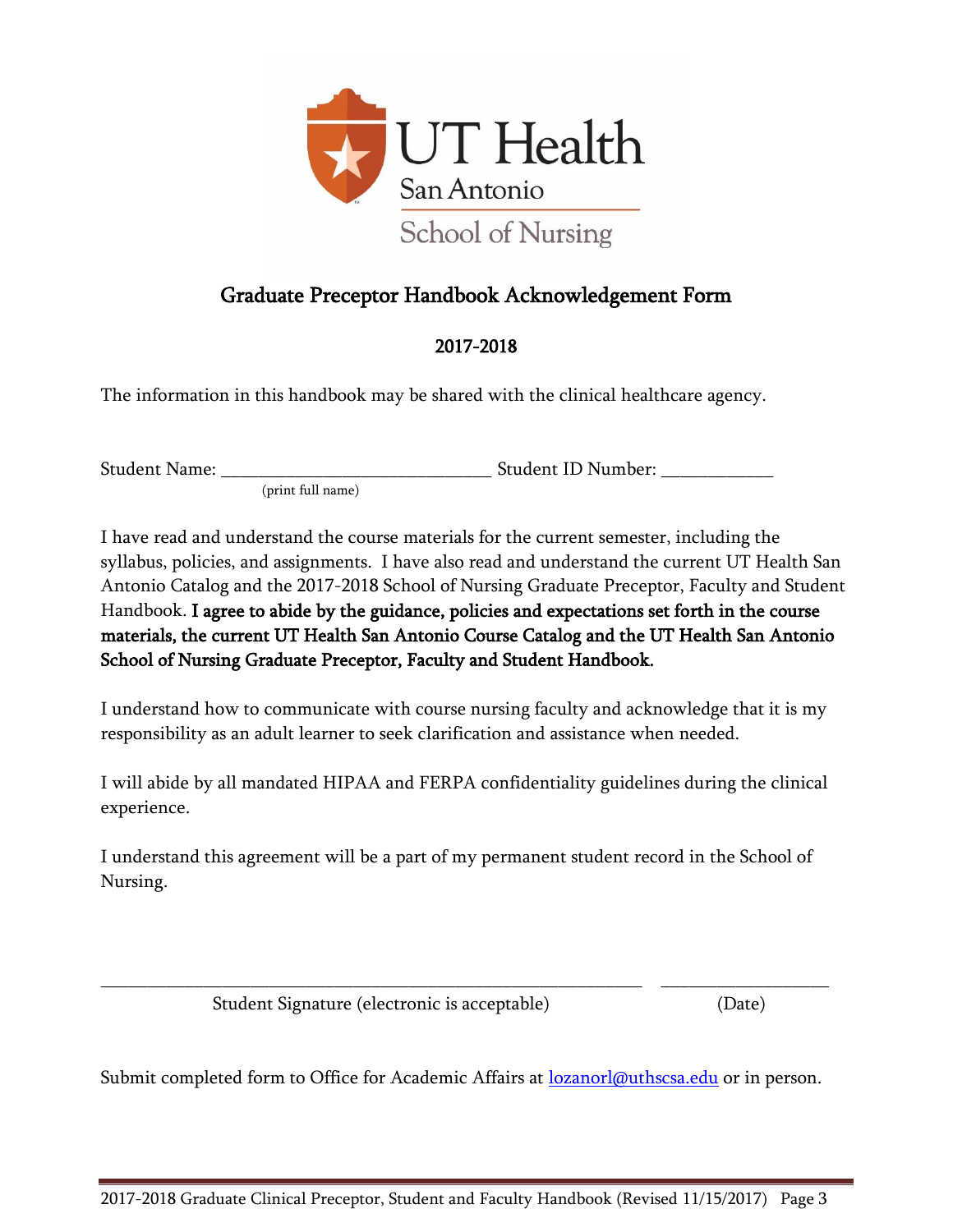# **Table of Contents**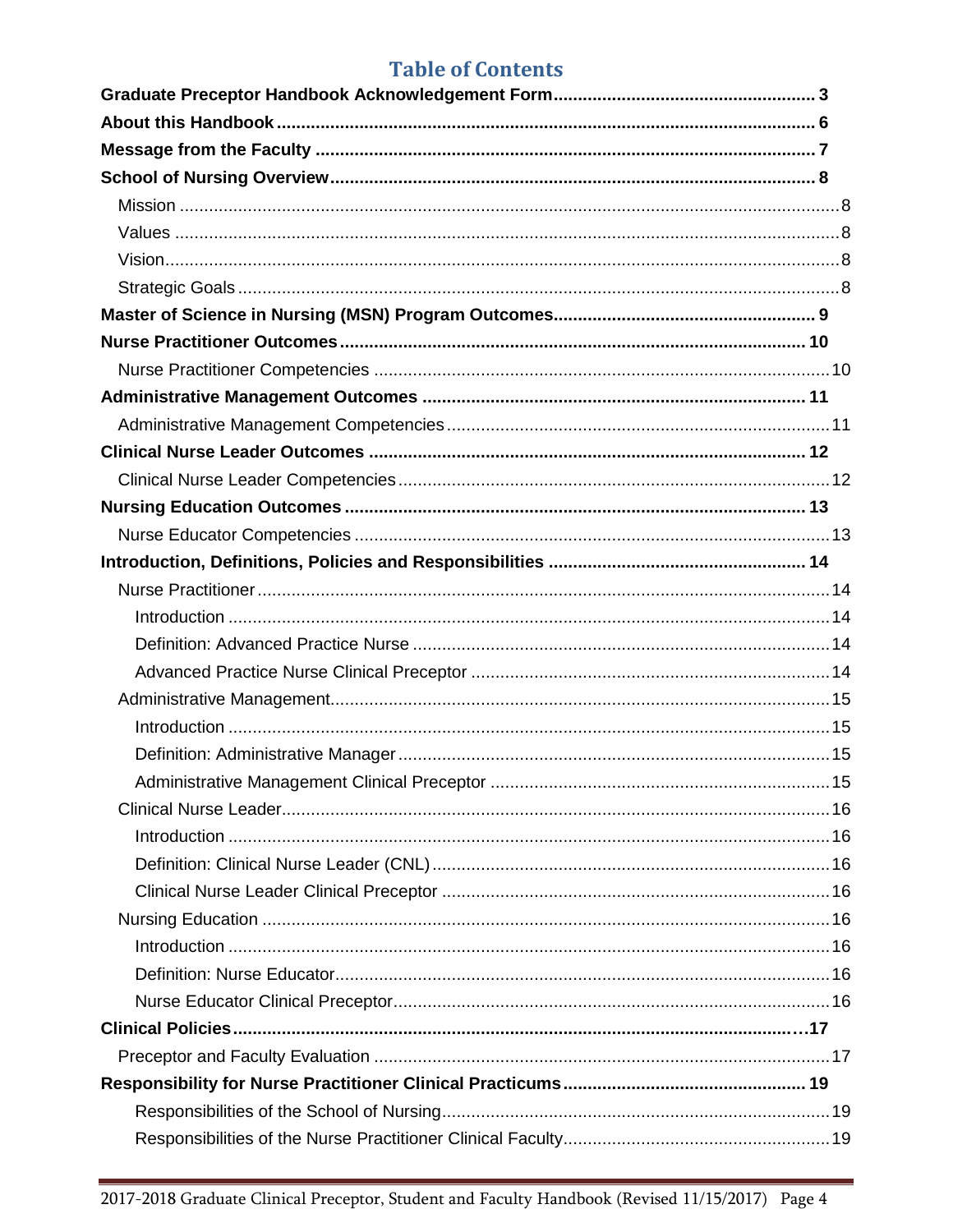| Responsibility for Clinical Nurse Leader, Administrative Management and Nursing     |  |
|-------------------------------------------------------------------------------------|--|
|                                                                                     |  |
|                                                                                     |  |
|                                                                                     |  |
|                                                                                     |  |
|                                                                                     |  |
|                                                                                     |  |
|                                                                                     |  |
|                                                                                     |  |
| Removing a Student Who is Suspected of Being Impaired from an Educational Setting26 |  |
|                                                                                     |  |
|                                                                                     |  |
|                                                                                     |  |
|                                                                                     |  |
| APPENDIX B: FORMS FOR ADMINISTRATIVE MANAGEMENT & NURSING EDUCATION                 |  |
| NURS 6220 Program Planning and Evaluation: Practicum & NURS 6203 Advanced Financial |  |
|                                                                                     |  |
|                                                                                     |  |
|                                                                                     |  |
|                                                                                     |  |
|                                                                                     |  |
|                                                                                     |  |
|                                                                                     |  |
|                                                                                     |  |
|                                                                                     |  |
|                                                                                     |  |
|                                                                                     |  |
|                                                                                     |  |
|                                                                                     |  |
| UT Health San Antonio School of Nursing Graduate Program Contact Numbers 44         |  |
|                                                                                     |  |
|                                                                                     |  |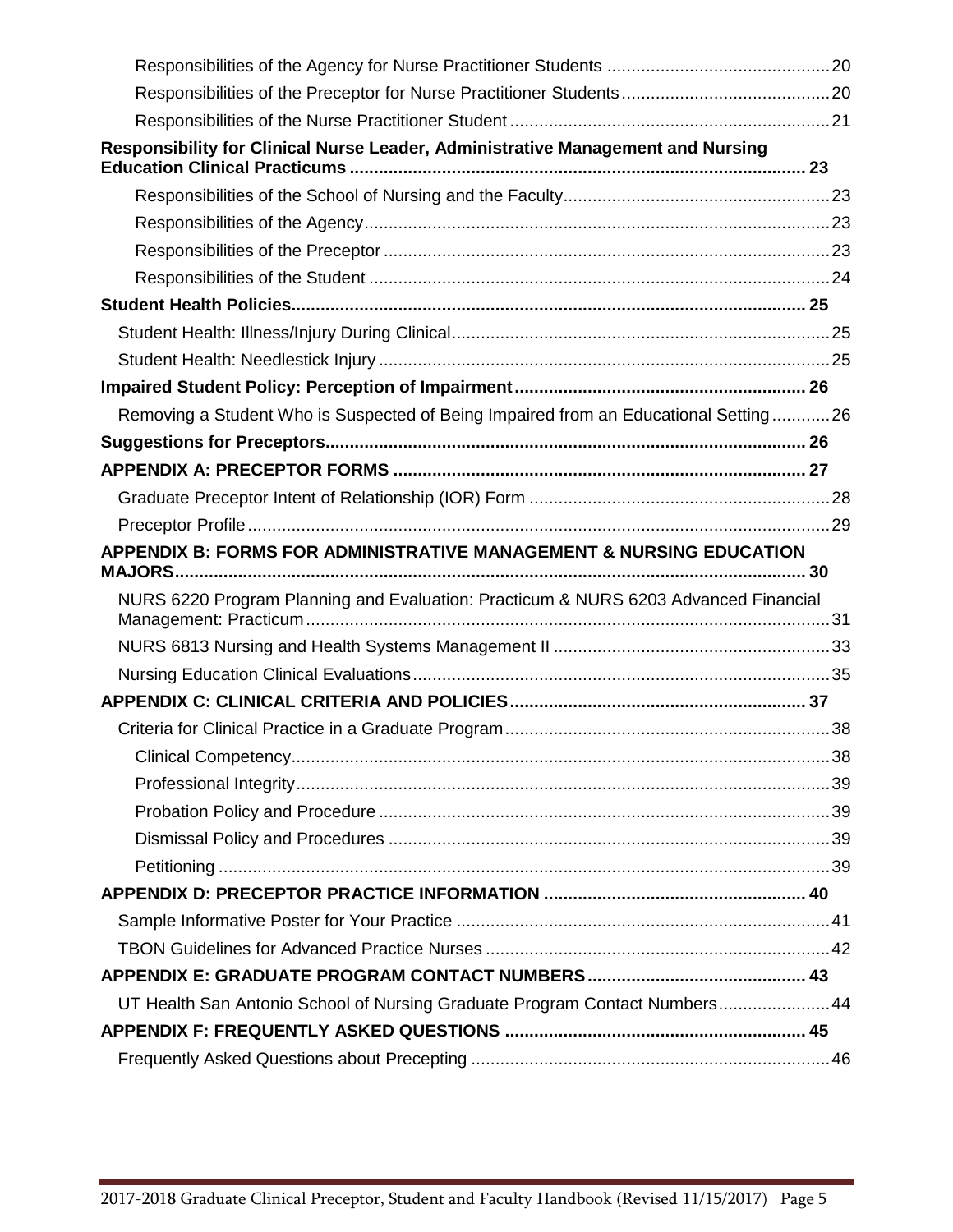# About this Handbook

- <span id="page-5-0"></span> This handbook is designed to be a ready resource for you during the course of your graduate studies at UT Health San Antonio School of Nursing and as such is designed for currently enrolled students.
- The Office for Academic Affairs will update you via email as changes occur throughout your program.
- The Preceptor, Student and Faculty Handbook for the Graduate Programs is intended to elaborate on the UT Health San Antonio Catalog.
- This publication is for informational purposes and is neither a contract nor an offer to contract. The School of Nursing reserves the right to change any provision or requirement at any time without notice in order to ensure compliance with accreditation standards.
- Changes in such vital areas as curriculum or requirements for graduation will not be made retroactively unless they are to the students' advantage and can be accommodated within the remaining time before graduation.
- Policy revisions made after December 2017 will be disseminated via LiveMail.
- Students are accountable to policies herein and revisions that have been sent by LiveMail.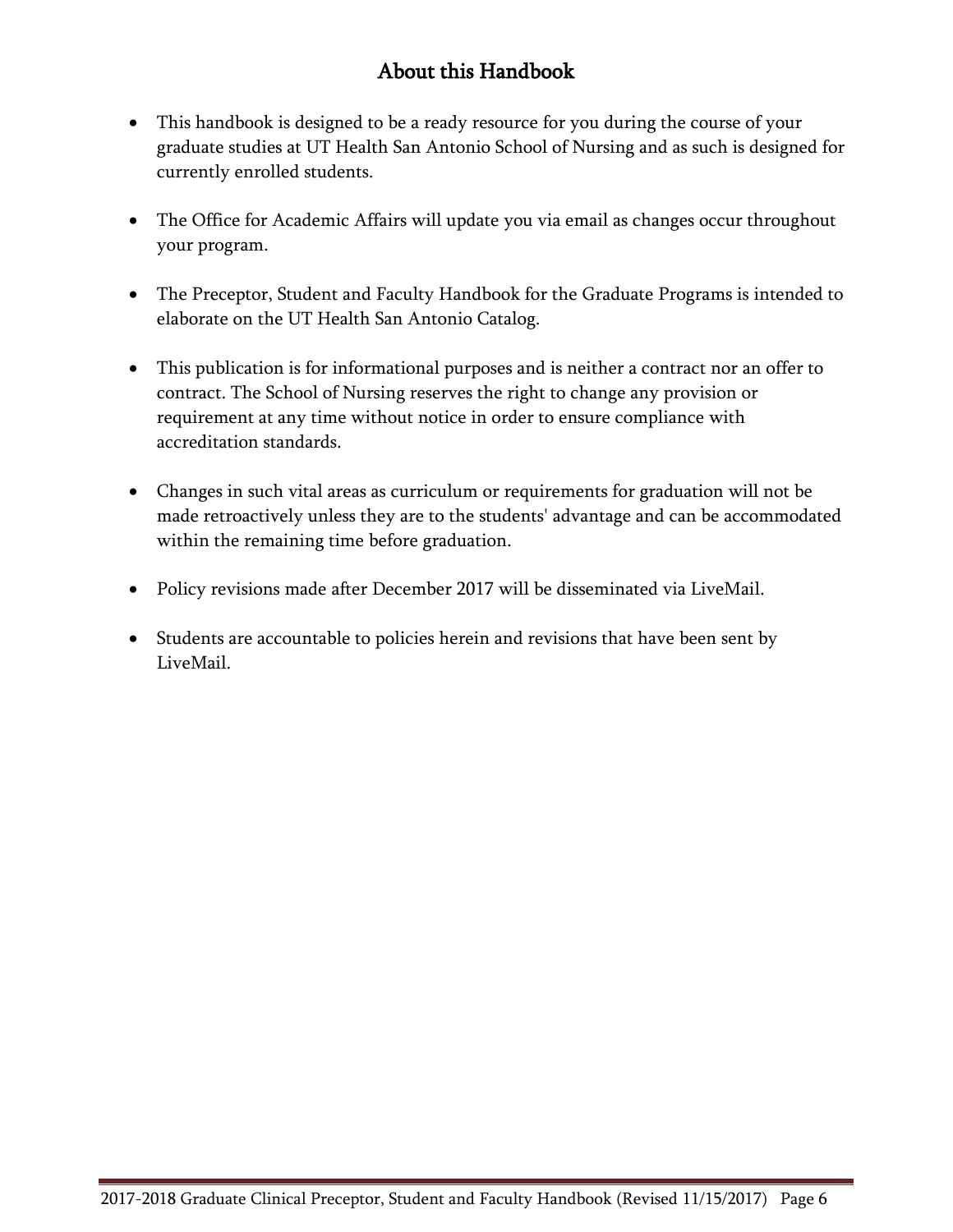# Message from the Faculty

<span id="page-6-0"></span>Dear Preceptor:

Thank you for serving as a preceptor for a graduate student from UT Health San Antonio School of Nursing (SON). The clinical experiences the student will obtain in your office, clinic, or unit are of critical importance to a successful learning experience in the program. The clinical setting is where synthesis of concepts and application of principles for quality health care delivery are achieved.

You are the key to successful learning experiences in the clinical setting. The student will work closely with you, learning from your advice and example. Through your supervision, the student will progressively develop the skills and clinical judgment necessary to become an Advanced Practice Nurse, Clinical Nurse Leader, Administrator or Nursing Educator. To recognize your contributions to this aspect of education of our students, a form verifying the total number of Preceptor hours served will be submitted to Preceptors.

The student's clinical faculty is responsible for clinical supervision. Clinical faculty will make site visits to the setting to discuss the student's progress and observe the student seeing patients within the current semester clinical objectives. The preceptor and faculty advisor collaborate in providing clinical instruction and evaluation. Faculty supervision may include site visits, preceptor consultation, and or one to one clinical experience with faculty.

The enclosed Preceptor Packet provides a brief description of the UT Health San Antonio Graduate Program. It outlines the responsibilities of the student, the preceptor, and the School of Nursing. Students have completed the didactic content prior to entering clinical. The student with whom you work can provide you with a list of topics covered during this and previous semesters to assist you in determining which types of patients are most appropriate for management by the student at various stages in the program. The student can also provide a document of clinical strengths and learning needs to assist you in identifying the most appropriate experiences. Final clinical objectives/outcomes to be achieved by the student for each semester will be addressed in the Student Clinical form to be completed by you in Typhon. Guides on accessing the Typhon system, approving student hours and completing evaluations can be found on the SON Clinical website, <http://nursing.uthscsa.edu/gradclinical/>

If you agree to be a preceptor, you will need to ensure the following forms are completed, submitted to, and approved by the Clinical Liaison in the Office for Academic Affairs before the practicum begins:

- The [Intent of Relationship \(IOR\) Form](#page-27-0) establishing your willingness to serve as a preceptor for the specified student and the agreement of the practicum site (see  $\Delta$ ppendix  $\Delta$ );
- The Preceptor's P[rofessional Profile](#page-28-0) (see [Appendix A\)](#page-26-0) or resume/CV indicating professional preparation and licensure. You are asked to complete either the Professional Profile or submit a current resume/CV (preferred), if one is not already on file with the UT Health San Antonio Clinical Liaison. This profile should be updated every three years; and
- The Memorandum of Agreement (MOA), a formal contract, which establishes the legal parameters between you (your clinical facility, if necessary) and the School of Nursing at UT Health San Antonio. Please contact the Clinical Liaison for more information regarding this process.

Welcome to the Graduate Nursing Program at UT Health San Antonio. We appreciate your contribution to our program and your critical role in the clinical education of our students.

Thank you,

The Graduate Nursing Faculty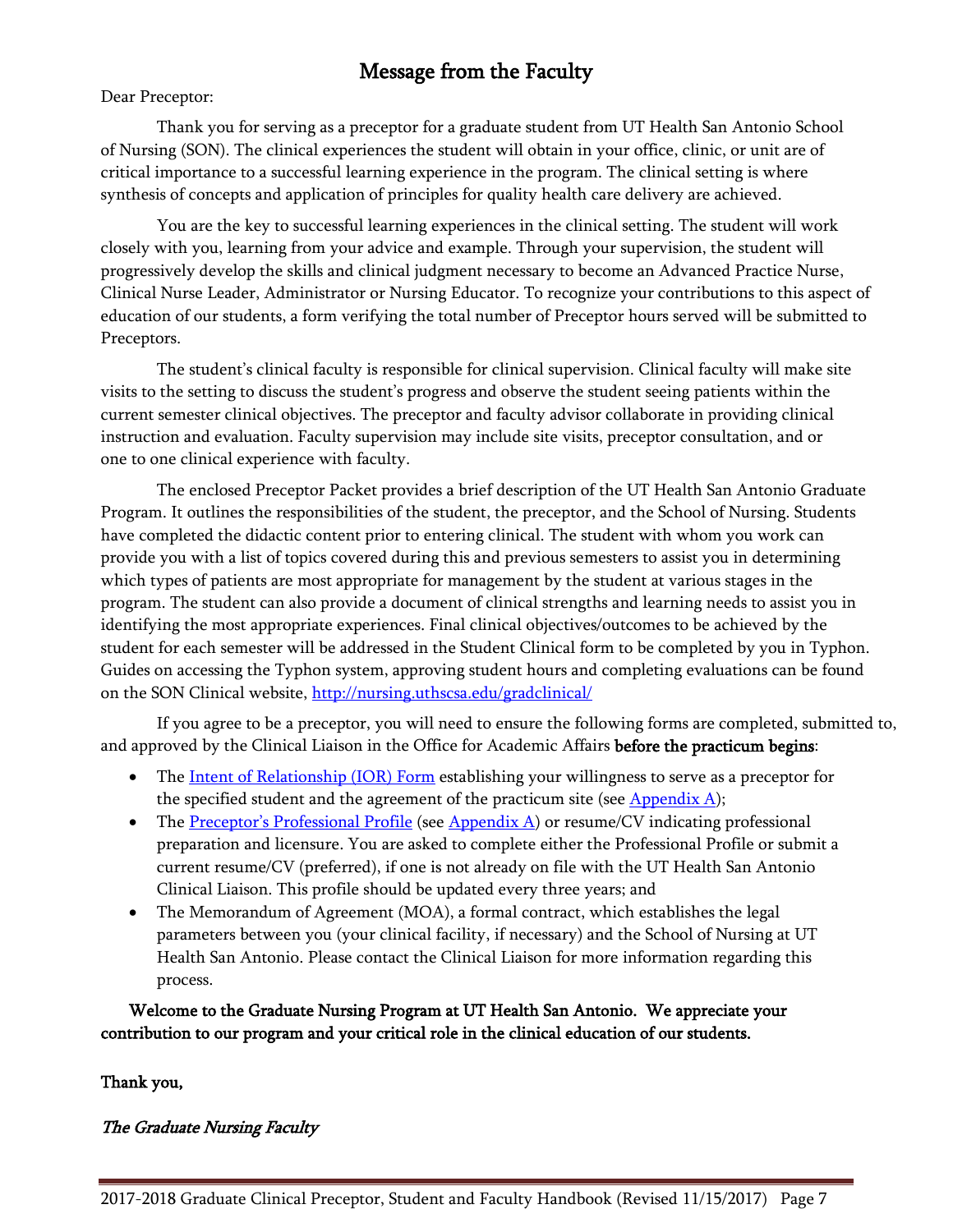# School of Nursing Overview

#### MISSION

<span id="page-7-1"></span><span id="page-7-0"></span>We develop diverse nurse leaders to improve health and health care, through education, research, practice, and community engagement.

#### VALUES

- <span id="page-7-2"></span> Innovation – We, the faculty, staff, and students of the UT Health School of Nursing, believe in delivering leading edge health care, education, research, and community service.
- $\bullet$  Diversity and Inclusion We believe in fostering an inclusive environment as a foundation to make health care available to all.
- Ethic & Accountability We believe in honoring the dignity of others through the accountability of our actions.
- $\blacklozenge$   $\blacktriangle$   $\blacktriangle$   $\blacktriangle$   $\blacktriangle$   $\blacktriangle$   $\blacktriangleright$   $\blacktriangle$   $\blacktriangle$   $\blacktriangle$   $\blacktriangle$   $\blacktriangle$   $\blacktriangle$   $\blacktriangle$   $\blacktriangle$   $\blacktriangle$   $\blacktriangle$   $\blacktriangle$   $\blacktriangle$   $\blacktriangle$   $\blacktriangle$   $\blacktriangle$   $\blacktriangle$   $\blacktriangle$   $\blacktriangle$   $\blacktriangle$   $\blacktriangle$   $\blacktriangle$   $\blacktriangle$   $\blacktriangle$   $\blacktriangle$   $\blacktriangle$   $\blacktriangle$   $\blacktriangle$   $\blacktriangle$   $\blacktriangle$
- Synergy We believe in inter-professional collaboration to improve health outcomes for all.

#### VISION

<span id="page-7-3"></span>We make lives better by promoting health as an act of social justice.

### STRATEGIC GOALS

- <span id="page-7-4"></span>• Education: Educating a diverse student body to become excellent nurses and nurse scientists.
- Research: Engage in research to increase knowledge about health and disease and health care delivery and to commercialize discoveries beneficial to the public.
- Health Care: Provide exemplary, innovative, culturally inclusive nursing care to our local and global communities.
- Community Engagement: Make a significant impact on the health of our local and global community.
- Organizational Effectiveness: Provide an effective, efficient and culturally inclusive infrastructure which embodies innovation, quality and professionalism to support faculty, staff and students as they fulfill the mission of the School of Nursing.

The SON mission, values, and vision are written and published on the website and relate to all programs. The SON goals are incorporated into the **Strategic Plan.** Both are accessible to current and prospective students. The mission, vision and goals are each congruent with those of [UT Health San](http://www.uthscsa.edu/about.shtml)  [Antonio.](http://www.uthscsa.edu/about.shtml) They are consistent with relevant professional standards and nursing guidelines to prepare students for beginning and advanced nursing practice.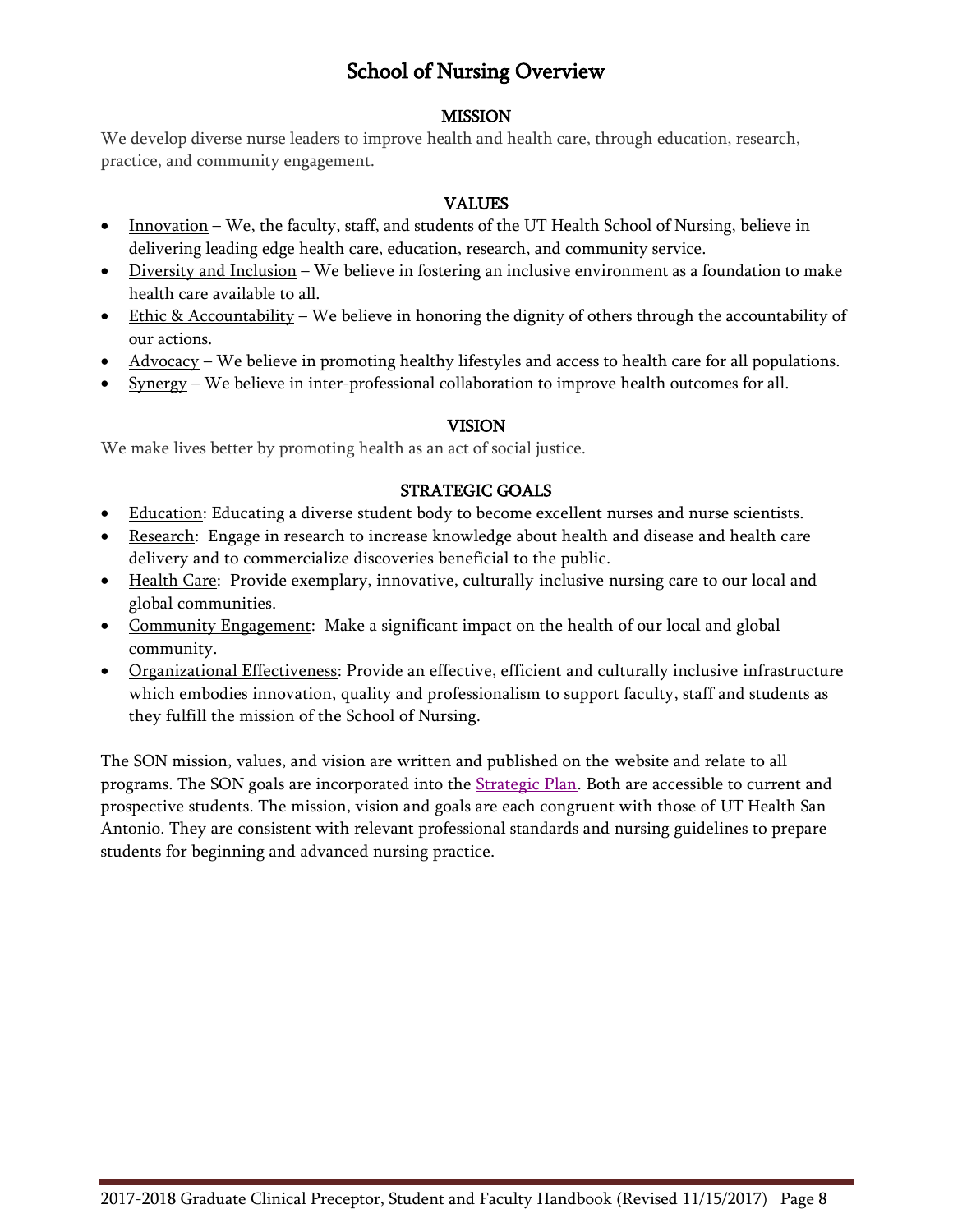# Master of Science in Nursing (MSN) Program Outcomes

<span id="page-8-0"></span>Upon completion of the Master of Science in Nursing Program students will:

- 1. Integrate scientific findings from nursing and related sciences, including genetics and genomics, into the delivery of advanced nursing care to populations in diverse settings.
- 2. Demonstrate organizational and systems leadership to assure ethical and critical decisionmaking at all systems' levels for quality and patient safety.
- 3. Incorporate performance improvement strategies for quality, safety, and patient-centered care delivery.
- 4. Use improvement science to achieve optimal patient care and care environment outcomes.
- 5. Integrate meaningful and usable information systems and healthcare technologies to support safe, quality patient care and healthcare systems effectiveness.
- 6. Advocate for policy changes that influence healthcare at appropriate levels.
- 7. Lead interprofessional teams using collaborative strategies to effect quality patient care and population health outcomes.
- 8. Analyze and incorporate broad ecological and social health determinants to design and deliver evidence-based clinical prevention and population health care and services to individuals, families, and aggregates/identified populations.
- 9. Integrate the advanced competencies expected of a master's prepared nurse to design, deliver, and evaluate outcomes of systems of care for individuals, families, and diverse populations.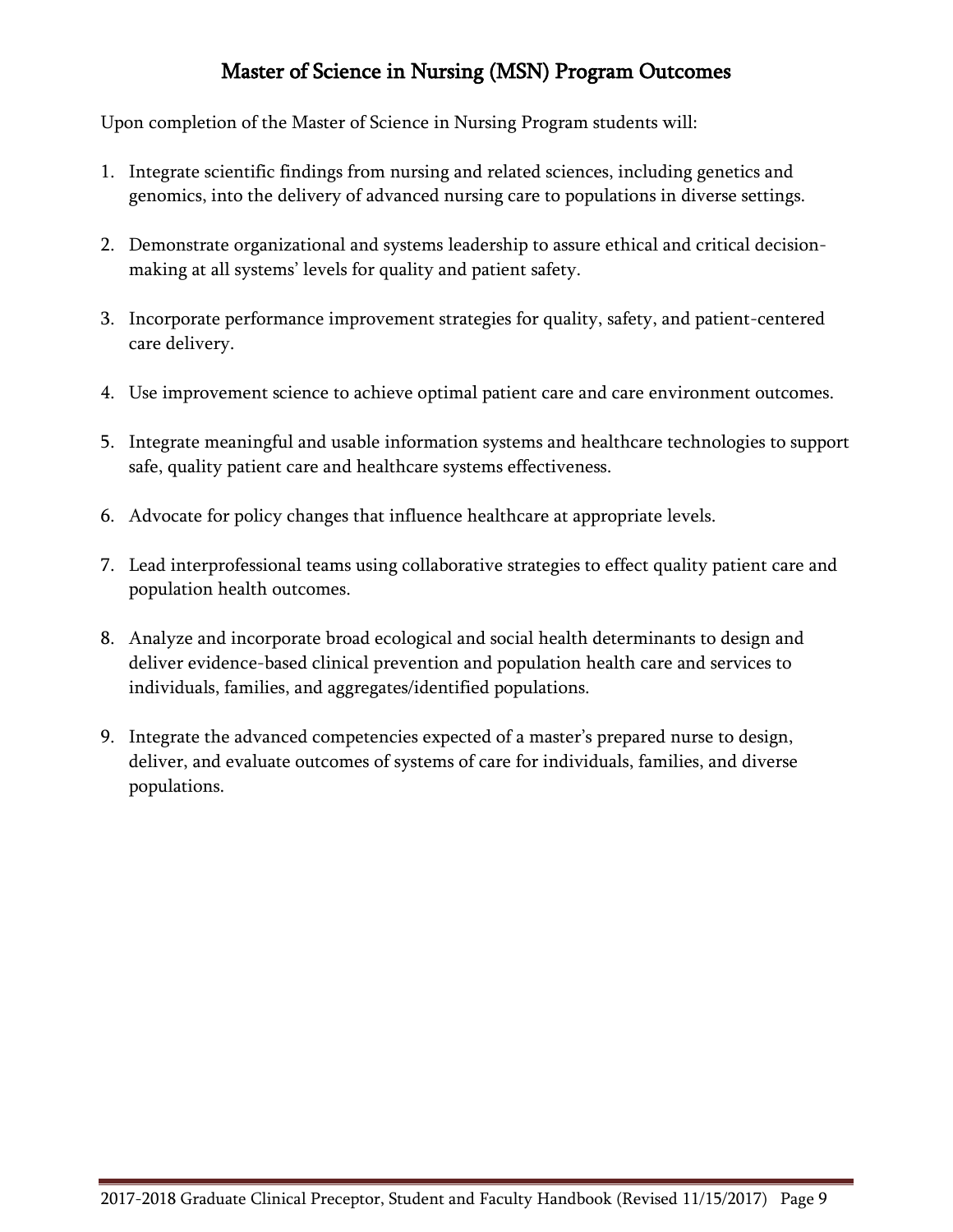# Nurse Practitioner Outcomes

- <span id="page-9-0"></span>1. Apply knowledge from the sciences and humanities to the delivery of advanced practice nursing with the goal of improving care processes and outcomes. (MSN Program Outcomes 1, 4, 8, 9)
- 2. Design complex and advanced leadership frameworks through collaboration with multiple stakeholders to promote advanced practice nursing and/or population-focused health outcomes. (MSN Program Outcomes 2, 8, 9)
- 3. Use the best available evidence to improve quality, safety, access, and system functions in clinical practice and health care. (MSN Program Outcomes 1, 4, 8, 9)
- 4. Use interprofessional collaboration, evidence-based knowledge acquisition, and clinical investigative tools to revise health care systems toward improving practice and patient outcomes through the translation of new knowledge. *(MSN Program Outcomes 7, 4, 9)*
- 5. Make use of contemporary technologies that promote patient health literacy and that facilitate the delivery of safe cost-effective care. (MSN Program Outcomes 5, 9)
- 6. Develop policies for culturally diverse populations and health care systems within the frameworks of social justice, equal access, quality and cost-effective care. (MSN Program Outcomes 2, 8, 9)
- 7. Facilitate the development, implementation, and evaluation of health care delivery at the micro, meso and macro system levels that improve care, population health and reduce cost. (MSN Program Outcomes 2, 6, 9)
- 8. Solve complex care issues by interpreting ethical principles, applying ethically sound solutions and examining ethical consequences. (MSN Program Outcomes 2, 6, 8, 9)
- 9. Function as a licensed independent practitioner managing patients and families in health and illness by applying advanced health assessment, screening and diagnostic strategies, and pharmacological and non-pharmacologic interventions through patient-centered, culturally proficient care in full partnership with patients or designees. (MSN Program Outcomes 8, 9)

# NURSE PRACTITIONER COMPETENCIES

<span id="page-9-1"></span>[Nurse Practitioner Competencies](http://www.nonpf.org/?page=14)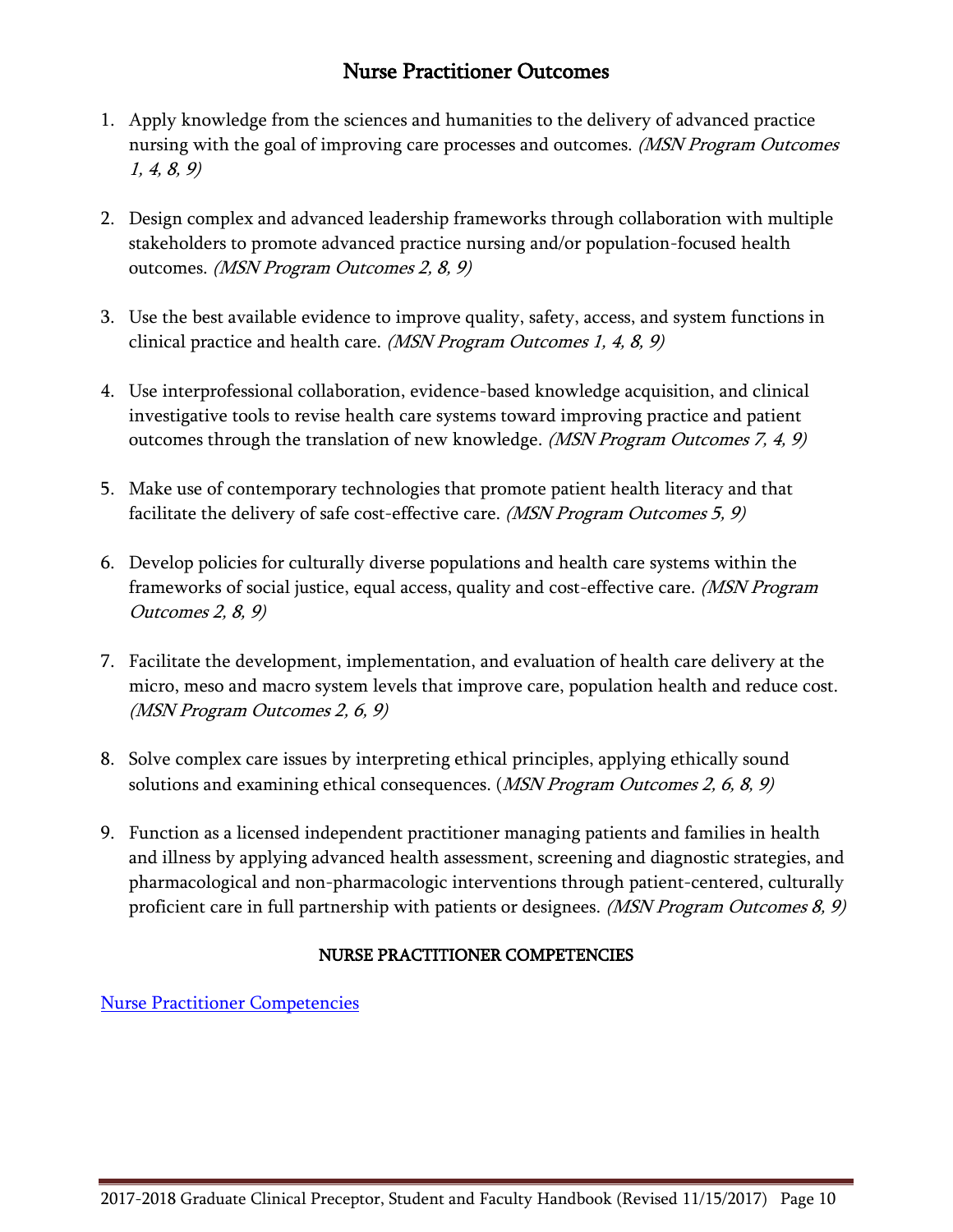# Administrative Management Outcomes

- <span id="page-10-0"></span>1. Utilize organizational theories at the microsystem, meso-system, and macro-system levels to lead change to assure quality and safety in patient care and in the work environments. *(MSN* Program Outcome 1)
- 2. Participate in systems review to critically evaluate and anticipate risks to patient/client safety to improve quality of patient/client care delivery. (MSN Program Outcome 2)
- 3. Synthesizes and utilizes performance improvement information (quality, patient and staff safety, and regulatory) to continuously improve patient care and the work environment. (MSN Program Outcome 3)
- 4. Apply research-based information to design, implement and evaluate strategic and operational plans, including program and business plans. (MSN Program Outcome 4)
- 5. Use information systems and technology to improve health care outcomes and patient care operations. (MSN Program Outcome 5)
- 6. Effect change through advocacy for the profession, inter-professional care team and the patient/client. (MSN Program Outcome 6)
- 7. Demonstrates critical thinking, problem solving, and theories of organizational behavior in planning, organizing, and leading nursing and inter-professional teams. (MSN Program Outcome 1, 7)
- 8. Lead the patient care staff in a designated department or service line to assure quality, safety, efficiency, effectiveness, timeliness of nursing care, and patient centered care. (MSN Program Outcome 7)
- 9. Participate in identifying clinical and cost outcomes that improve safety, effectiveness, timeliness, efficiency, quality, and the degree to which they are patient/client centered. (MSN Program Outcome 8, 9)
- 10. Demonstrate financial management acumen through the development of departmental expense and capital budgets, variance analyses, revenue and expense forecasting, and interpret financial information. (MSN Program Outcome 8, 9)
- 11. Apply human resource management frameworks and skills to assure effective recruitment, retention, orientation and professional development of patient care staff. *(MSN Program*) Outcome 8 , 9)

# ADMINISTRATIVE MANAGEMENT COMPETENCIES

<span id="page-10-1"></span>[Administrative Management Competencies](http://www.aone.org/resources/nurse-manager-competencies.pdf)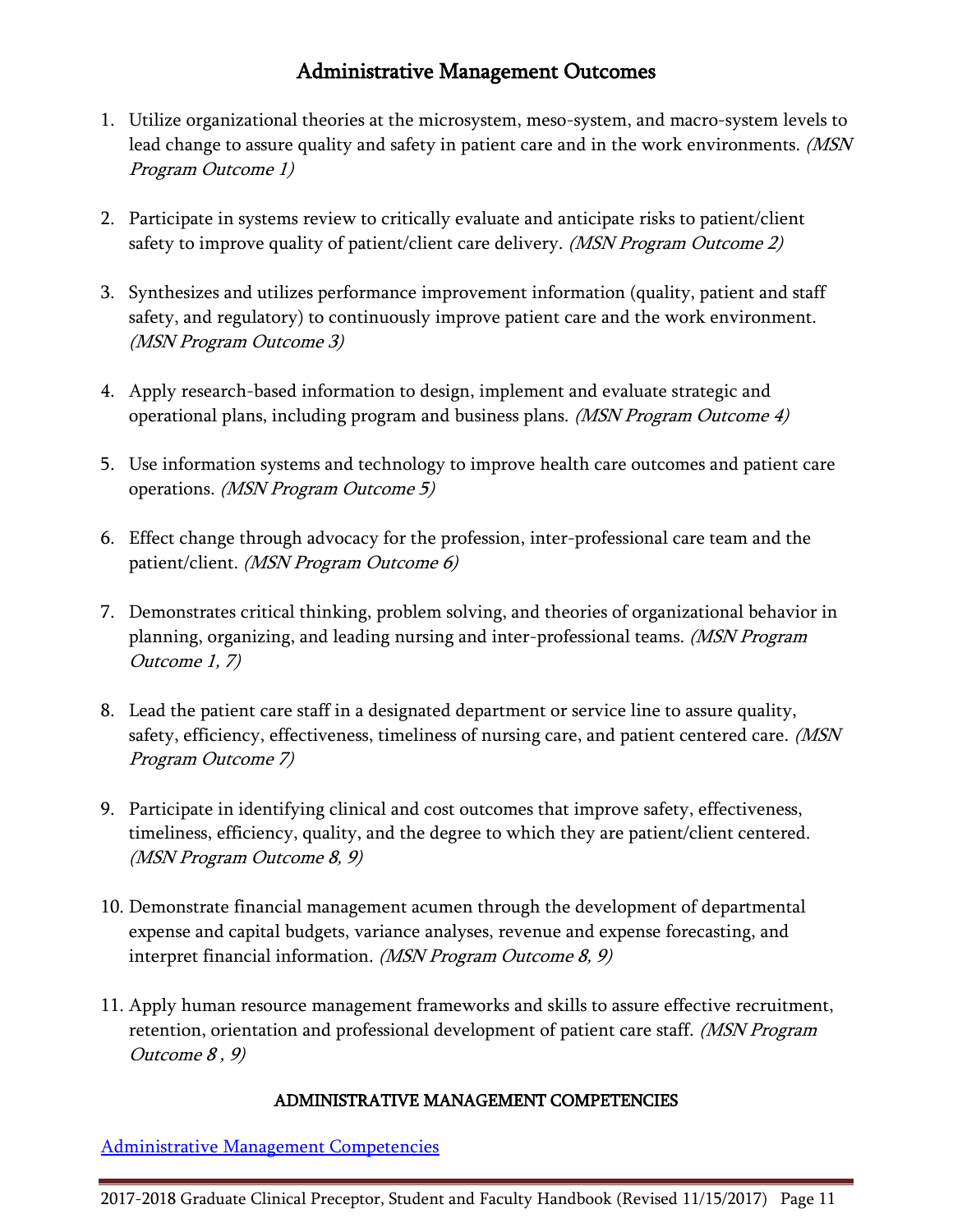# Clinical Nurse Leader Outcomes

- <span id="page-11-0"></span>1. Actively pursue new knowledge and skills in the CNL role as needs of patients/clients and the health care system evolve. (MSN Program Outcome 1)
- 2. Properly delegate and utilize the nursing team's human and fiscal resources and serve as a partner in the inter-professional health care team. (MSN Program Outcome 2)
- 3. Identify clinical and cost outcomes that improve safety, effectiveness, timeliness, efficiency, quality, and patient centered care. (MSN Program Outcome 3)
- 4. Use appropriate teaching/learning principles and strategies as well as current information, materials and technologies to facilitate the learning of patients/clients, groups and other health care professionals. (MSN Program Outcome 3)
- 5. Communicate effectively to achieve quality patient/client outcomes and lateral integration of care for a cohort of patients/clients. (MSN Program Outcome 3)
- 6. Apply research-based information to design, implement and evaluate plans of care. (MSN Program Outcome 4)
- 7. Use information systems and technology at the point of care to improve health care outcomes. (MSN Program Outcome 5)
- 8. Participate in systems review to critically evaluate and anticipate risks to patient/client safety to improve quality of patient/client care delivery. (MSN Program Outcome 6)
- 9. Effect change through advocacy for the profession, inter-professional health care team and the patient/client. (MSN Program Outcome 7)
- 10. Synthesize data, information and knowledge to evaluate and achieve optimal patient/client and care environment outcomes. *(MSN Program Outcome 8)*
- 11. Assume accountability for healthcare outcomes for a specific group of patients/clients within a unit or setting recognizing the influence of the meso-and macro-systems on the microsystem at the point of care. *(MSN Program Outcome 9)*

# CLINICAL NURSE LEADER COMPETENCIES

<span id="page-11-1"></span>[Clinical Nurse Leader Competencies](https://www.aacnnursing.org/Portals/42/AcademicNursing/CurriculumGuidelines/CNL-Competencies-October-2013.pdf?ver=2017-05-18-144336-663)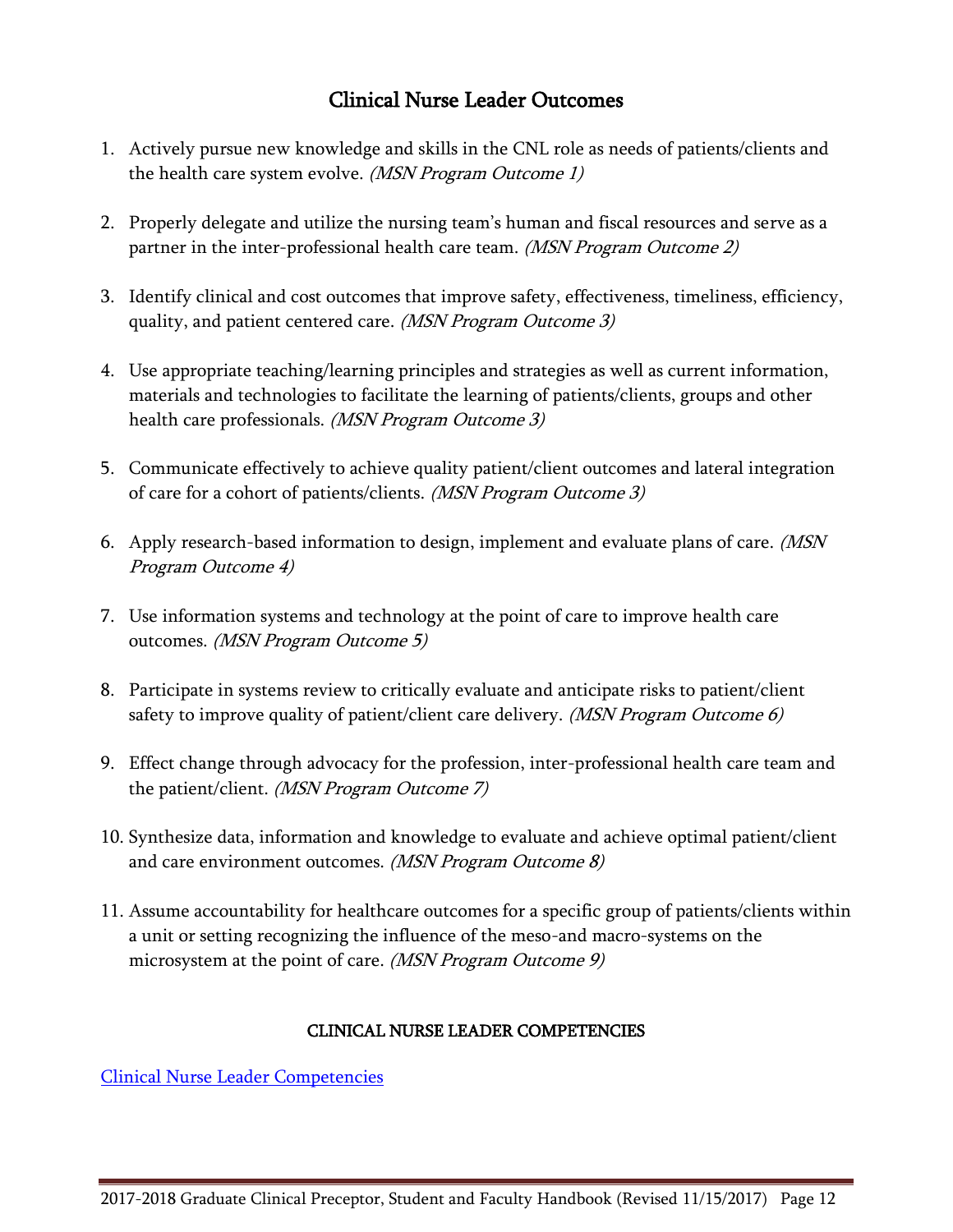# Nursing Education Outcomes

- <span id="page-12-0"></span>1. Create an environment in classroom, laboratory and clinical settings that facilitates student learning and the achievement of desired cognitive, affective, and psychomotor outcomes. (MSN Program Outcome 1)
- 2. Adapt educational strategies to unique learning styles and needs of international, adult, multicultural, disadvantaged, physically challenged, at-risk and second degree learners. (MSN Program Outcome 7)
- 3. Create learning environments that are focused on socialization to the role of the nurse and facilitate learners' self-reflection and personal goal setting. (MSN Program Outcome 7)
- 4. Develop and use a variety of strategies to assess and evaluate student learning in classroom, laboratory and clinical settings, as well as in all domains of learning. *(MSN Program* Outcome 3)
- 5. Formulate program outcomes and design curricula that reflect contemporary health care trends and prepare graduates to function effectively in the health care environment. (MSN Program Outcome 4)
- 6. Function as a change agent and leader to create a preferred future for nursing education and nursing practice. *(MSN Program Outcome 2)*
- 7. Exhibit a spirit of inquiry about teaching and learning, student development, evaluation methods and other aspects of the role. (MSN Program Outcome 4)
- 8. Balance the teaching, scholarship, and service demands inherent in the role of educator and member of an academic institution. *(MSN Program Outcome 8)*
- 9. Examine continuous quality improvement in the nurse educator role. *(MSN Program*) Outcome 3)
- 10. Analyze how social, economic, political and institutional forces influence higher education in general and nursing education in particular. (MSN Program Outcome 6)

# NURSE EDUCATOR COMPETENCIES

<span id="page-12-1"></span>[Nurse Educator Competencies](http://www.nln.org/professional-development-programs/competencies-for-nursing-education)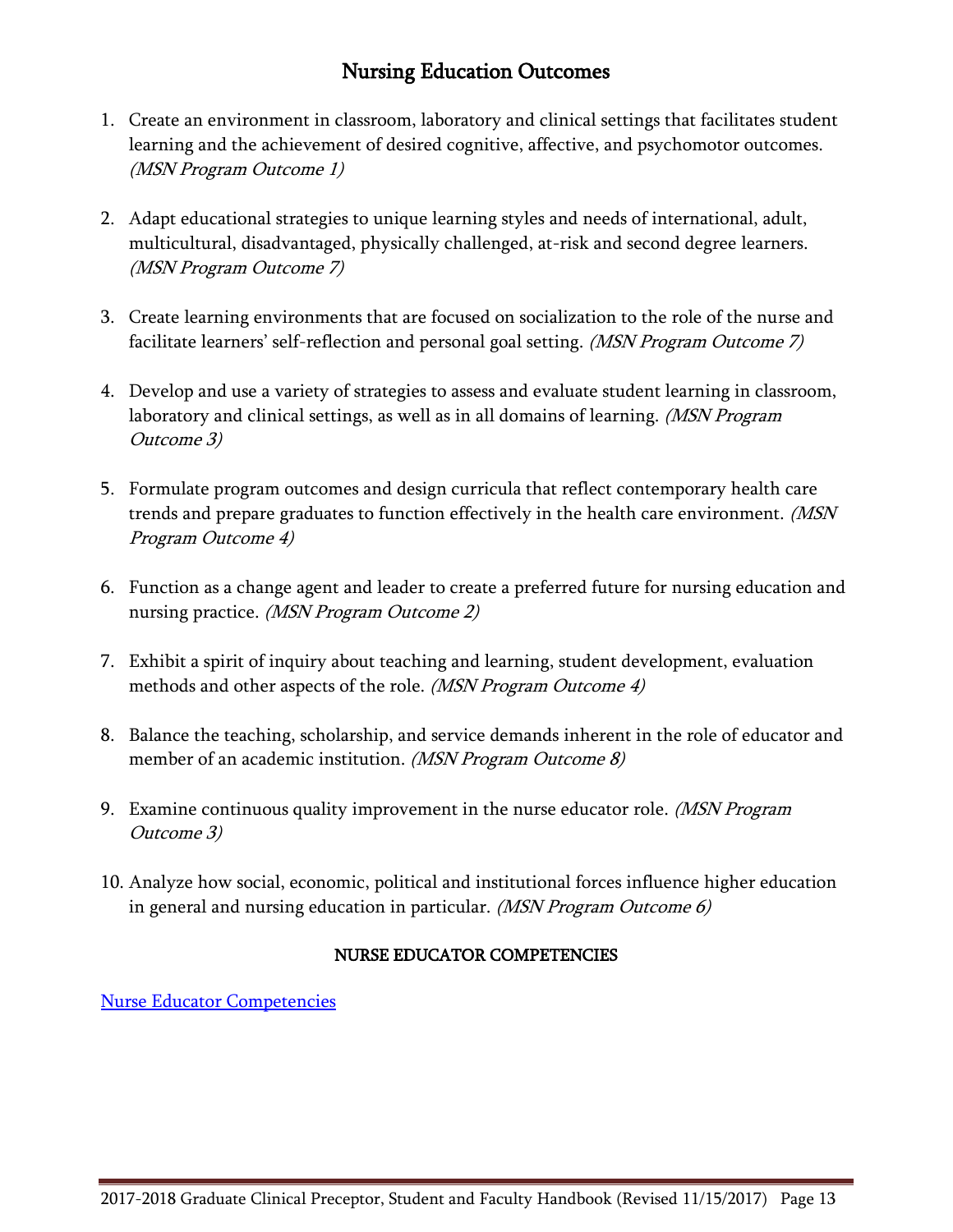# Introduction, Definitions, Policies and Responsibilities

# NURSE PRACTITIONER

### <span id="page-13-2"></span><span id="page-13-1"></span><span id="page-13-0"></span>Introduction

The Advanced Practice Nurse (APN) program is currently comprised of 4 specializations: 1) Family Nurse Practitioner (FNP), 2) Psychiatric Mental Health Nurse Practitioner (PMHNP), 3) Pediatric Nurse Practitioner Primary Care (PNP-PC), and 4) Adult-Gerontology Acute Care Nurse Practitioner (AG-ACNP). Incoming students are offered three pathway options through which to achieve the Nurse Practitioner specialization of their choice and become an advanced practice nurse (APN):

- 1. Master of Science in Nursing (MSN) degree program for students who hold a BSN from an accredited nursing program.
- 2. Alternate Entry Master of Science in Nursing (MSN) degree program for students who hold an ADN or a diploma in nursing.
- 3. Post-Graduate Certificate program for students who hold a MSN degree.

This program provides students with additional skills in advanced physical and psychosocial assessment, health promotion, and diagnosis and management of acute and chronic health problems. Classroom and laboratory study are combined with community-based clinical experiences, including clinical preceptorships. The UT Health San Antonio APN program meets criteria specified in [Chapter 219 RULE §219.9](https://www.bon.texas.gov/rr_current/219-9.asp) of the Texas Administrative Code of Regulations and is approved by the Texas State Board of Nursing (TBON). The practice of the expanded nursing role is within the stipulations of the Nurse Practice Act for presenting oneself as an Advanced Practice Nurse. Graduates from the Nurse Practitioner majors are eligible for national certification and recognition by the TBON for the State of Texas as an Advanced Practice Nurse.

### <span id="page-13-3"></span>Definition: Advanced Practice Nurse

The Advanced Practice Nurse (APN) is a registered nurse who, through additional study and experience, is able to provide direct care (consistent with the focus of their course of study) to patients. This care may be rendered in the primary, secondary, or tertiary setting as consistent with the program of study. The APN program includes preparation for the Nurse Practitioner (NP) role.

As part of preparation for advanced practice nursing as a Nurse Practitioner (NP), skills in advanced physical assessment, psychosocial assessment, and management of health and illness needs in primary/acute and long term care are mastered. The role of the NP integrates health maintenance, disease prevention, physical assessment, diagnosis, and treatment of common episodic and chronic problems with equal emphasis on health teaching and disease management. The NP practices with a high level of independence and decision-making in ambulatory, acute and chronic settings, functioning as a member of a health care team in collaboration with physicians and other professionals. Identification and treatment of urgent and complex problems and recognition of the need for medical referral or consultation are important components of the APN role.

The APN program emphasizes advanced clinical practice with a sound theoretical and scientific basis. A foundation of appropriate theory is provided and is specific to the focus of study. An understanding of the economic factors affecting health care delivery and the ethical bases of health services provides important perspectives for APNs. The ability to evaluate and selectively apply clinical research that enables the APN to maintain currency in scientific advances that improve patient care is integral to APN education.

# <span id="page-13-4"></span>Advanced Practice Nurse Clinical Preceptor

The APN clinical preceptor is an experienced NP, Physician's Assistant, or a Physician (including, but not limited to, Medical Doctor or Doctor of Osteopathy) with both clinical practice skills and teaching skills who is identified as a graduate student preceptor on the Intent of Relationship Form. The preceptor characterizes the role for which students are preparing and/or possesses the specialty skills and knowledge in health care delivery required to supervise students and to act as a role model.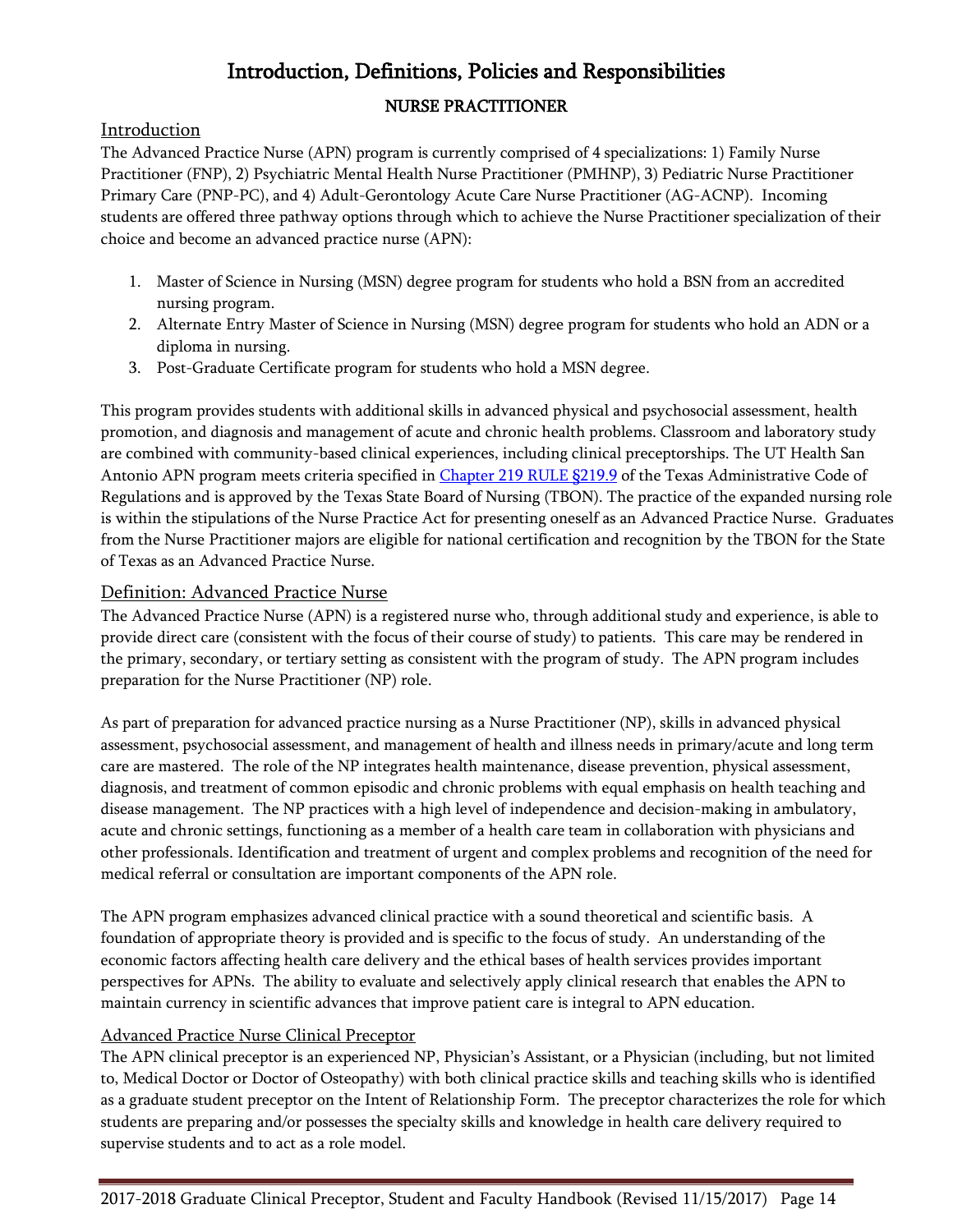### ADMINISTRATIVE MANAGEMENT

### <span id="page-14-1"></span><span id="page-14-0"></span>Introduction

Incoming students are offered two pathway options through which to achieve the Administrative Management specialization:

- 1. Master of Science in Nursing (MSN) degree program for students who hold a BSN from an accredited nursing program.
- 2. Alternate Entry Master of Science in Nursing (MSN) degree program for students who hold an ADN or a diploma in nursing.

### <span id="page-14-2"></span>Definition: Administrative Manager

The Administrative Manager is a nurse prepared through graduate education to lead and manage nursing care departments and service lines across the continuum of care. This nurse professional manages the business of nursing practice through financial management, human resource management, performance improvement, critical thinking skills, use of technology, strategic management, and clinical practice knowledge. The administrative manager is skilled in the art of leading people through organizational leadership skills, relationship management, and interprofessional collaboration; they promote cultural diversity, social justice and shared decision making. The Administrative Manager is an advocate for the profession and demonstrates a commitment to learning and development through personal and professional accountability for his/her leadership and management practice. Graduates from the Administrative Management major are eligible for certification through the American Nurses Credentialing Center as a Nurse Executive for the credential, NE-BC.

### <span id="page-14-3"></span>Administrative Management Clinical Preceptor

The Preceptor of Record is a master's prepared person in administration who is identified as a graduate student preceptor on the Intent of Relationship (IOR). Preceptors will practice in a setting that provides experiences contributing to the development of administrative management students and hold a minimum of a Master's degree in nursing or another health related field for healthcare administration. They may delegate the work of precepting to someone in their reporting line for the purposes of providing the student optimal direct learning experiences. That person would also be identified on the Intent of Relationship (IOR).

When the work of precepting is delegated it is assumed that the person doing the actual work of precepting will report general activities with the student to the Preceptor of Record during their routine reporting meetings. In some instances, it may also be desirable for the student to attend select meetings with the Preceptor of Record and discuss or observe relevant components of their role; however that is left to the discretion of the Preceptor of Record.

Faculty will provide course materials to both the Preceptor of Record and the person doing the precepting work and remain available to them as needed throughout the semester. Routine faculty communication concerning the student and student activities will occur with the person doing the precepting work. The end of semester student evaluation is expected to be completed by the person doing the precepting work as they will be able to speak most directly to the student's performance and accomplishments.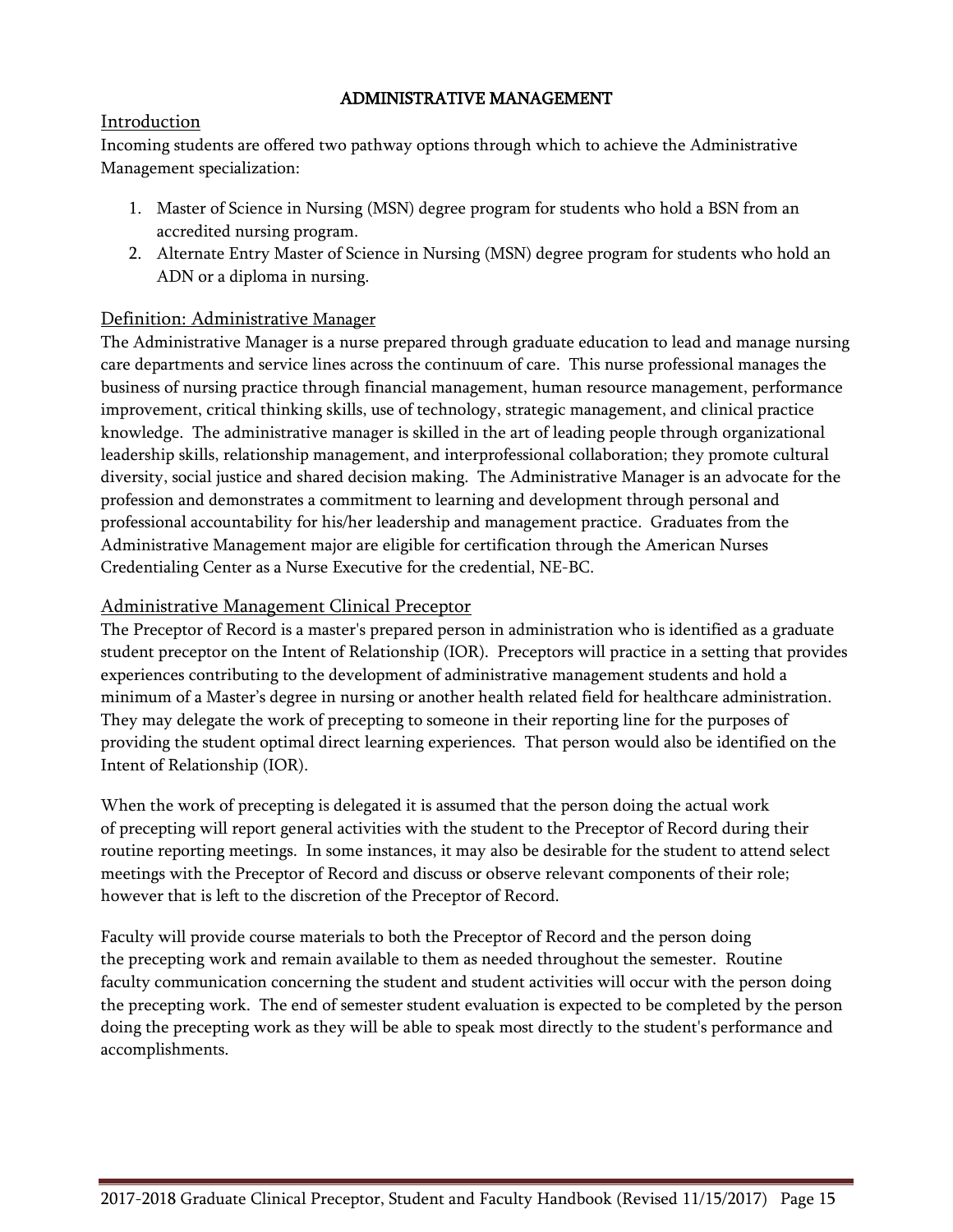# CLINICAL NURSE LEADER

# <span id="page-15-1"></span><span id="page-15-0"></span>Introduction

The Clinical Nurse Leader (CNL) degree is offered in response to the profound changes in the increasingly complex health care system mandating change to improve quality of care while reducing costs, improving access, eliminating disparities and promoting safe practice. Incoming students are offered two pathway options through which to achieve the CNL specialization:

- 1. Master of Science in Nursing (MSN) degree program for students who hold a BSN from an accredited nursing program.
- 2. Alternate Entry Master of Science in Nursing (MSN) degree program for students who hold an ADN or a diploma in nursing.

# <span id="page-15-2"></span>Definition: Clinical Nurse Leader (CNL)

The CNL is an advanced generalist in nursing who is prepared to be a direct care provider accountable for the care outcomes of a clinical population or a specified group of patients/clients in a health care system. The CNL provides for lateral integration at the point of care that promotes quality care outcomes. As an advanced generalist, the CNL incorporates evidenced-based practice, patient safety and quality improvement to optimize healthcare outcomes. The CNL provides leadership to assure safe, timely, efficient, effective, equitable and patient centered care. Graduates from the CNL major are eligible for certification through the Commission on Nurse Certification (CNC) for the credential, CNL.

# <span id="page-15-3"></span>Clinical Nurse Leader Clinical Preceptor

Preceptors are Clinical Nurse Leaders, staff development educators, or nursing leaders with a minimum of a Master's degree. Occasionally non-nurses may be appropriate to serve as a preceptor, as long as they possess a strong understanding of the CNL role.

# NURSING EDUCATION

# <span id="page-15-5"></span><span id="page-15-4"></span>Introduction

In the Nursing Education program, graduate level coursework combines advanced clinical knowledge and expertise in a chosen area of nursing. Innovative course work and tailored practicum support knowledge acquisition, application and systematic evaluation of evidence-based practice, quality improvement, safety, collaboration, best practices in teaching and learning and professional role development. Incoming students are offered three pathway options through which to achieve the Nursing Education specialization:

- 1. Master of Science in Nursing (MSN) degree program for students who hold a BSN from an accredited nursing program.
- 2. Alternate Entry Master of Science in Nursing (MSN) degree program for students who hold an ADN or a diploma in nursing.
- 3. Post-Graduate Certificate program for students who hold a MSN degree.

# <span id="page-15-6"></span>Definition: Nurse Educator

Nurse Educators possess the knowledge and competencies required to assume academic and professional development roles in schools of nursing, health care systems and the community. Upon program completion graduates are eligible to take the NLN Certified Nurse Educator credentialing examination, and, if eligible, the American Nurse Credentialing Certification (ANCC) Nursing Professional Development Board Certification examination.

# <span id="page-15-7"></span>Nurse Educator Clinical Preceptor

Preceptors will practice in a setting that provides experiences contributing to the development of nurse educator students and hold a minimum of a Master's degree in nursing or another health related field for nursing education.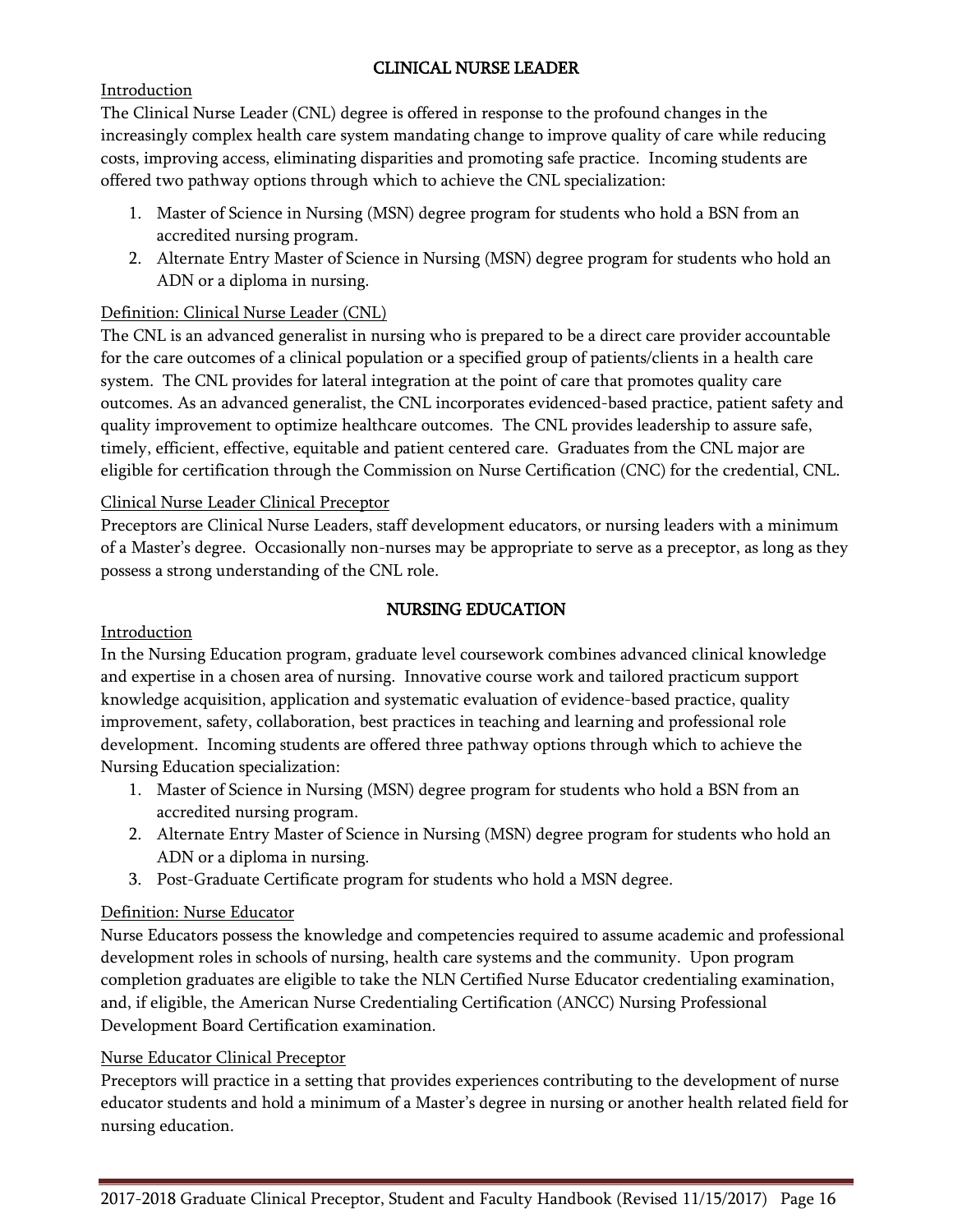# Clinical Policies

# PRECEPTOR AND FACULTY EVALUATION

<span id="page-16-1"></span><span id="page-16-0"></span>Clinical evaluations are graded on a pass/fail basis. Students must pass clinical to pass the course. An online evaluation from each of the student's preceptor(s) is/are required at mid-semester and at the end of the semester in Typhon<sup>\*</sup>. Evaluations in Typhon must be initiated as an Ad-Hoc Evaluation by the student to their Preceptor in order for the preceptor to be notified that an evaluation form is ready for completion. Each preceptor is required to sit down with the student to go over the evaluation. At least one evaluation will also be completed by the faculty for each student during the semester. Video tutorials are available in Typhon for students, faculty, and preceptors on the evaluation process and email notification will be sent to Preceptors two to three weeks before evaluations are due.

\* Note: Typhon is currently used only for students in the Nurse Practitioner (NP) major. Evaluation forms for students in the Clinical Nurse Leader (CNL), Administrative Management, and Nursing Education majors can be found in [Appendix](#page-29-0) B.

#### Clinical Attendance

Students are required to attend all clinical experiences. Students are to be prompt, prepared, and appropriately attired. A student who is unable to attend a clinical experience must contact the preceptor and clinical faculty personally **prior** to the beginning of the clinical experience. Leaving a message or email for the preceptor or faculty is not acceptable. The graduate student will notify the clinical agency and preceptor that she/he is unable to attend. Professional role behavior is expected. Be mindful of each clinical site's standard operating hours and contact the office during appropriate times of the day respecting preceptors' work and personal time.

# Practicum Course Policies and Procedures

Policy: Students are encouraged to have a variety of clinical experiences that will encompass all aspects of their advanced practice role and expose them to patients within different clinic settings. Clinical experiences will primarily focus on hands-on patient care including, but not limited to, intake, assessment, and the development and implementation of the appropriate Plan of Care under the supervision of the assigned preceptor. Students are encouraged to learn each site's charging and coding policies. Medical records will be requested but are not a guaranteed privilege.

Conflict of Interest: Students may not have a clinical preceptorship at a practice setting where he/she is currently employed, to include their direct unit/department/office assignment and/or any ancillary floor/department/unit where they may be called to provide coverage support during codes or times of low staffing (unless approved by the faculty), nor may they be paid for clinical as part of their working hours.

Students may not have a clinical preceptorship with a provider with whom they are a patient of that provider.

Dress Code: Appropriate professional attire for all Agency encounters is mandatory and includes: lab coat, business casual dress, closed toe shoes, stethoscope. Clinical agencies may determine further dress code requirements at their discretion. Students in non-compliance with the dress code policy will be asked to leave the Clinical environment.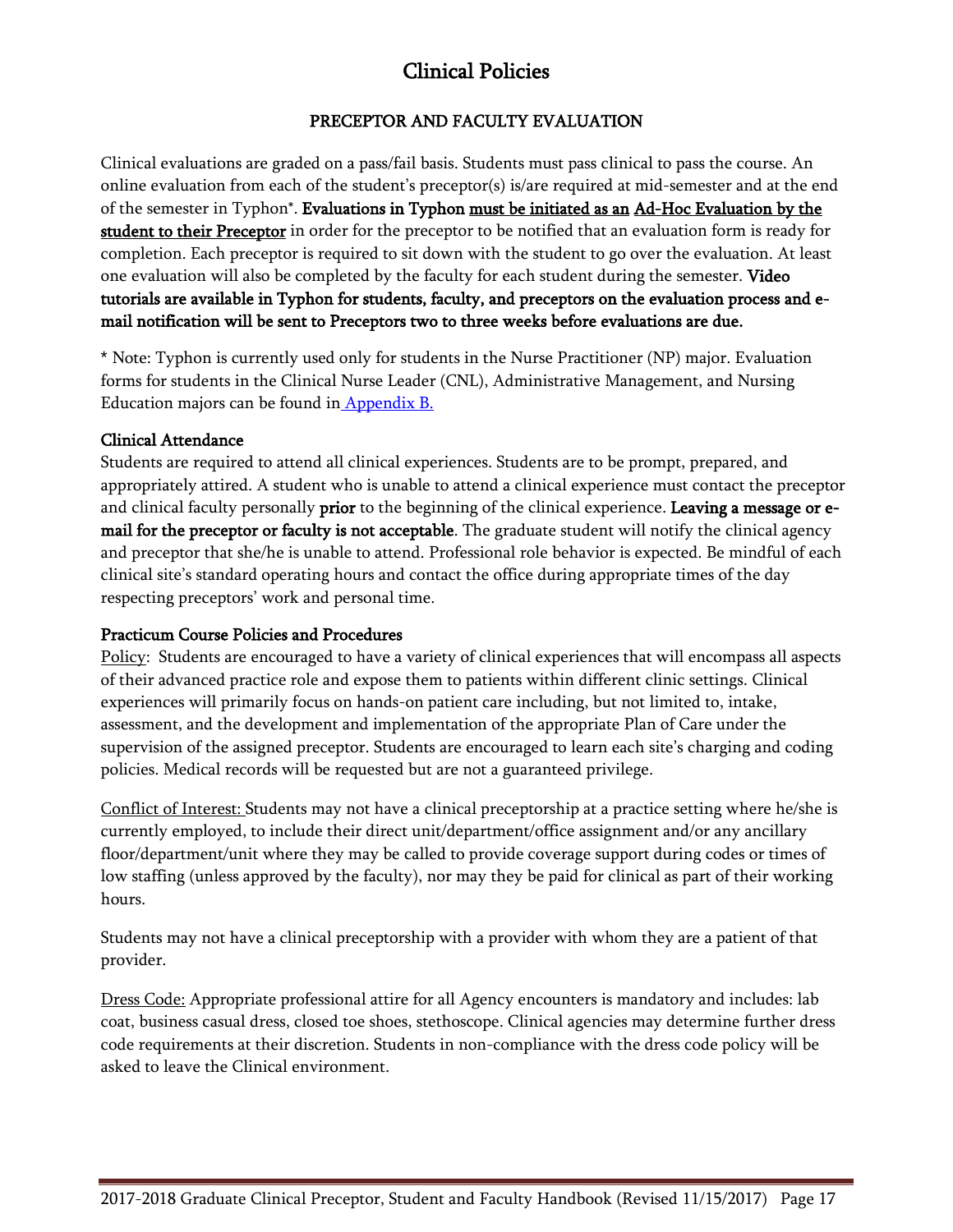Participation: The majority of clinical experiences during the clinical preceptorship must be at the participation level or higher. Total observation is not acceptable for more than one to two days. Students will need to progress their level of participation throughout the course to achieve course objectives.

Evaluations: Students must receive "Passing" on all clinical evaluations from faculty during clinical site visits. Standardized Patient observation may serve as a clinical site visit.

The preceptorship component must be successfully completed in order to pass the course. The preceptorship component consists of:

An evaluation from each of the student's preceptor(s) at mid-semester and at the end of the semester, and at least one evaluation completed by the faculty for each student during the semester. Students may work with more than one preceptor throughout the semester to complete the total number of required clinical hours. Additional clinical evaluations by each preceptor may also be completed, with each documenting on the appropriate clinical evaluation form and clinical hours documentation of student's experiences.

Students who are deemed unsafe or fail to meet the expected clinical course outcomes and clinical competencies in any clinical course in the required program of study will receive a course grade of "F". Behaviors constituting clinical failure include, but are not limited to, the following:

- 1. Demonstrates unsafe performance of an expected clinical competency
- 2. Needs continuous and specific detailed supervision to meet clinical competencies resulting in an inability to independently meet clinical competencies by the conclusion of the course
- 3. Continues to make questionable decisions after multiple instances of faculty feedback and guidance
- 4. Demonstrates the inability to adapt to new ideas and roles
- 5. Fails to submit required written clinical assignments and documents
- 6. Fails to maintain a current unrestricted license to practice nursing in the State of Texas or a compact state
- 7. Has a declaratory order from the Texas State Board of Nursing or a compact state
- 8. Request by the agency or preceptor for removal from a clinical agency or preceptor site for cause as defined in the clinical competence, professional integrity, or ethical standards that would preclude the student from being placed in another clinical agency
- 9. Demonstrates any behaviors defined in the provisions of  $g217.12$  Unprofessional Conduct adopted to be effective September 28, 2004, 29 TexReg 9192, and including falsification of any course documents

Procedure: A student who fails a clinical course will be dismissed from the program in accordance with set criteria (see **Appendix C**).

There are NO incompletes for clinical courses except for a major health problem. All clinical hours must be completed by the last official class day of the semester. NO extensions for unmet clinical hours will be granted. Failure to complete all clinical hours or falsification of clinical hours will result in failure of the course.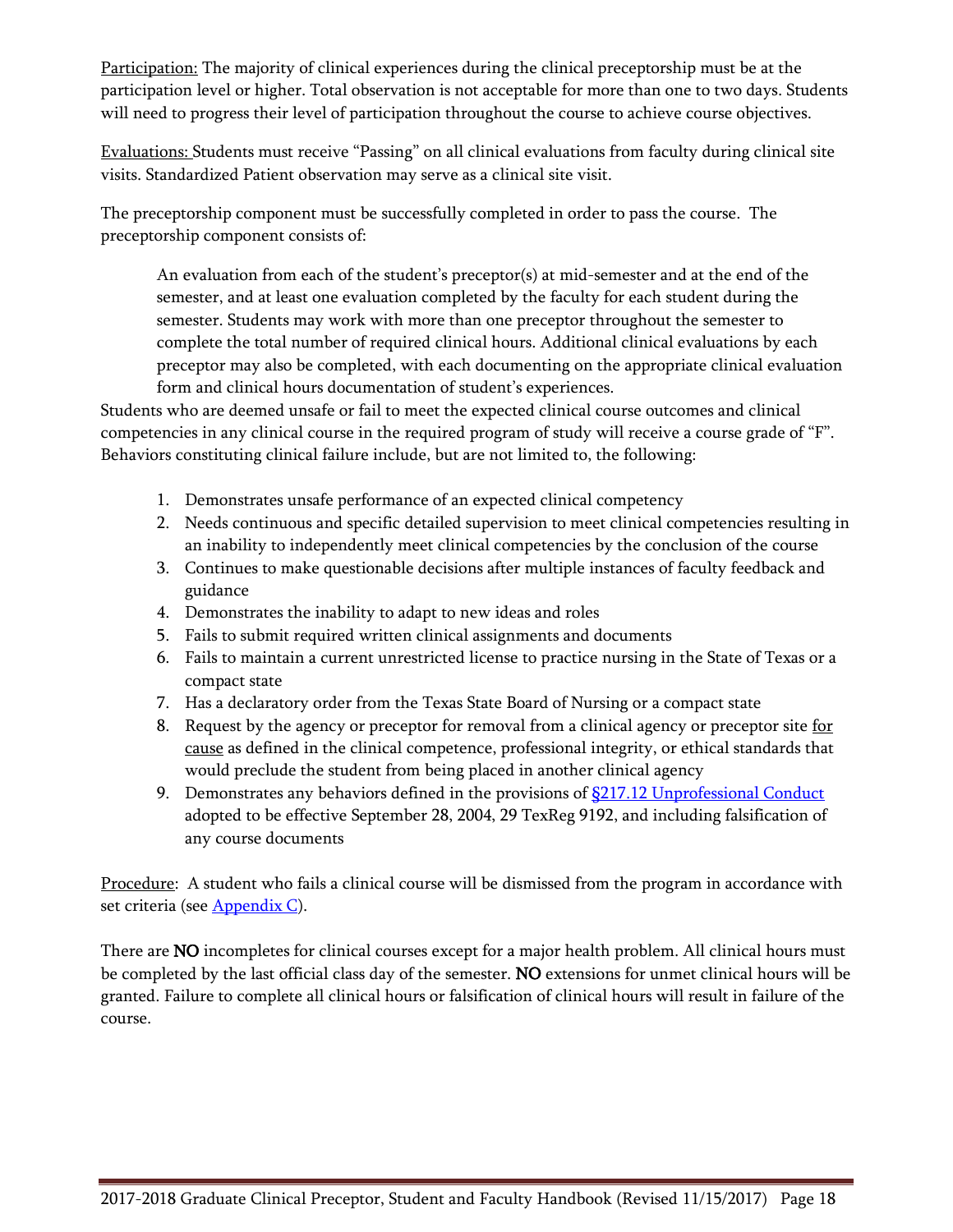# Responsibility for Nurse Practitioner Clinical Practicums

#### <span id="page-18-1"></span><span id="page-18-0"></span>Responsibilities of the School of Nursing

- 1. Ensures that preceptors meet qualifications in Texas Board of Nursing Rule 214.10, Rule 215.10 or [Rule 219.10,](https://www.bon.texas.gov/pdfs/law_rules_pdfs/rules_regulations_pdfs/bon_rr_Oct2016.pdf) as appropriate.
- 2. Initiates a MOA between the preceptor's organization and the School of Nursing (SON). The agreement will be signed by the preceptor's organization and the appointed representative for UT Health San Antonio.
- 3. Ensures that the written agreement delineates the functions and responsibilities of the affiliating agency, clinical preceptor and nursing program.
- 4. Provides the course work and laboratory experiences that establish the foundation for clinical practice.
- 5. Ensures that clinical experiences using preceptors occur only after the student has received applicable theory and clinical experiences necessary to safely provide care to clients (within course or curriculum), as appropriate.
- 6. Provides the preceptor an orientation to the philosophy, curriculum, course, and clinical objectives of the nursing education program. Discusses student expectations, skills performance, student guidelines for performance of procedures, and methods of evaluation.
- 7. Facilitates faculty site visits to preceptorship sites to evaluate the student and to assist the student and preceptor, as needed, in accomplishing the clinical learning objectives/outcomes.
- 8. Provides the materials required for evaluation of the student's performance in the preceptor's clinical setting.
- 9. Assumes overall responsibility for teaching and evaluation of the student.
- 10.Assures student compliance with standards on immunization, screening, OSHA standards, CPR, and current liability insurance coverage, as appropriate.

### <span id="page-18-2"></span>Responsibilities of the Nurse Practitioner Clinical Faculty

#### Track Coordinator:

- 1. Identify and evaluate clinical sites for appropriateness of learning experiences and ensuring completion of site evaluation forms.
- 2. Makes student/faculty assignments and assigns students to appropriate clinical sites in conjunction with the UT Health San Antonio Clinical Liaison.
- 3. Assures all documents are completed related to the preceptorship, including the Intent of Relationship (IOR), Preceptor Profile (or resume/CV preferred), and Memorandum of Agreement (se[e Appendix A\)](#page-26-0).
- 4. Provides recognition to the preceptor for participation as a preceptor. (i.e. verification of hours)
- 5. Orients the faculty, student and the preceptor to the clinical experience.

# Clinical Faculty:

- 1. Meets with the preceptor and student during the semester for evaluation purposes.
- 2. Provides immediate consultation and/or support of the preceptor when needs or problems are reported.
- 3. Seeks preceptor input regarding the student's performance.
- 4. Uses clinical objectives for the specific semester, to evaluate and document the student's progress and specify satisfactory/unsatisfactory completion of clinical competencies. All relevant documents must be completed by the end of the semester.
- 5. Reviews and rejects/approves clinical experience patient cases the student enters into Typhon (www.typhongroup.net/uthscsa). (Guides:<http://nursing.uthscsa.edu/gradclinical/>)
- 6. Provides feedback to preceptor regarding performance as preceptor and the clinical learning experience.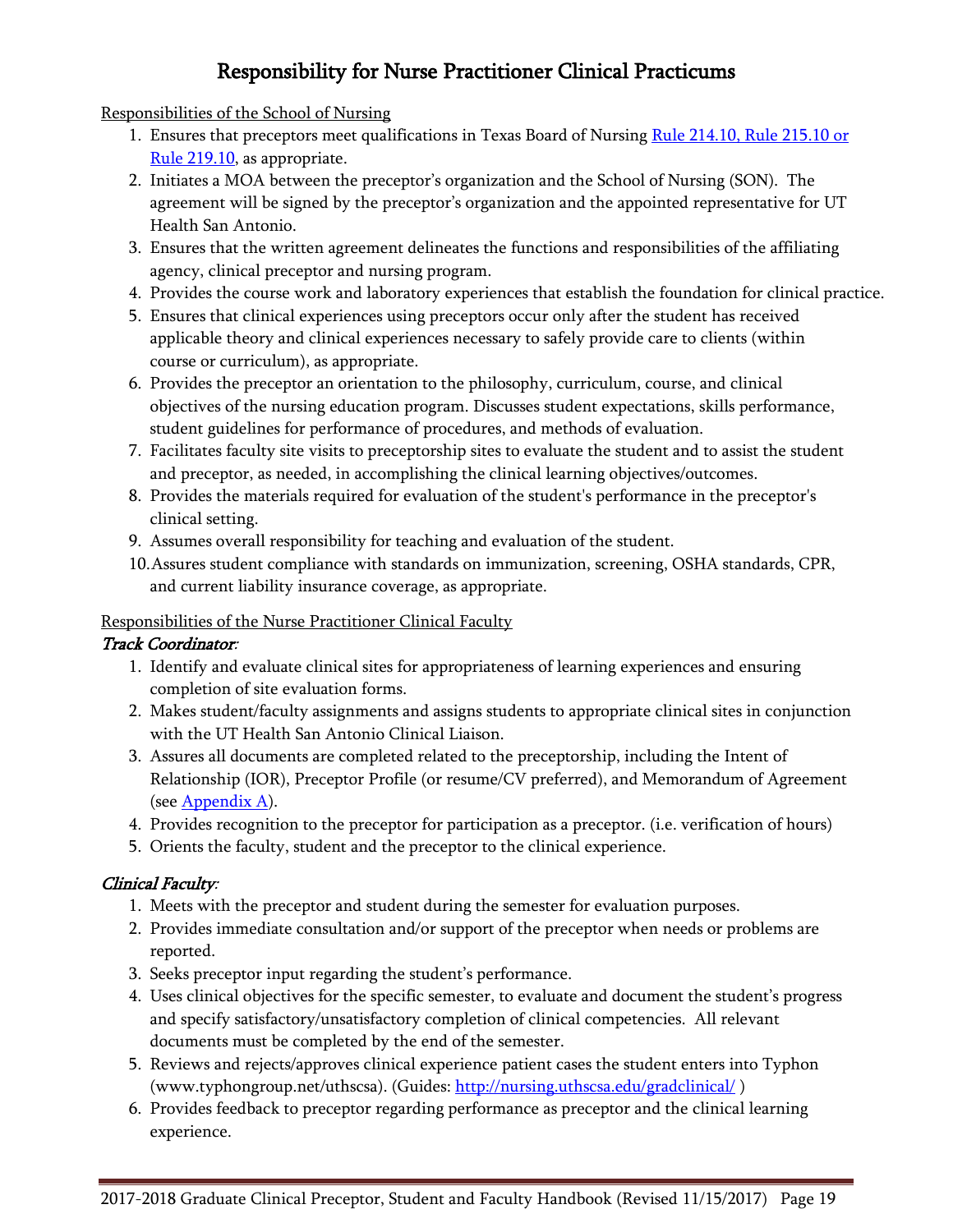<span id="page-19-0"></span>Responsibilities of the Agency for Nurse Practitioner Students

- 1. Retains ultimate responsibility for the care of clients.
- 2. Retains responsibility for preceptor's salary, benefits, and liability.
- 3. Arranges preceptors' work schedule so they are available on student clinical days.
- 4. Communicates the preceptor program and expectations of preceptee to other agency personnel who are not directly involved with preceptorship.

#### <span id="page-19-1"></span>Responsibilities of the Preceptor for Nurse Practitioner Students

- 1. Provides a setting for students to see patients and gain experience in clinical practice.
- 2. Participates in a preceptor orientation.
- 3. Functions as a role model to provide clinical teaching and supervision for the student in the practice of evaluation and management specific to patient care needs.
- 4. Discusses with faculty/student arrangements for appropriate coverage for supervision of the student should the preceptor be absent.
- 5. Co-signs all records and orders written by the APN student unless otherwise restricted.
- 6. Approves the student's clinical hours in Typhon (www.typhongroup.net/uthscsa) Project Goncert for each day the student is present in his/her clinical site. Only days where the student participated in direct patient care may be counted for hours.
- 7. Makes contact during the semester with the student and faculty to discuss the student's progress and learning needs.
- 8. Provides input regarding clinical evaluation of the student and completes the ad-hoc clinical evaluation initiated by the student in **Typhon**. The preceptor is required to sit down with the student to go over the evaluation.
- 9. Notifies faculty immediately when unsatisfactory performance of the student is in question.
- 10. Gives feedback to the nursing program regarding clinical experiences for students and suggestions for program development.

We have included a sample poster preceptor's can display at the clinical site to inform patients that the practice is participating in the clinical training of our APN students. It can be found in **Appendix D**. Also in this Appendix are helpful links related to the Texas Board of Nursing (TBON) Rules and Regulations for Advanced Practice Nurses and the Texas Medical Board Rules and Regulations related to collaborative practice with a nurse practitioner. The UT Health San Antonio School of Nursing expects preceptors and practice sites for our students to be in compliance with these Rules and Regulations at all times.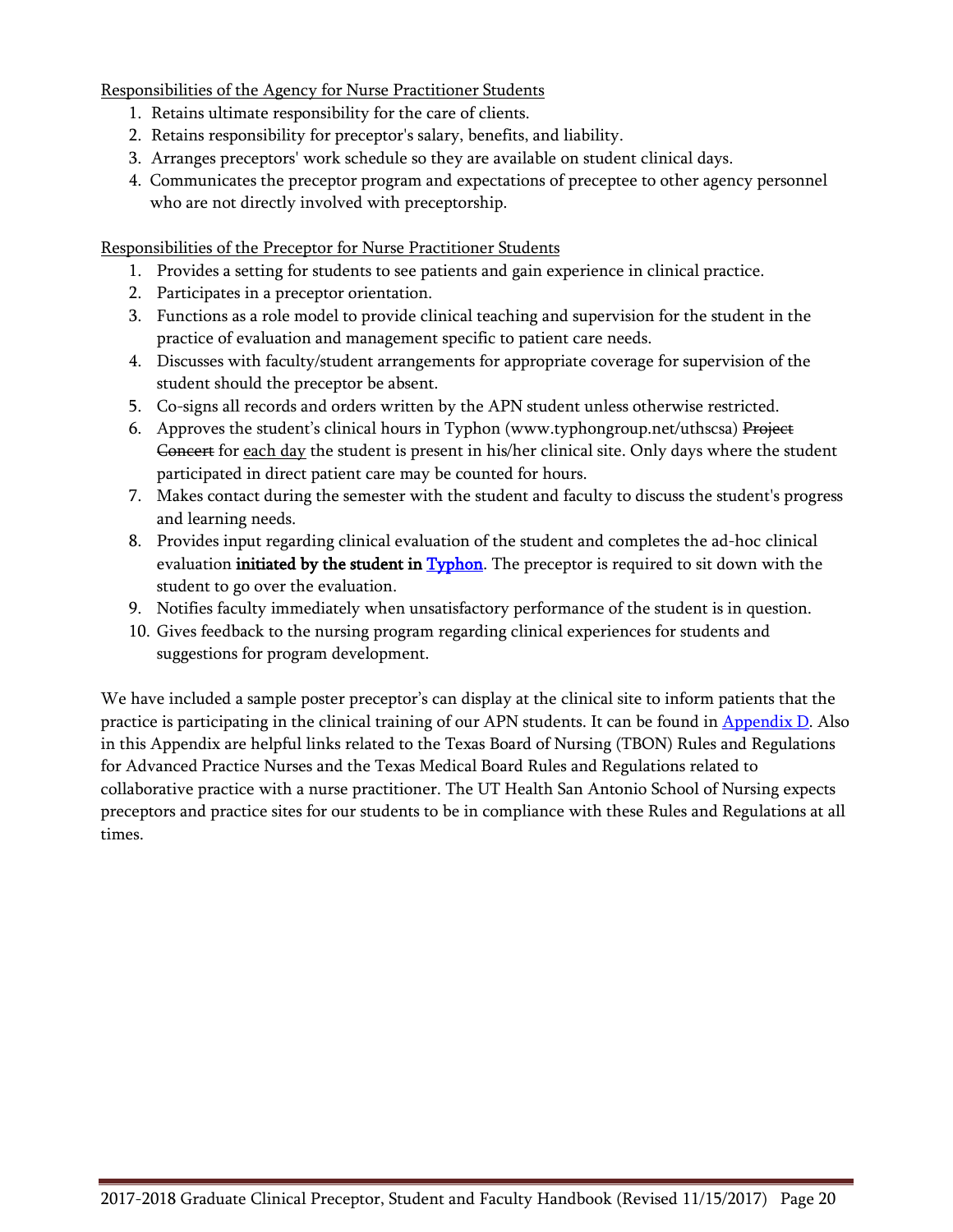<span id="page-20-0"></span>Responsibilities of the Nurse Practitioner Student

- 1. Submits fully completed [Intent of Relationship \(IOR\) Form](#page-27-0) to Clinical Liaison for EVERY preceptor before the first clinical experience with the preceptor.
- 2. Follows all processing instructions and timelines assigned by Clinical Liaison. Failure to follow instructions may delay or forfeit clinical placement.
- 3. Once assigned a Preceptor, should a student undergo a change in their enrollment status (i.e., Leave of Absence) the student is to notify Faculty and Clinical Liaison immediately and Clinical Liaison will contact Preceptor and Clinical Site.
- 4. Completes the Student Account Information in Typhon the first week of the semester.
- 5. Provides the preceptor with the *Graduate Clinical Preceptor, Faculty and Student Handbook* to include appropriate evaluation information and Intent of Relationship documents.
- 6. Assures that the fully completed [Intent of Relationship \(IOR\) Form](#page-27-0) is submitted to and approved by the Clinical Liaison before beginning every clinical assignment.
- 7. Submits Updated Immunization Records demonstrating compliance with TB/Flu Vaccine requirements and resume/CV (PDF format) in October of the semester before clinicals begin. Submit additional documents (i.e., student applications, confidentiality agreements, fingerprinting, drug screening and background check), complete orientation, and/or HR processing appointment, if required by clinical site.
- 8. Makes travel arrangements to all clinical assignments.
- 9. Establishes a mutually agreeable schedule for clinical time with the preceptor. He/she will come to the clinical experience prepared to perform in accordance with assigned learning activities in accordance with course.
- 10. Demonstrates ability to manage progressively complex patient care situations (including differential diagnosis, treatment plans, and patient teaching) in accordance with his/her academic progression.
- 11. Initiates and fosters professionalism and effective communication with preceptor to facilitate progression of student participation toward shared and primary participation in patient care.
- 12. Arranges for preceptor's supervision when performing procedures, as appropriate.
- 13. Follows policies and procedures established in the practicum site and keeps the preceptor informed about cases and learning activities.
- 14. Remains current on all health requirements, immunizations, CPR, resume/CV, license, educational information, and liability insurance.
- 15. Respects the confidential nature of all information obtained during clinical experience.
- 16. Functions under the Nurse Practice Act statues and regulations for expanded nursing roles. Students of UT Health San Antonio School of Nursing are covered by the Student Blanket Medical Liability Insurance. The State of Texas provides coverage for the faculty and the School of Nursing.
- 17. Participates in conferences with the preceptor and faculty to discuss progress, problems, and learning needs.
- 18. Contacts faculty by telephone or email if faculty assistance is necessary.
- 19. Maintains accurate records of clinical hours in Time Log section of Typhon and submits to clinical **preceptor via Typhon**. The Clinical Hours tracking will be completed each day the student is in the clinical site. The Preceptor must approve the clinical hours in Typhon. Only days where the student participated in direct patient care may be counted for hours.
- 20. Maintains accurate records of clinical experiences in Case Log section of Typhon Project for clinical **faculty** approval.
- 21. Initiates an Ad-Hoc Preceptor Evaluation in Typhon to their preceptor for mid-term and end of semester evaluations as outlined in this handbook, course faculty, and syllabus.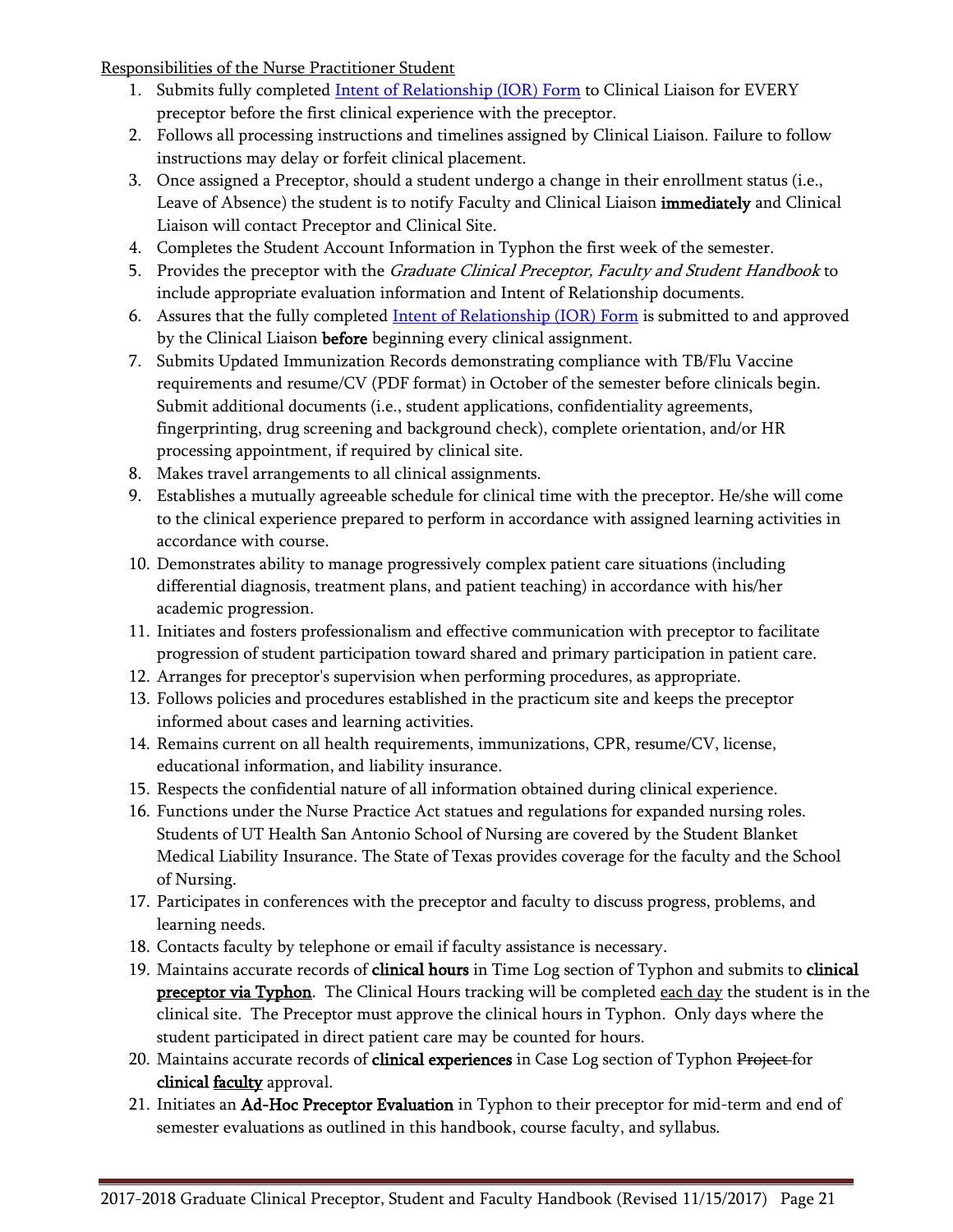Completes the following ad-hoc evaluations in Typhon: Student Evaluation of Clinical Site & Student Evaluation of Preceptor.\*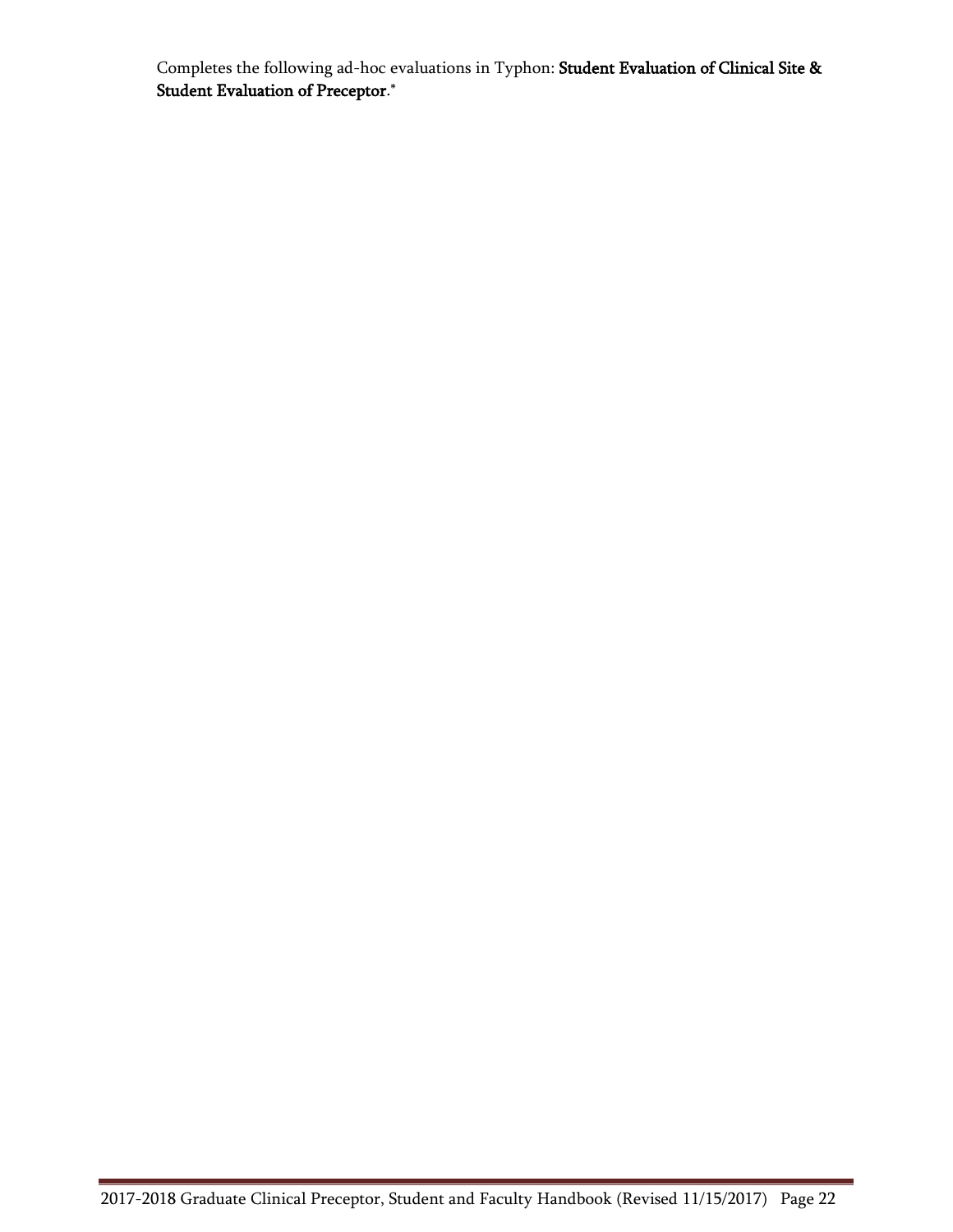# <span id="page-22-0"></span>Responsibility for Clinical Nurse Leader, Administrative Management and Nursing Education Clinical Practicums

<span id="page-22-1"></span>Responsibilities of the School of Nursing and the Faculty

- 1. Assures that a clinical affiliation contract is current before student begins clinical rotation.
- 2. Provides students who have completed academics appropriate to the level of clinical training prior to assignment to the clinical experience.
- 3. Provides orientation for preceptor before the clinical experience to include, but not limited to, course and student specific outcomes, syllabus, and preceptor handbook.
- 4. Conducts faculty site visits to clinical site to evaluate student and assists both student and preceptor in identified needs.
- 5. Assures ongoing communication occurs between faculty, preceptor, agency and student.
- 6. Identifies and evaluates clinical sites to determine appropriateness for students.
- 7. Participates in the evaluation of the preceptor experiences with agency administration, preceptor and student.
- 8. Provides the evaluation tools for the preceptor to conduct the student and preceptorship evaluation.

#### <span id="page-22-2"></span>Responsibilities of the Agency

- 1. Provides competent and qualified staff as preceptors.
- 2. Permits students access to its facilities and assigned patients, as well as use of agreed upon physical space for students to work.
- 3. Communicates benefits of preceptor program to accreditation agencies and advisory boards when the opportunity presents.
- 4. Assures ongoing dialogue between faculty, student and preceptor.
- 5. Allows on-site visits by clinical faculty during the preceptorship period.
- 6. Provides faculty access to the agency to conduct evaluation of student performance.
- 7. Assures a clinical affiliation agreement/memorandum of agreement is current and on file with the SON.
- 8. Facilitates a learning environment.

#### <span id="page-22-3"></span>Responsibilities of the Preceptor

- 1. Acts as a preceptor during the clinical experience with the primary objective to directly supervise in a 1:1 ratio, assess student competence and teach the student providing care.
- 2. Ensures the degree of responsibility delegated to the nursing student complies with the Nurse Practice Act of the state where the clinical practice is completed.
- 3. Assures that the nursing student assignments cover all aspects of practice and assist in identifying population-based learning experiences for the student in collaboration with agency, student and faculty.
- 4. Reviews expectations for documentation (co-sign as appropriate), learning experiences and course and clinical outcomes.
- 5. Provides facility orientation for the student and faculty.
- 6. Reviews and approves students' clinical hours log entries in Typhon or appropriate log form<sup>\*</sup>, and provides feedback to student regarding progress or any issues that may need to be addressed.
- 7. Participates in the evaluation of the student's performance and completes the appropriate evaluation form or the online ad-hoc clinical evaluation initiated by the student in Typhon Project Concert.<sup>\*</sup> The preceptor is required to sit down with the student to go over the evaluation.
- 8. Serves as a role model for the student.

# \*See note at the end of this section for the Clinical Nurse Leader, Administrative Management and Nursing Education Clinical Practicums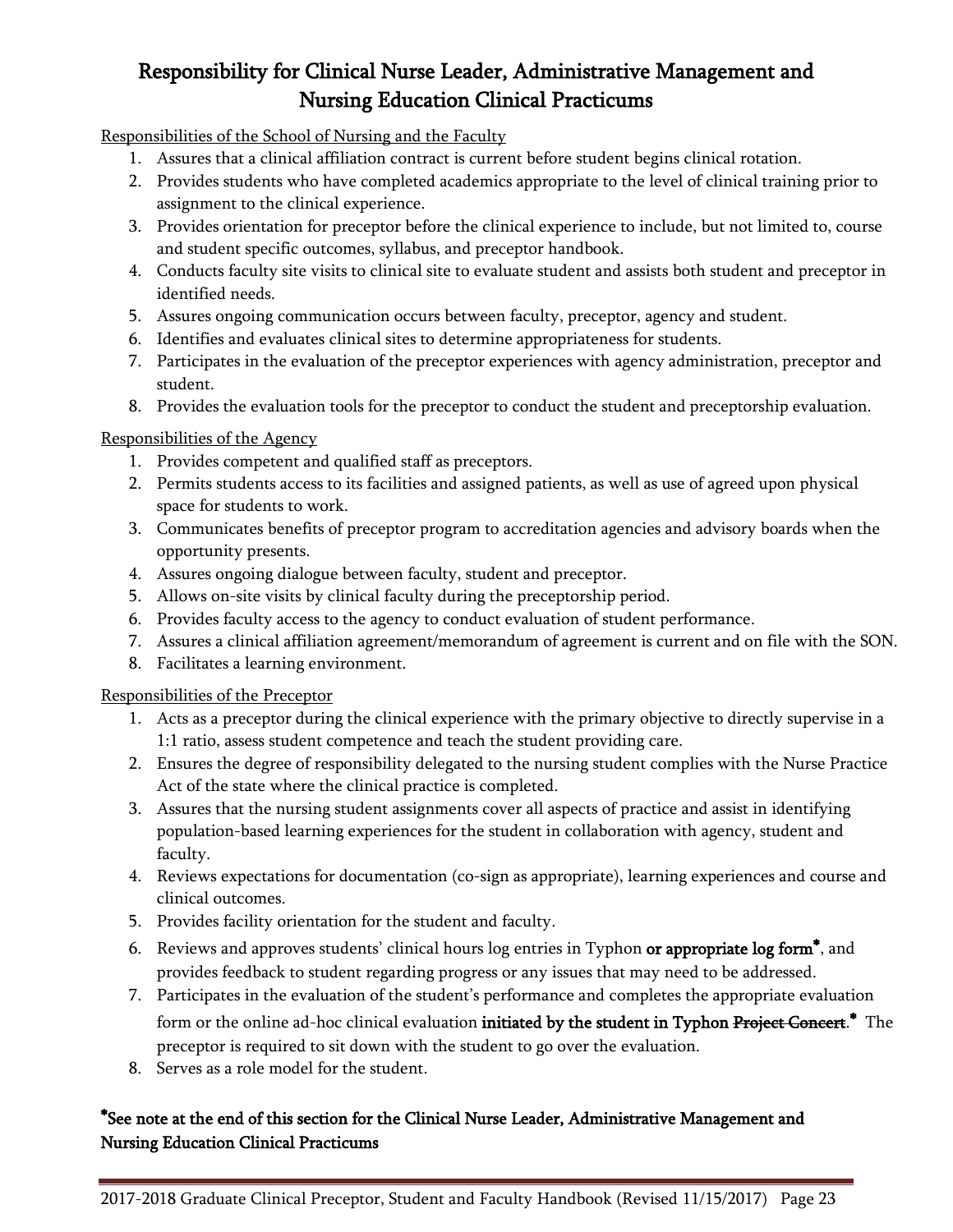<span id="page-23-0"></span>Responsibilities of the Student

- 1. Conducts oneself in an ethical and professional manner and maintains compliance within scope of practice and professional guidelines.
- 2. Discusses specific clinical outcomes and determines clinical schedule with the preceptor.
- 3. Maintains a clinical activities log according to course requirements and obtains preceptor's approval and/or signature.
- 4. Achieves course outcomes and assignments and actively seeks feedback as needed.
- 5. Remains current on all health requirements, CPR, resume, license, educational information, and liability insurance.
- 6. Maintains accurate records of **clinical hours** in Time Log section of Typhon or appropriate form supplied by the course faculty and submits to clinical preceptor for approval. The Clinical Hours tracking will be completed each day the student is in the clinical site. The Preceptor must approve the clinical hours in Typhon or on the form. Only days where the student participated in direct patient care may be counted for hours.
- 7. Maintains accurate records of clinical experiences in Case Log section of Typhon or appropriate form supplied by the course faculty and submits for clinical faculty approval.
- 8. Initiates an Ad-Hoc [Preceptor Evaluation of Student](#page-30-1) to their preceptor for mid-term and end of semester evaluations as outlined in this handbook and by the course faculty and syllabus.
- 9. Completes the following ad-hoc evaluations: Student Evaluation of Clinical Site (available in [Typhon\)](http://www.typhongroup.net/uthscsa) & [Student Evaluation of Preceptor.](#page-31-0)
- 10. Completes all required evaluations, whether through initiation of appropriate ad-hoc evaluations in Typhon, appropriate form supplied in this handbook, or by the course faculty.
- 11. Complies with all agency policies.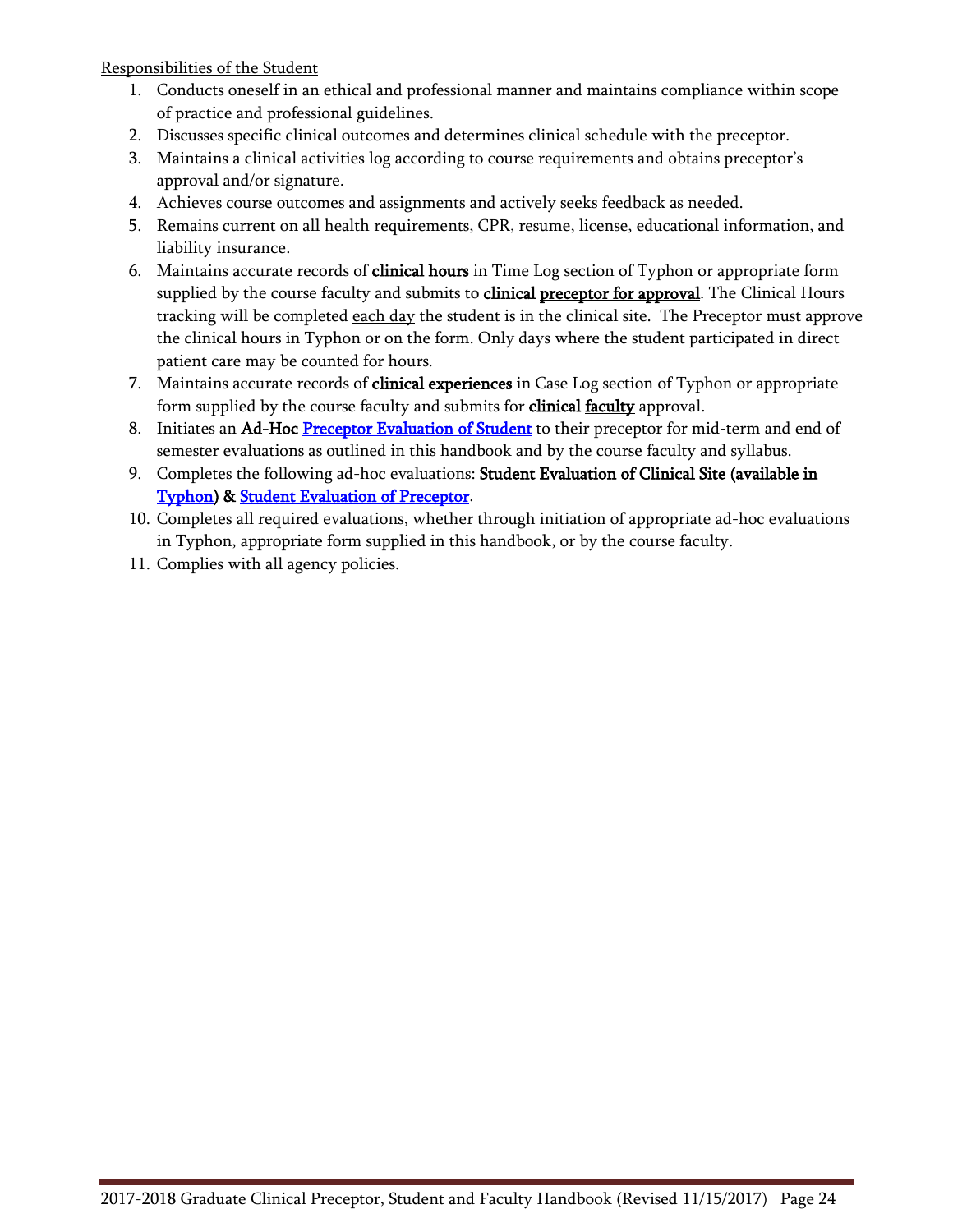# Student Health Policies

<span id="page-24-0"></span>The UT Health San Antonio SON immunization requirement can be found at [http://shc.uthscsa.edu/.](http://shc.uthscsa.edu/) The healthcare agency will inform the student and nursing faculty of specific safety and professional requirements and documentation.

If an injury occurs during a clinical rotation experience, it is the responsibility of the Preceptor and the student to alert the nursing faculty as quickly as possible. Appropriate care and documentation must be completed for the satisfaction of all parties involved.

# STUDENT HEALTH: ILLNESS/INJURY DURING CLINICAL

- <span id="page-24-1"></span>1. In a medical emergency or other clinical injury as defined by the clinical Preceptor, the student should be seen in the UT Health San Antonio Student Health Center, or if after hours, sent to the nearest emergency room. The student will be responsible for any bills incurred for these events. The Preceptor and student will immediately notify the nursing faculty of any such events.
- 2. In non-emergency situations, the student may verbally tell the nursing faculty that he/she elects to seek care from a private health care provider/clinic. Any costs incurred will be the responsibility of the student. The student's Preceptor will notify the nursing faculty of any of these events as soon as possible.
- 3. Documentation of an injury requires the completion of an occurrence report in **Chapter 4.20.1** of the [SON Faculty/Staff](http://nursing.uthscsa.edu/about/administration/faculty_handbook.aspx) Handbook. The student is responsible for completing the form and obtaining the comments of the preceptor or agency representative. The student is responsible for forwarding the completed form to the course nursing faculty as soon as possible following the incident. The nursing faculty will review the information and make appropriate recommendations.

# STUDENT HEALTH: NEEDLESTICK INJURY

<span id="page-24-2"></span>In the event of a needlestick or other sharps injury, TB exposure or percutaneous injury/blood borne pathogen exposure, follow the guidelines contained in the following links:

- 1. [Needlestick Policy](http://shc.uthscsa.edu/pdf/needlestickpolicy.pdf) 3. [TB Exposure](http://research.uthscsa.edu/safety/Documents/TuberculosisExposureControlPlan%20Injury%20Response%20Protocol.pdf)
- 

- 
- 2. [Incident Form](http://shc.uthscsa.edu/pdf/Percutaneous_InjuryBloodBorne_BodyFluidExpForms.pdf) 4. [Percutaneous Injury/Blood Borne Pathogen](http://research.uthscsa.edu/safety/BBPExposureControlPlan.pdf)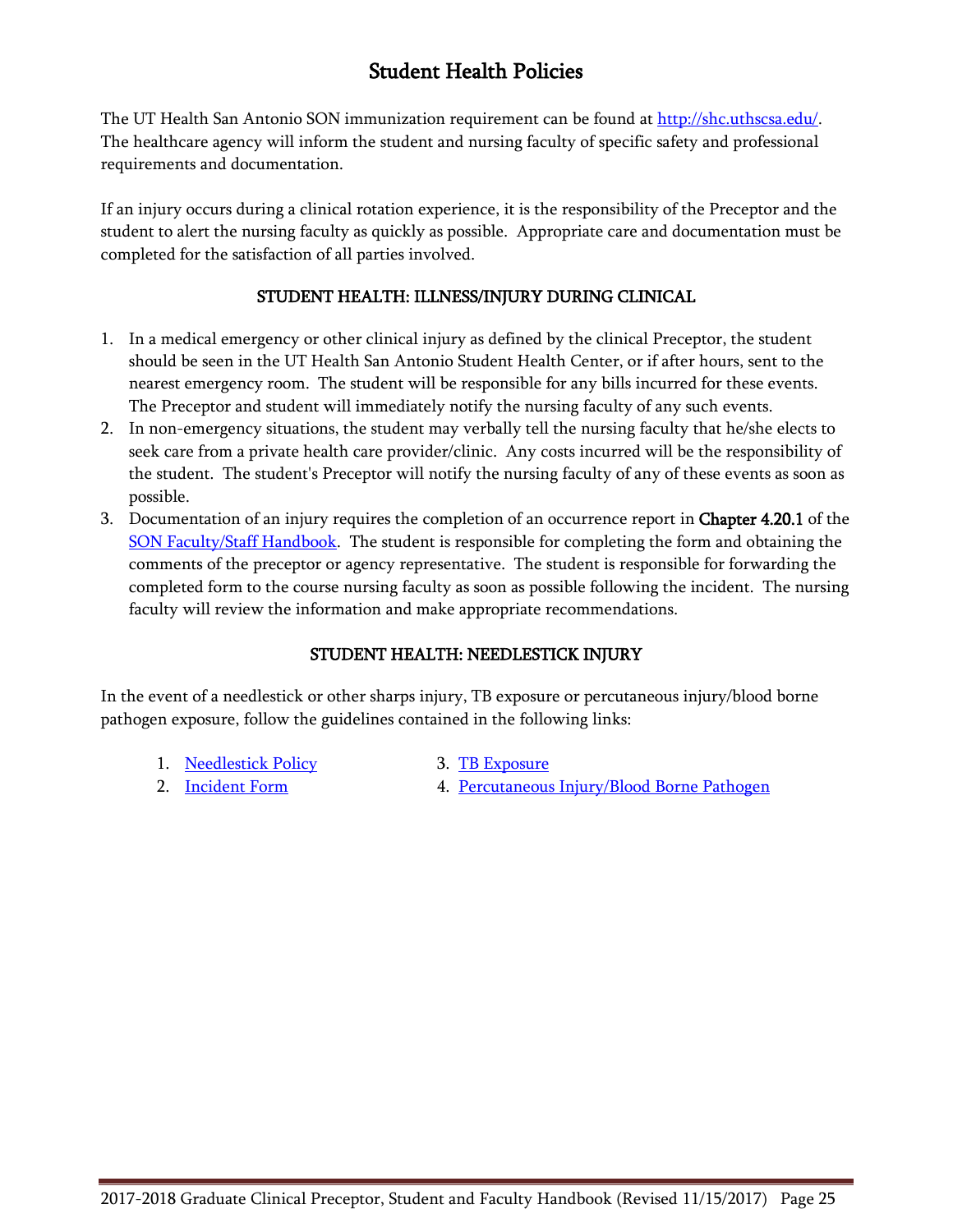# Impaired Student Policy: Perception of Impairment

<span id="page-25-0"></span>Should the Preceptor, nursing faculty or other nursing students perceive that a student is mentally or physically impaired, immediate action must be taken to relieve the student of his/her duties and place the student in a safe area away from the clinical setting. The immediate goal is to provide for the safety of patients, the public, other students and the student who is suspected of being impaired.

# <span id="page-25-1"></span>REMOVING A STUDENT WHO IS SUSPECTED OF BEING IMPAIRED FROM AN EDUCATIONAL **SETTING**

If the student is perceived to have the odor of alcohol, or marijuana, or observed behaviors such as, but not limited to, slurred speech, unsteady gait, confusion, sharp mood swings/behavior lack of manual dexterity, excessive health problems, increased absenteeism, tardiness or irritability, severe weight loss, needle track marks especially in the inner elbow, carelessness in appearance and hygiene, or euphoria, which causes the preceptor to suspect the student could be impaired by a substance, the preceptor must:

- 1. Immediately inform the student as to why actions are being taken to relieve the student of his/her duties.
- 2. Immediately notify the UT Health San Antonio Faculty for further action.
- 3. Do not send the student home or permit them to leave the building until the faculty arrives and arranges for safe transportation for the student.
- 4. For additional information, see the UT Health San Antonio catalog section related to [Institutional Policies](http://catalog.uthscsa.edu/generalinformation/institutionalpolicies/) on Alcohol, Drug and Chemical Abuse as well as Student Conduct and Discipline.

# Suggestions for Preceptors

<span id="page-25-2"></span>Before you get started, here are a few suggestions:

- Become familiar with the course syllabus and learning objectives/outcomes.
- Review and clarify, if necessary, the required outcomes for the course.
- Establish a plan for communication with the course nursing faculty.
- Get to know your preceptee by learning how he/she learns best, reviewing his/her clinical learning objectives and learning about his/her strengths and areas for improvement.

Once the clinical experience has begun, you may want to:

- Introduce your preceptee to the staff and other providers; explain his/her role and your role as preceptor.
- Orient the student to your clinical agency.
- Review and sign the clinical preceptor agreement.
- Develop a calendar of clinical days.

\*\*\*Because each clinical course has its own unique aspects, specific Preceptor and preceptee policies may vary. To determine the requirements for the course you will be precepting, refer to the specific documentation and forms that will be provided at the beginning of the semester.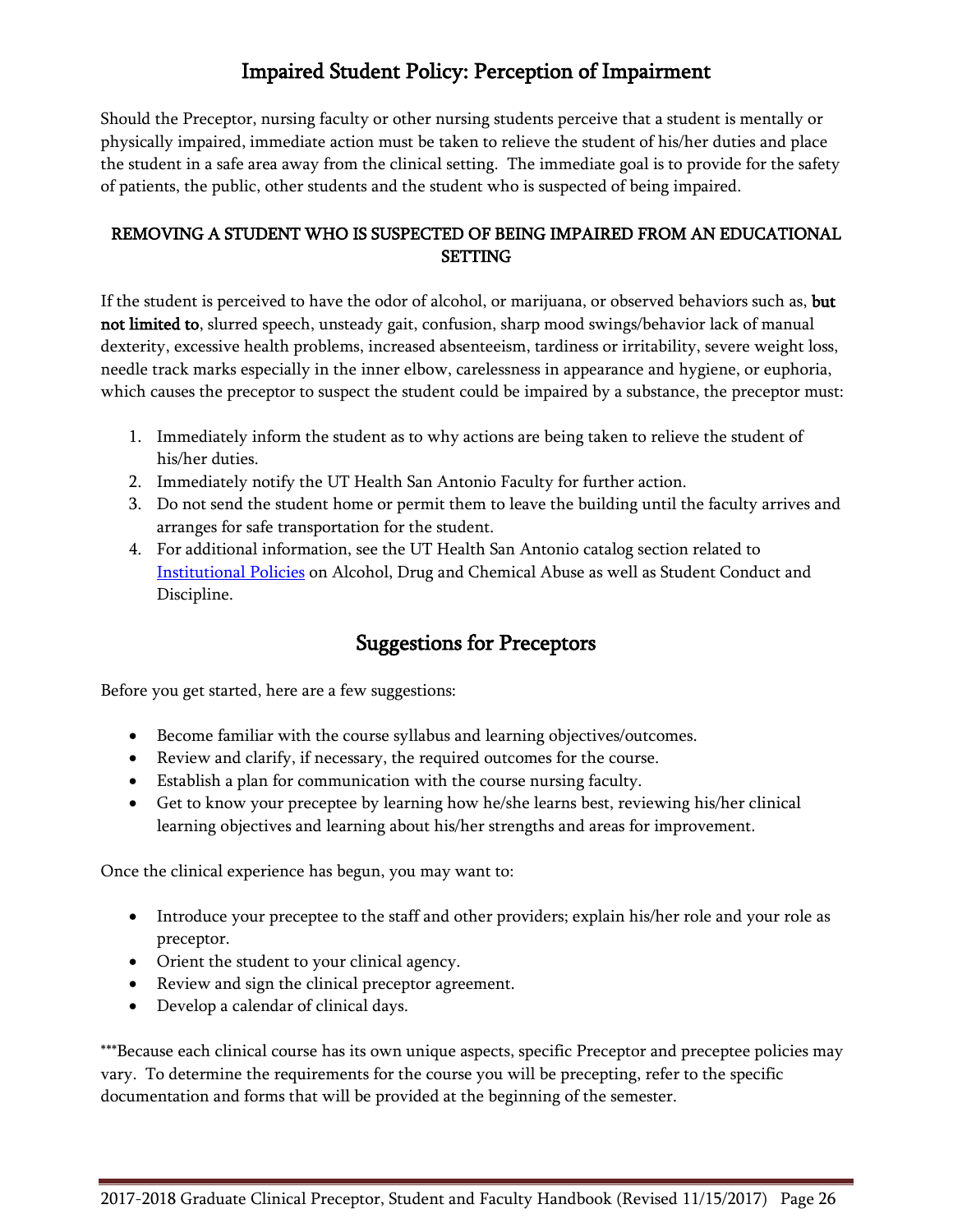# <span id="page-26-0"></span>APPENDIX A: PRECEPTOR FORMS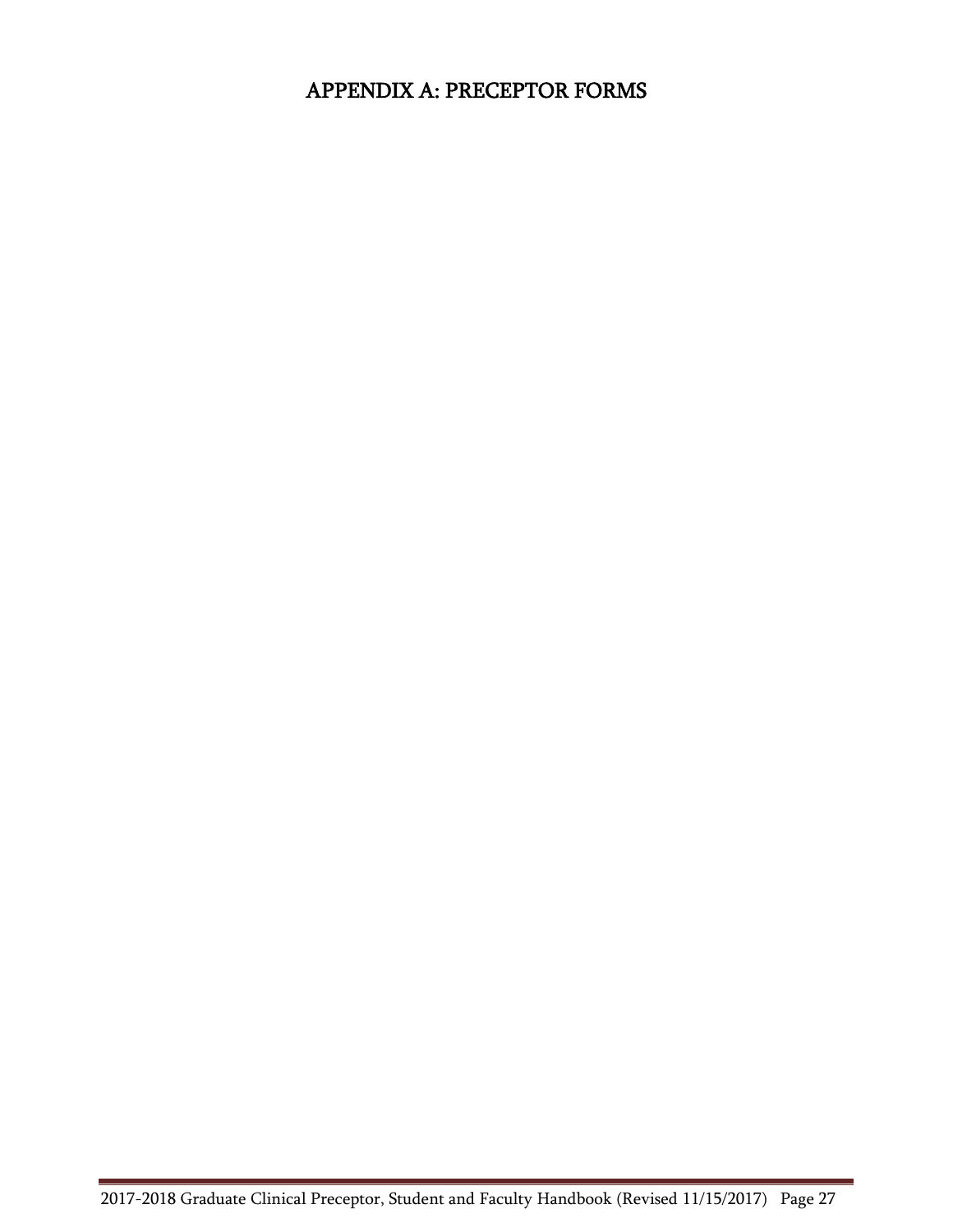<span id="page-27-0"></span>

#### GRADUATE PRECEPTOR INTENT OF RELATIONSHIP (IOR) FORM

*(version update 9/27/2017)*

|                                             |                                                                                                                                                                                                                                | responsibility to arrange my clinical hours to meet the course requirements of Course NURS 6 __ __ in the ______ NP track once a preceptor has<br>been assigned. I also understand that an IOR must be completed for each and every preceptor I work with to complete required hours. I verify that I have<br>discussed the requirements with the following person named below who agrees to serve as my preceptor for this course. Student Initials |
|---------------------------------------------|--------------------------------------------------------------------------------------------------------------------------------------------------------------------------------------------------------------------------------|------------------------------------------------------------------------------------------------------------------------------------------------------------------------------------------------------------------------------------------------------------------------------------------------------------------------------------------------------------------------------------------------------------------------------------------------------|
|                                             |                                                                                                                                                                                                                                |                                                                                                                                                                                                                                                                                                                                                                                                                                                      |
|                                             |                                                                                                                                                                                                                                |                                                                                                                                                                                                                                                                                                                                                                                                                                                      |
|                                             |                                                                                                                                                                                                                                |                                                                                                                                                                                                                                                                                                                                                                                                                                                      |
|                                             |                                                                                                                                                                                                                                | TOTAL HOURS TO BE COMPLETED WITH THIS PRECEPTOR: _________________ SEMESTER AND YEAR:____<br>(example: Spring 2017)<br>I understand if any information regarding total hours, preceptor name, and/or site provided on this form changes, I must notify the Clinical Liaison in the Office for                                                                                                                                                        |
|                                             | <b>Student Signature</b>                                                                                                                                                                                                       |                                                                                                                                                                                                                                                                                                                                                                                                                                                      |
|                                             | ADDITIONAL STUDENT INFORMATION                                                                                                                                                                                                 |                                                                                                                                                                                                                                                                                                                                                                                                                                                      |
| <b>Email Address:</b>                       |                                                                                                                                                                                                                                | <b>Home Phone:</b>                                                                                                                                                                                                                                                                                                                                                                                                                                   |
| <b>Work Location:</b>                       |                                                                                                                                                                                                                                | Phone:                                                                                                                                                                                                                                                                                                                                                                                                                                               |
| interest.                                   | (Student's Initials)                                                                                                                                                                                                           | I have read the Conflict of Interest Policy and understand that I must disclose any potential conflict of                                                                                                                                                                                                                                                                                                                                            |
|                                             |                                                                                                                                                                                                                                | Student is covered under the UT Health San Antonio blanket malpractice insurance policy. For further information, contact the Clinical Liaison.                                                                                                                                                                                                                                                                                                      |
|                                             |                                                                                                                                                                                                                                | PRECEPTOR SECTION (to be completed by preceptor) and the contract of the contract of the contract of the contract of                                                                                                                                                                                                                                                                                                                                 |
|                                             | aforementioned student. I am including my Resume/Preceptor Profile which will be updated every three years, as requested.                                                                                                      | I agree to serve as preceptor for <b>hours</b> , and have received information regarding the UT Health San Antonio program from the                                                                                                                                                                                                                                                                                                                  |
|                                             |                                                                                                                                                                                                                                | Preceptor's Signature <b>Construction Construction</b> Date <b>Construction</b> Credentials:                                                                                                                                                                                                                                                                                                                                                         |
|                                             |                                                                                                                                                                                                                                |                                                                                                                                                                                                                                                                                                                                                                                                                                                      |
|                                             |                                                                                                                                                                                                                                |                                                                                                                                                                                                                                                                                                                                                                                                                                                      |
| system at this time).                       |                                                                                                                                                                                                                                | shared. (Clinical Nurse Leader, Administrative Management, and Nursing Education majors still require a preceptor email address but will not utilize the Typhon<br><b>CLINICAL SITE INFORMATION</b> (to be completed by preceptor and related administrative representative)<br>Clinical site(s) we have agreed to utilize for purposes of this course (i.e., office, clinic, hospital, nursing home):                                               |
|                                             |                                                                                                                                                                                                                                |                                                                                                                                                                                                                                                                                                                                                                                                                                                      |
|                                             |                                                                                                                                                                                                                                |                                                                                                                                                                                                                                                                                                                                                                                                                                                      |
|                                             | Signature of site administrative representative/business manager                                                                                                                                                               | <b>Phone Contract Contract Contract Contract Contract Contract Contract Contract Contract Contract Contract Contract Contract Contract Contract Contract Contract Contract Contract Contract Contract Contract Contract Contra</b><br><b>Printed Name</b>                                                                                                                                                                                            |
|                                             | Address and the contract of the contract of the contract of the contract of the contract of the contract of the contract of the contract of the contract of the contract of the contract of the contract of the contract of th |                                                                                                                                                                                                                                                                                                                                                                                                                                                      |
|                                             |                                                                                                                                                                                                                                |                                                                                                                                                                                                                                                                                                                                                                                                                                                      |
|                                             | Signature of site administrative representative/business manager                                                                                                                                                               | <b>Printed Name</b>                                                                                                                                                                                                                                                                                                                                                                                                                                  |
| <b>Student Instructions for Submission:</b> |                                                                                                                                                                                                                                | FOR FACULTY USE ONLY (date & initial)                                                                                                                                                                                                                                                                                                                                                                                                                |
|                                             | Send scanned copy of completed form to: urshan@uthscsa.edu                                                                                                                                                                     | I have been made aware of any potential conflict of<br>interest and this clinical placement is:                                                                                                                                                                                                                                                                                                                                                      |
|                                             | OR<br>Fax completed form to "Attn: Clinical Liaison" at (210) 567-3813                                                                                                                                                         | complete evaluations. It is important this email address be unique to each preceptor as Typhon denies the use of a duplicate User ID. Your email address will not be<br>Practice Specialty: Network and the state of the state of the state of the state of the state of the state of the state of the state of the state of the state of the state of the state of the state of the state of the stat<br>Approved Not Approved<br>Signed<br>Date:   |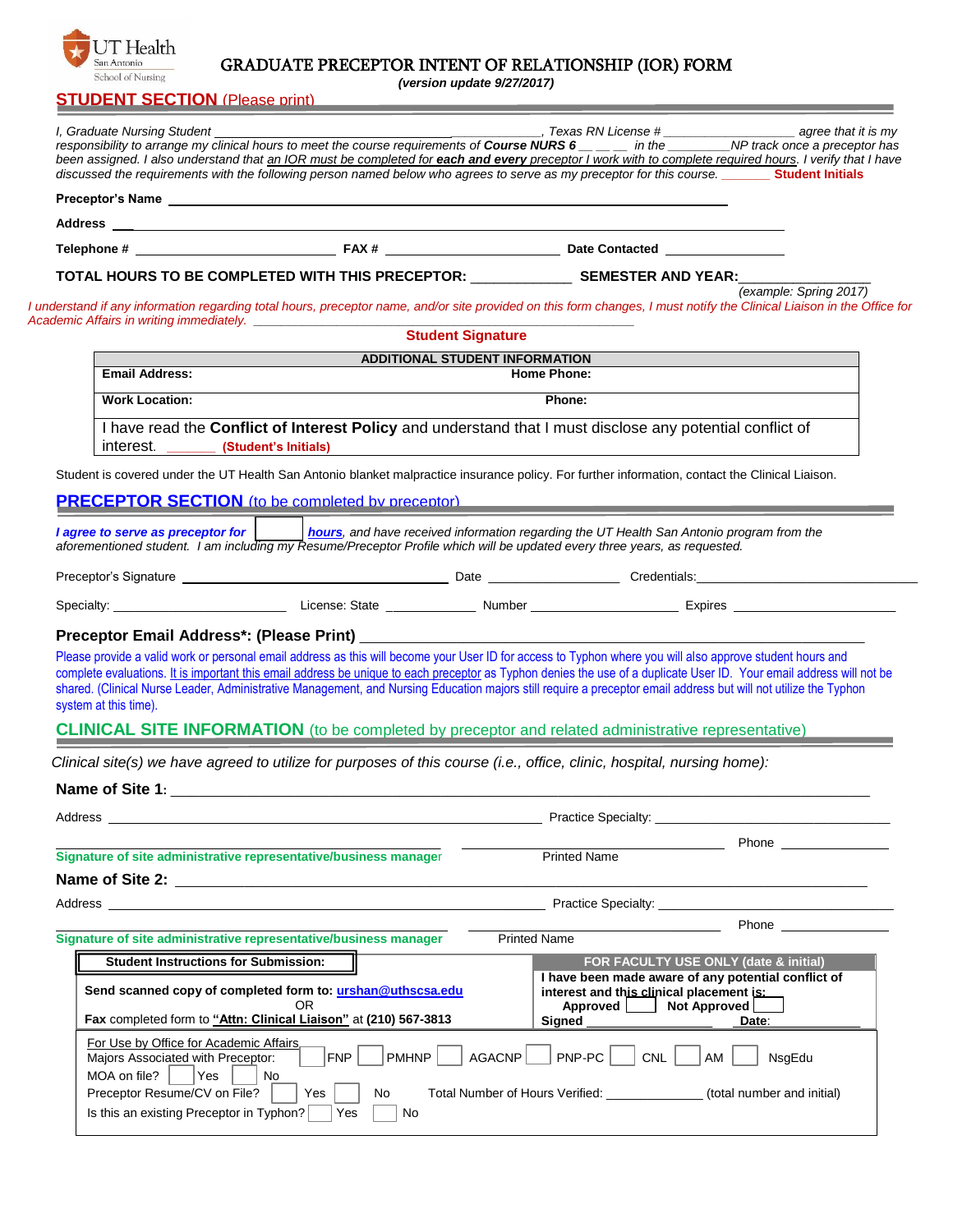#### PRECEPTOR PROFILE

### **NOTE: PRECEPTOR RESUME OR CV IS PREFERRED**

<span id="page-28-0"></span>

| Date: _________________________                                                                                                                                                                                                                                                                                                                                                                                                                                                                                                                                                                                                                                                                     |             |                                                            |          |                   |
|-----------------------------------------------------------------------------------------------------------------------------------------------------------------------------------------------------------------------------------------------------------------------------------------------------------------------------------------------------------------------------------------------------------------------------------------------------------------------------------------------------------------------------------------------------------------------------------------------------------------------------------------------------------------------------------------------------|-------------|------------------------------------------------------------|----------|-------------------|
| Name: _________<br>$\overline{Last}$                                                                                                                                                                                                                                                                                                                                                                                                                                                                                                                                                                                                                                                                |             | First                                                      | M.I.     |                   |
|                                                                                                                                                                                                                                                                                                                                                                                                                                                                                                                                                                                                                                                                                                     |             |                                                            |          |                   |
|                                                                                                                                                                                                                                                                                                                                                                                                                                                                                                                                                                                                                                                                                                     |             |                                                            |          |                   |
|                                                                                                                                                                                                                                                                                                                                                                                                                                                                                                                                                                                                                                                                                                     |             |                                                            |          |                   |
|                                                                                                                                                                                                                                                                                                                                                                                                                                                                                                                                                                                                                                                                                                     | Street      | City                                                       | State    | Zip Code          |
|                                                                                                                                                                                                                                                                                                                                                                                                                                                                                                                                                                                                                                                                                                     |             |                                                            |          |                   |
|                                                                                                                                                                                                                                                                                                                                                                                                                                                                                                                                                                                                                                                                                                     |             |                                                            |          |                   |
| email address will become your User ID for access to the Typhon system. It is important the email address provided is<br>unique to each preceptor as the system denies the use of a duplicate User ID. Your email address will not be shared.<br>Typhon is also where you will find your Verification of Hours Served at the end of the semester. In an effort to go<br>green, the UT Health San Antonio School of Nursing will no longer provide Verification of Preceptor Hours Served via<br>regular mail or email to preceptors, except those in the Administrative Management and Nursing Education majors as<br>Project Concert has not been implemented for these majors at this time.[LRL1] |             |                                                            |          |                   |
| Position Title: New York of the Commission of the Commission of the Commission of the Commission of the Commission                                                                                                                                                                                                                                                                                                                                                                                                                                                                                                                                                                                  |             |                                                            |          |                   |
| <b>EDUCATION:</b>                                                                                                                                                                                                                                                                                                                                                                                                                                                                                                                                                                                                                                                                                   |             |                                                            |          |                   |
| <b>BSN</b>                                                                                                                                                                                                                                                                                                                                                                                                                                                                                                                                                                                                                                                                                          | MSN         |                                                            |          |                   |
| PhD (Nursing)                                                                                                                                                                                                                                                                                                                                                                                                                                                                                                                                                                                                                                                                                       | <b>DNSc</b> | PhD (non-Nursing) - Specify: _____________________________ |          |                   |
| <b>DNP</b>                                                                                                                                                                                                                                                                                                                                                                                                                                                                                                                                                                                                                                                                                          |             |                                                            |          |                   |
|                                                                                                                                                                                                                                                                                                                                                                                                                                                                                                                                                                                                                                                                                                     |             |                                                            |          |                   |
| OTHER:                                                                                                                                                                                                                                                                                                                                                                                                                                                                                                                                                                                                                                                                                              |             |                                                            |          |                   |
| Physician:<br>$\vert$ $\vert$ M.D.                                                                                                                                                                                                                                                                                                                                                                                                                                                                                                                                                                                                                                                                  | D.O.        |                                                            |          |                   |
| Types of patients seen at your clinical site: (Circle all that apply)                                                                                                                                                                                                                                                                                                                                                                                                                                                                                                                                                                                                                               |             |                                                            |          |                   |
| Pediatric                                                                                                                                                                                                                                                                                                                                                                                                                                                                                                                                                                                                                                                                                           | Adolescent  | Women (age 18 - 55)                                        |          | Men (age 35 & up) |
| <b>EXPERIENCE</b> (Past five years. Attach resume, if desired)                                                                                                                                                                                                                                                                                                                                                                                                                                                                                                                                                                                                                                      |             |                                                            |          |                   |
| Dates                                                                                                                                                                                                                                                                                                                                                                                                                                                                                                                                                                                                                                                                                               | Institution |                                                            | Position |                   |
|                                                                                                                                                                                                                                                                                                                                                                                                                                                                                                                                                                                                                                                                                                     |             |                                                            |          |                   |
|                                                                                                                                                                                                                                                                                                                                                                                                                                                                                                                                                                                                                                                                                                     |             |                                                            |          |                   |
|                                                                                                                                                                                                                                                                                                                                                                                                                                                                                                                                                                                                                                                                                                     |             |                                                            |          |                   |
|                                                                                                                                                                                                                                                                                                                                                                                                                                                                                                                                                                                                                                                                                                     |             |                                                            |          |                   |

**I agree to function as a clinical preceptor for the School of Nursing at UT Health San Antonio. I have reviewed the UT Health San Antonio School of Nursing Preceptor Policy (attached) and accept the role and function as a preceptor.**

\_\_\_\_\_\_\_\_\_\_\_\_\_\_\_\_\_\_\_\_\_\_\_\_\_\_\_\_\_\_\_\_\_\_\_\_\_\_\_\_ \_\_\_\_\_\_\_\_\_\_\_\_\_\_\_\_\_\_\_\_\_\_\_\_\_\_\_\_\_\_\_\_\_\_\_ \_\_\_\_\_\_\_\_\_\_\_\_\_\_\_\_\_\_\_\_\_\_\_\_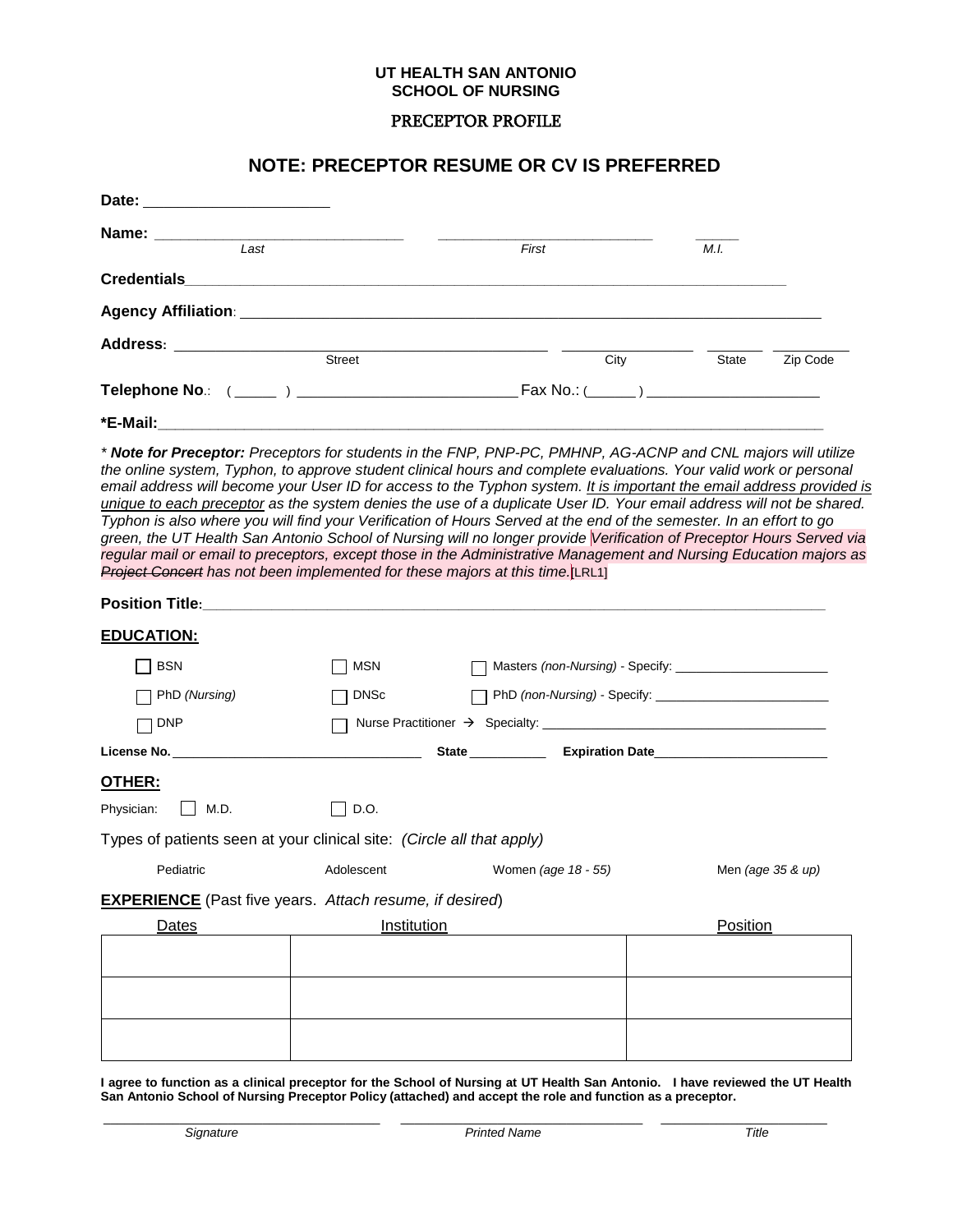# <span id="page-29-0"></span>APPENDIX B: FORMS FOR ADMINISTRATIVE MANAGEMENT & NURSING EDUCATION MAJORS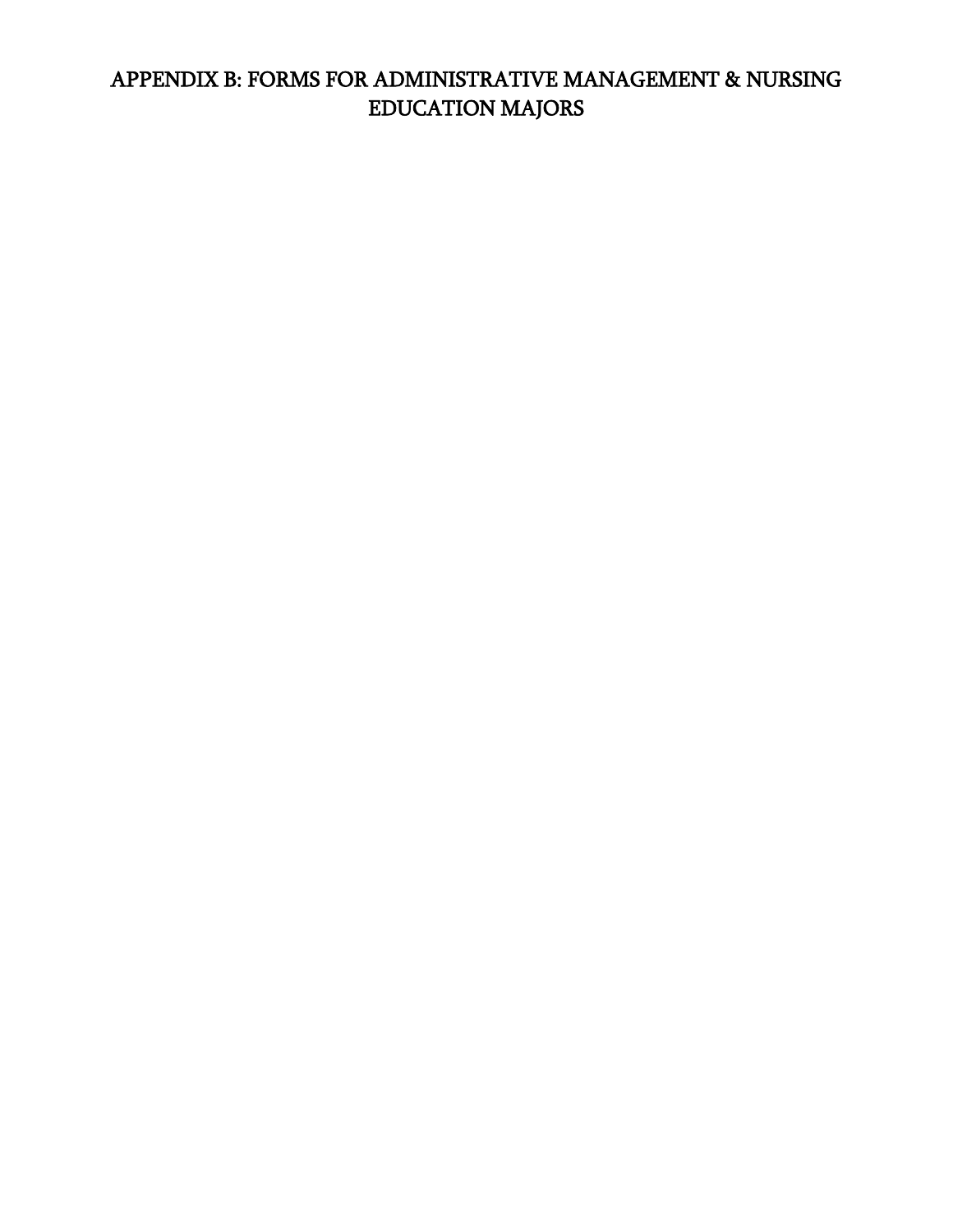# <span id="page-30-0"></span>NURS 6220 PROGRAM PLANNING AND EVALUATION: PRACTICUM & NURS 6203 ADVANCED FINANCIAL MANAGEMENT: PRACTICUM

# Preceptor Evaluation of Student

<span id="page-30-1"></span>(To be completed by Preceptor)

| Date:                                    | Student: |  |
|------------------------------------------|----------|--|
|                                          |          |  |
| Preceptor's Name, Credentials and Title: |          |  |

Using the following scale, please rate the student's ability in the areas described below.

- 5 = Superior
- 4 = Above Average
- $3 = Average$
- 2 = Below Average
- 1 = Unsatisfactory

#### During the field placement, the student demonstrated:

| Accountability                   | 5 | 4              | 3 | റ              |  |
|----------------------------------|---|----------------|---|----------------|--|
| <b>Effective Communication</b>   | 5 | $\overline{4}$ | 3 |                |  |
| Self-Direction                   | 5 | $\overline{4}$ | 3 | $\overline{2}$ |  |
| <b>Problem-Solving Ability</b>   | 5 | 4              | 3 | $\overline{2}$ |  |
| <b>Analytical Ability</b>        | 5 | 4              | 3 | 2              |  |
| <b>Achievement of Objectives</b> | 5 | 4              | 3 |                |  |

Received Any/All Agreed Upon Deliverables for Financial Plan: \_\_\_\_\_\_\_\_\_\_\_\_\_\_\_\_ (Yes/No)

# Preceptor Comments: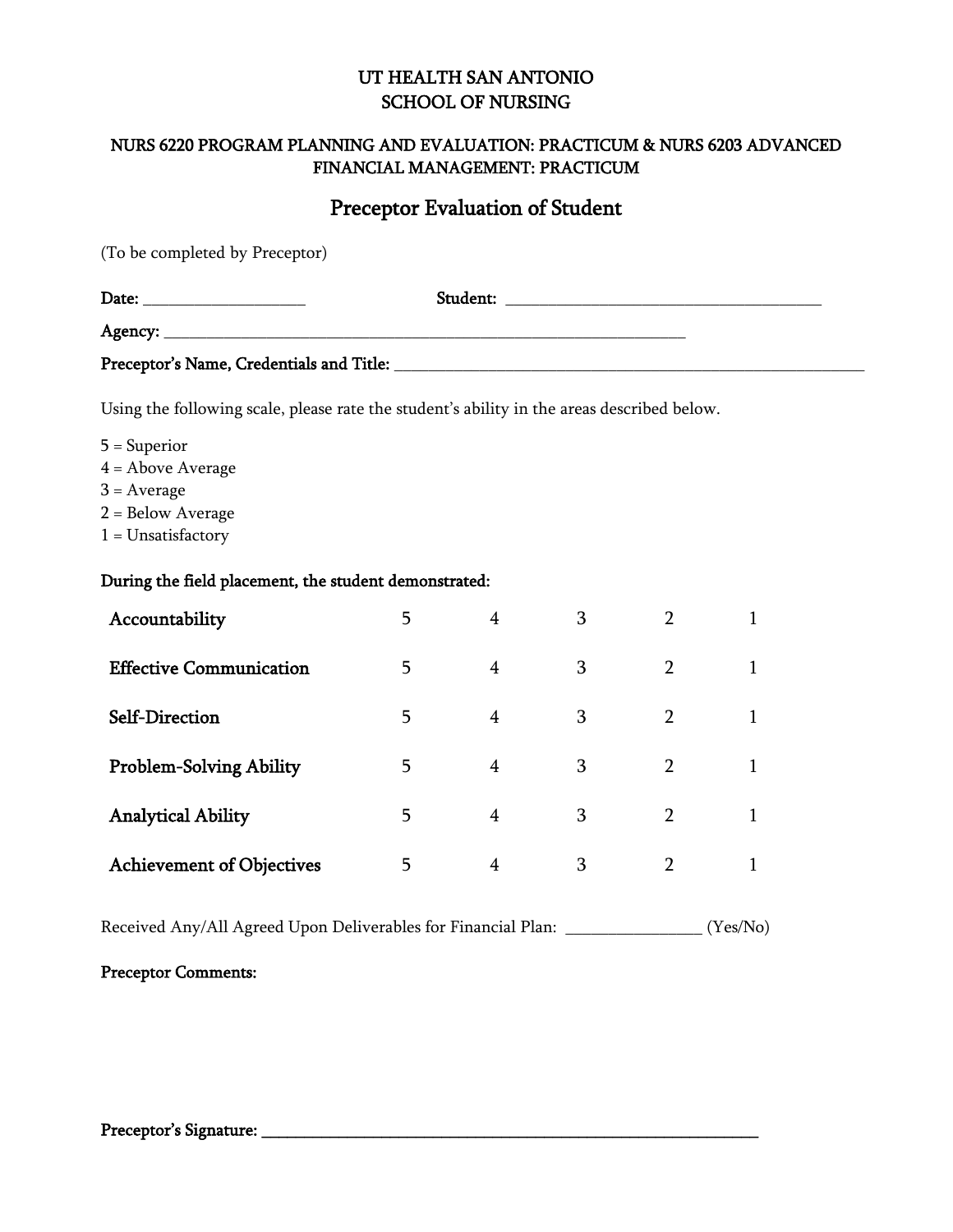# NURS 6220 PROGRAM PLANNING AND EVALUATION: PRACTICUM & NURS 6203 ADVANCED FINANCIAL MANAGEMENT: PRACTICUM

# Student Evaluation of Preceptor

<span id="page-31-0"></span>(To be completed by the graduate student)

| Date:                                   |  |
|-----------------------------------------|--|
| Preceptor Name, Credentials, and Title: |  |
|                                         |  |
| Student's Name:                         |  |

Using the following scale, please rate the preceptor's ability in the areas described below.

- 5 = Superior
- 4 = Above Average
- 3 = Average
- 2 = Below Average
- 1 = Unsatisfactory

#### During the leadership/management field placement, the preceptor:

| 4 | З |  |
|---|---|--|
| 4 | 3 |  |
| 4 | 3 |  |
|   |   |  |
| 4 | 3 |  |
| 4 |   |  |
|   | 3 |  |
|   |   |  |
| 4 | 3 |  |
| 4 | 3 |  |
|   | З |  |
|   |   |  |

#### Student's Comments: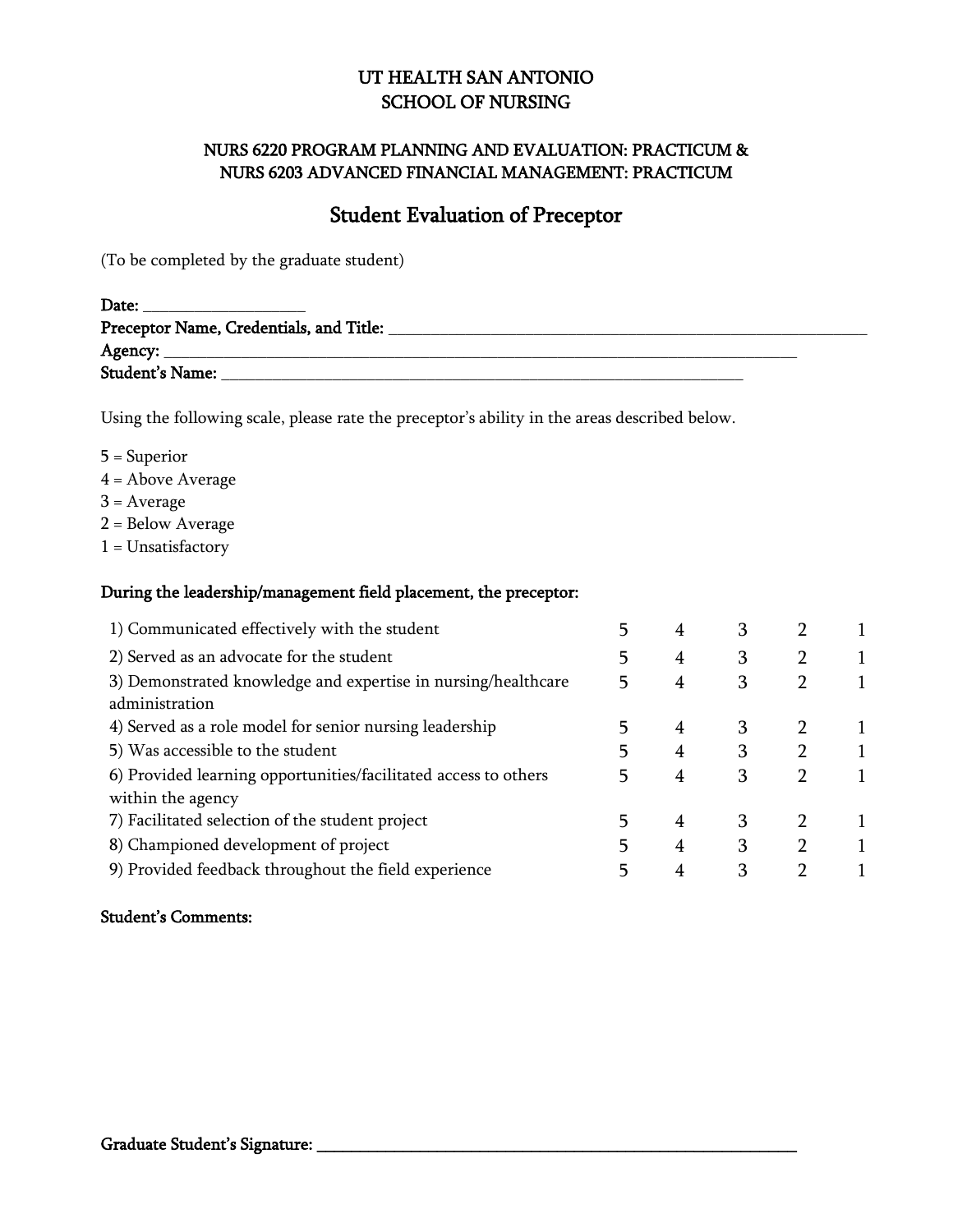### NURS 6813 NURSING AND HEALTH SYSTEMS MANAGEMENT II

# Preceptor Evaluation of Student

<span id="page-32-0"></span>

| (To be completed by Preceptor)                                                                        |   |                |   |                |              |  |
|-------------------------------------------------------------------------------------------------------|---|----------------|---|----------------|--------------|--|
|                                                                                                       |   |                |   |                |              |  |
|                                                                                                       |   |                |   |                |              |  |
|                                                                                                       |   |                |   |                |              |  |
| Using the following scale, please rate the student's ability in the areas described below.            |   |                |   |                |              |  |
| $5 =$ Superior<br>$4 =$ Above Average<br>$3 = Average$<br>$2 = Below Average$<br>$1 = Unsatisfactory$ |   |                |   |                |              |  |
| During the field placement, the student demonstrated:                                                 |   |                |   |                |              |  |
| Accountability                                                                                        | 5 | $\overline{4}$ | 3 | $\overline{2}$ | 1            |  |
| <b>Effective Communication</b>                                                                        | 5 | $\overline{4}$ | 3 | $\overline{2}$ | 1            |  |
| Self-Direction                                                                                        | 5 | 4              | 3 | $\overline{2}$ | $\mathbf{1}$ |  |
| <b>Problem-Solving Ability</b>                                                                        | 5 | $\overline{4}$ | 3 | $\overline{2}$ | $\mathbf{1}$ |  |
| <b>Analytical Ability</b>                                                                             | 5 | $\overline{4}$ | 3 | $\overline{2}$ | 1            |  |
| <b>Achievement of Objectives</b>                                                                      | 5 | $\overline{4}$ | 3 | $\overline{2}$ | 1            |  |

Received Agreed Upon Deliverable for Capstone Project: \_\_\_\_\_\_\_\_\_\_\_\_\_\_\_\_\_\_\_\_\_\_\_\_ (Yes/No)

# Preceptor's Comments: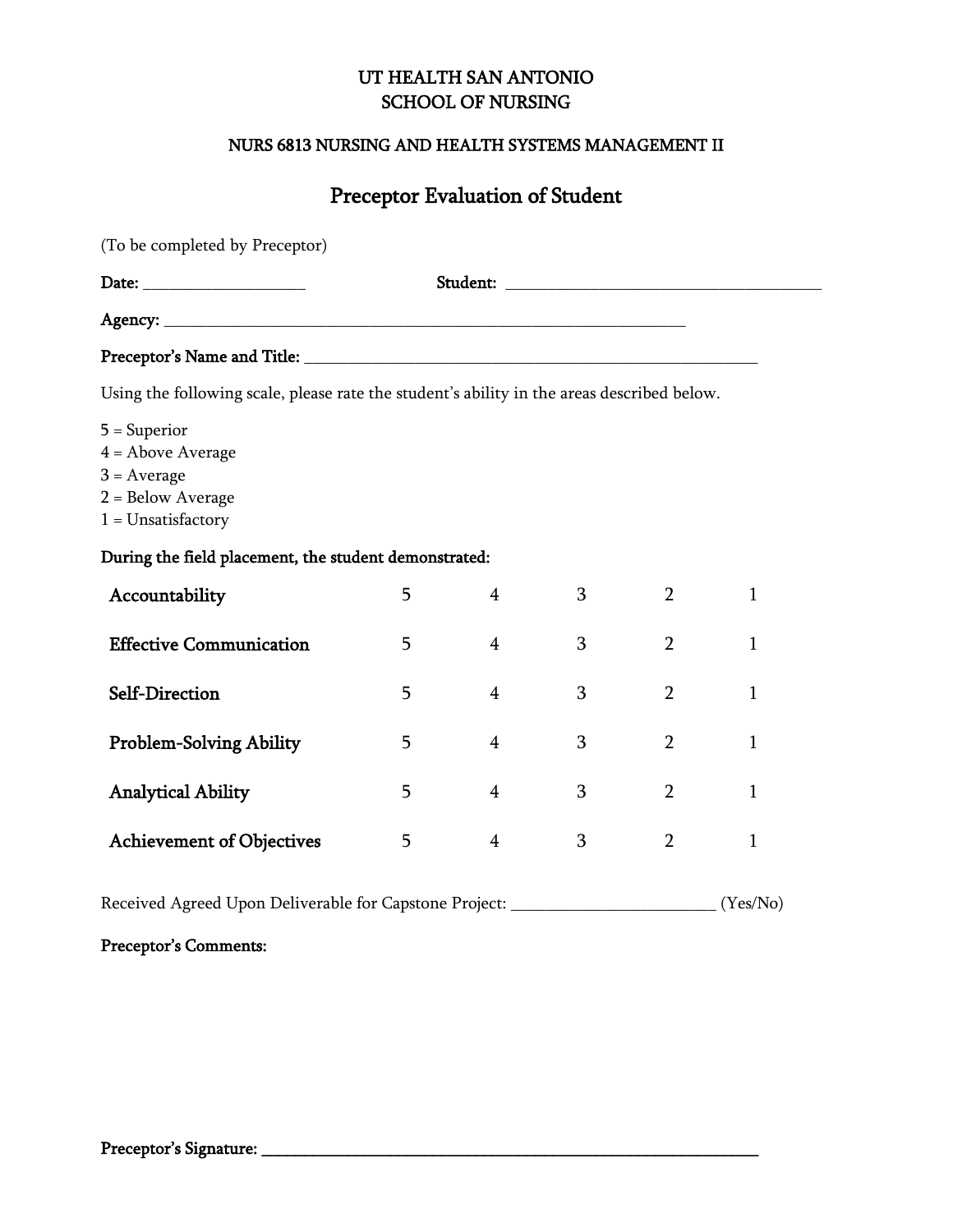### NURS 6813 NURSING AND HEALTH SYSTEMS MANAGEMENT II

# Student Evaluation of Preceptor

(To be completed by the graduate student)

| Date:                                   |  |
|-----------------------------------------|--|
| Preceptor Name, Credentials, and Title: |  |
| Agency: $\_\_$                          |  |
| <b>Student's Name:</b>                  |  |

Using the following scale, please rate the preceptor's ability in the areas described below.

- 5 = Superior
- 4 = Above Average
- $3 = Average$
- 2 = Below Average
- 1 = Unsatisfactory

#### During the leadership/management field placement, the preceptor:

| 1) Communicated effectively with the student                    |   | З |  |
|-----------------------------------------------------------------|---|---|--|
| 2) Served as an advocate for the student                        | 4 | 3 |  |
| 3) Demonstrated knowledge and expertise in nursing/healthcare   | 4 | 3 |  |
| administration                                                  |   |   |  |
| 4) Served as a role model for senior nursing leadership         | 4 | 3 |  |
| 5) Was accessible to the student                                | 4 |   |  |
| 6) Provided learning opportunities/facilitated access to others | 4 | 3 |  |
| within the agency                                               |   |   |  |
| 7) Facilitated selection of the student project                 | 4 |   |  |
| 8) Championed development of project                            | 4 | 3 |  |
| 9) Provided feedback throughout the field experience            |   | 3 |  |

### Student's Comments: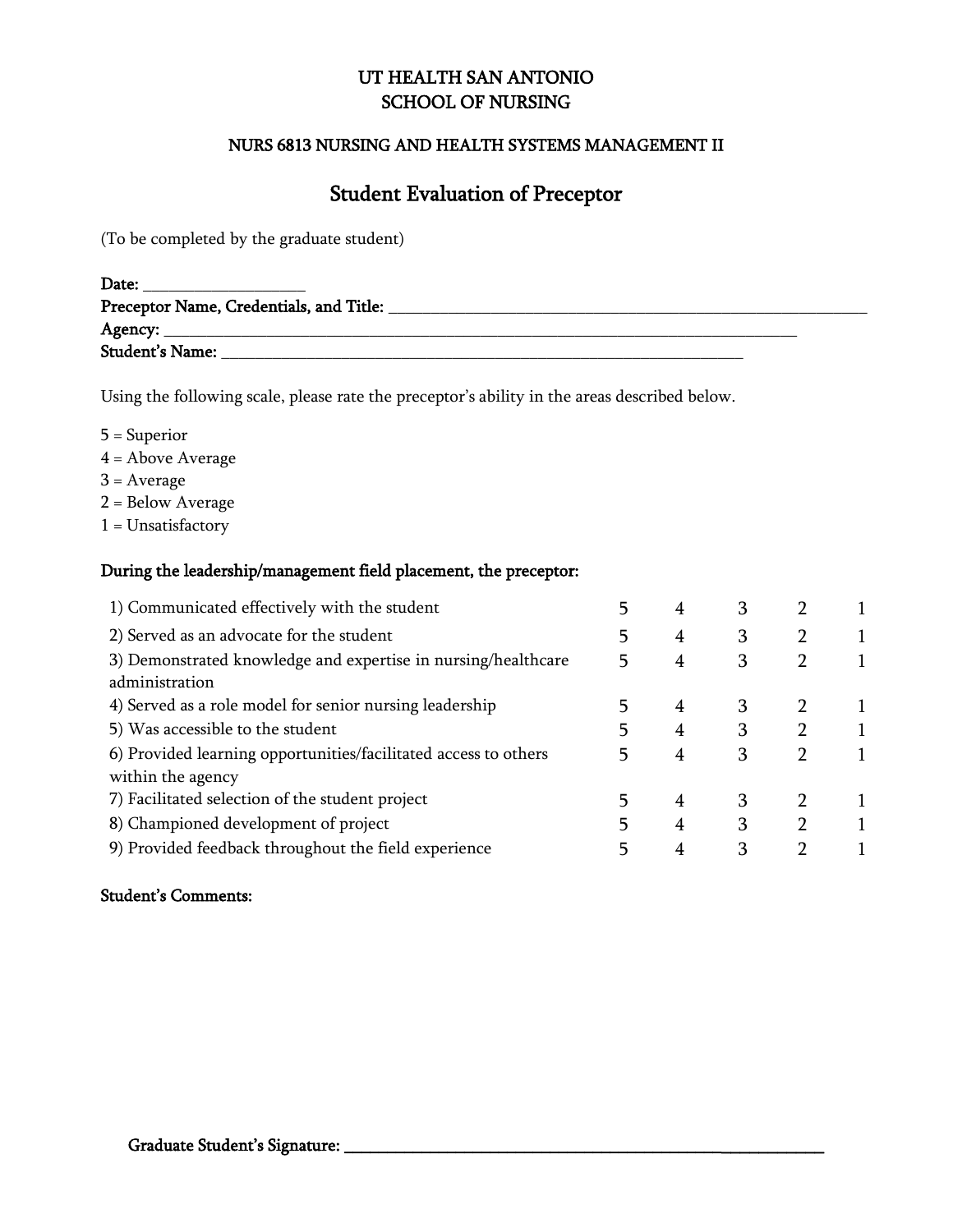# NURSING EDUCATION CLINICAL EVALUATIONS

<span id="page-34-0"></span>Evaluations and respective forms in this major will be discussed further during the major clinical course orientation.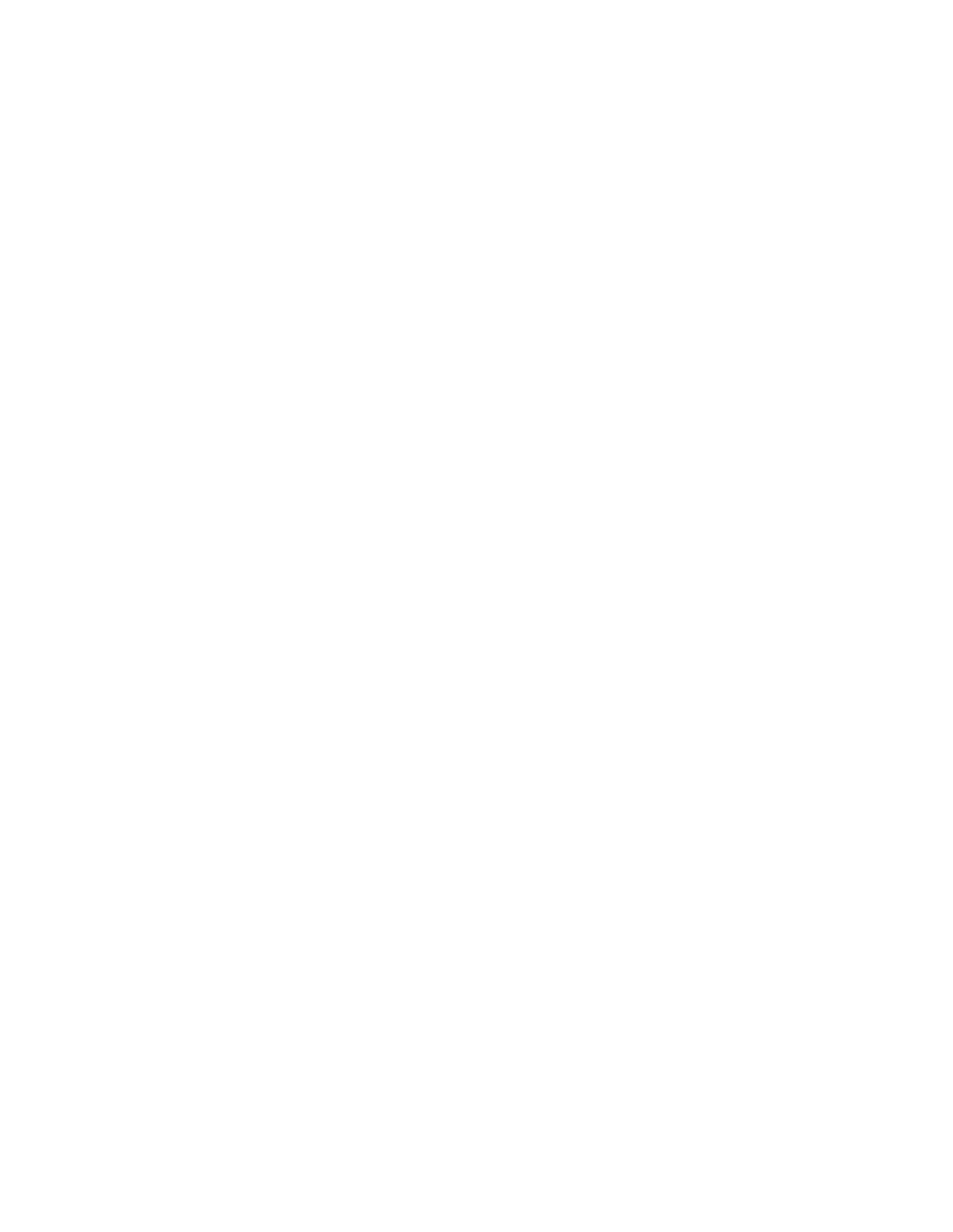# <span id="page-36-0"></span>APPENDIX C: CLINICAL CRITERIA AND POLICIES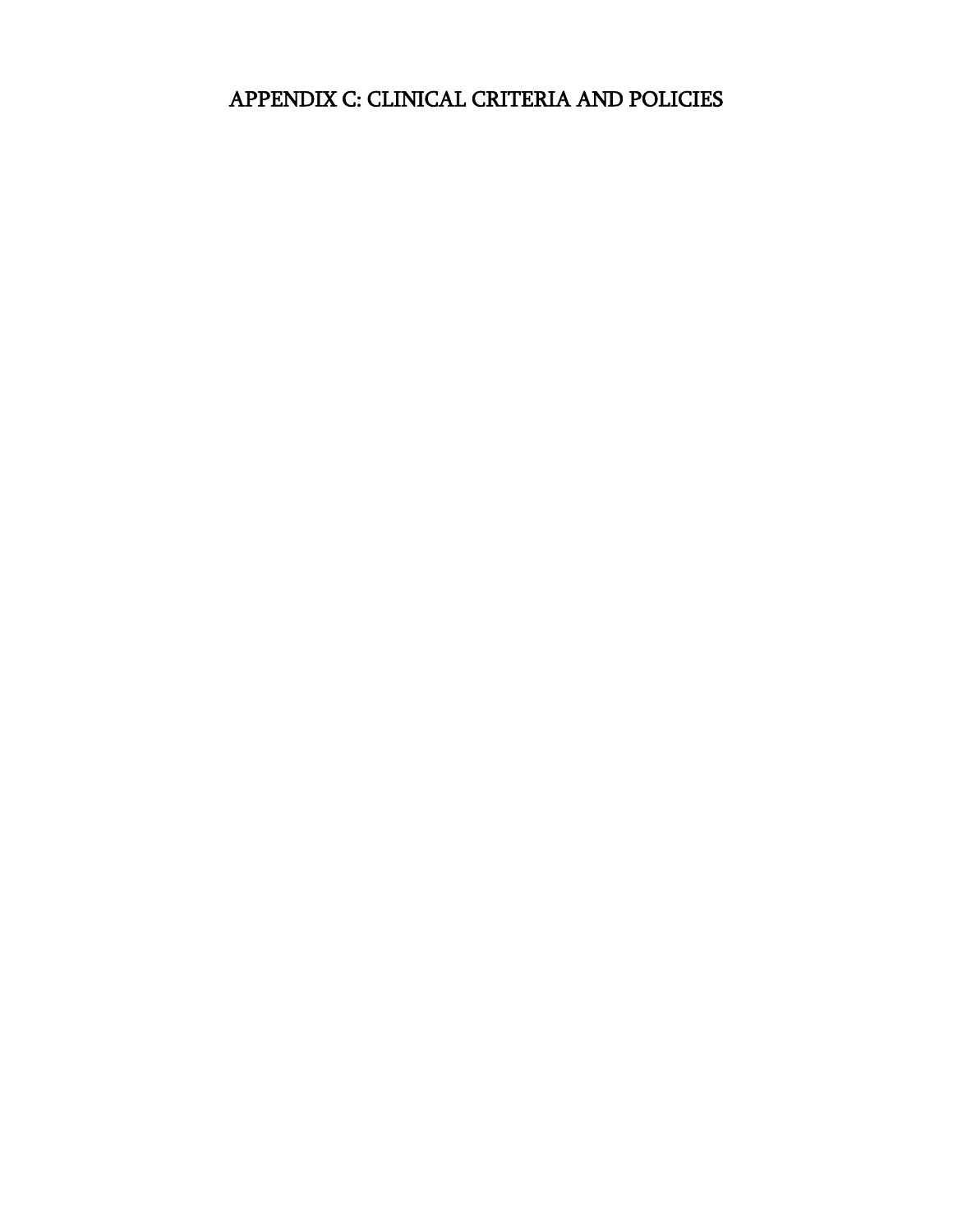# CRITERIA FOR CLINICAL PRACTICE IN A GRADUATE PROGRAM

<span id="page-37-0"></span>Students are required to meet the expected clinical competencies defined in each clinical course syllabus and the graduate program preceptor handbook. In addition, students are responsible for knowing and abiding by the regulations of the Texas Higher Education Coordinating Board, the Board of Regents, the University, and the School of Nursing as presented at the graduate program new student orientation and defined in the [University Course Catalog](http://catalog.uthscsa.edu/) and any other written communications. Students are also responsible for their nursing practice by knowing and abiding by the provisions of the laws set forth in the Texas State Board of Nursing [Nurse Practice Act](http://www.bon.texas.gov/nursinglaw/npa.html), the rules and regulations set forth in the Texas State Board of Nursing [Rules and Regulations](http://www.bon.texas.gov/nursinglaw/rr.html) and the standards set forth in the American Nurses [Association Code of Ethics.](http://www.nursingworld.org/MainMenuCategories/EthicsStandards/CodeofEthicsforNurses)

Students share the responsibility with faculty for creating an environment that supports adherence to standards of academic performance, clinical competence, principles of professional integrity and ethical practice. Inability to meet standards of academic performance and/or clinical competence or violations of any policy, law, regulation, or any applicable standard of nursing practice which compromises clinical competence, professional integrity, and/or ethical practice related to the course in which the student is enrolled will result in a course failure and a grade of "F" or a grade of "fail".

### <span id="page-37-1"></span>Clinical Competency

The criteria for expected clinical competencies are defined in each clinical course syllabus and the graduate program preceptor handbook. Behaviors constituting a failure to meet clinical competencies include, but are not limited to, any one of the following:

- 1. Demonstrates unsafe performance of an expected clinical competency.
- 2. Needs continuous and specific detailed supervision to meet clinical competencies resulting in an inability to independently meet clinical competencies by the conclusion of the course.
- 3. Continues to make questionable decisions after multiple instances of faculty feedback and guidance.
- 4. Demonstrates the inability to adapt to new ideas and roles.
- 5. Fails to submit required written clinical assignments and documents.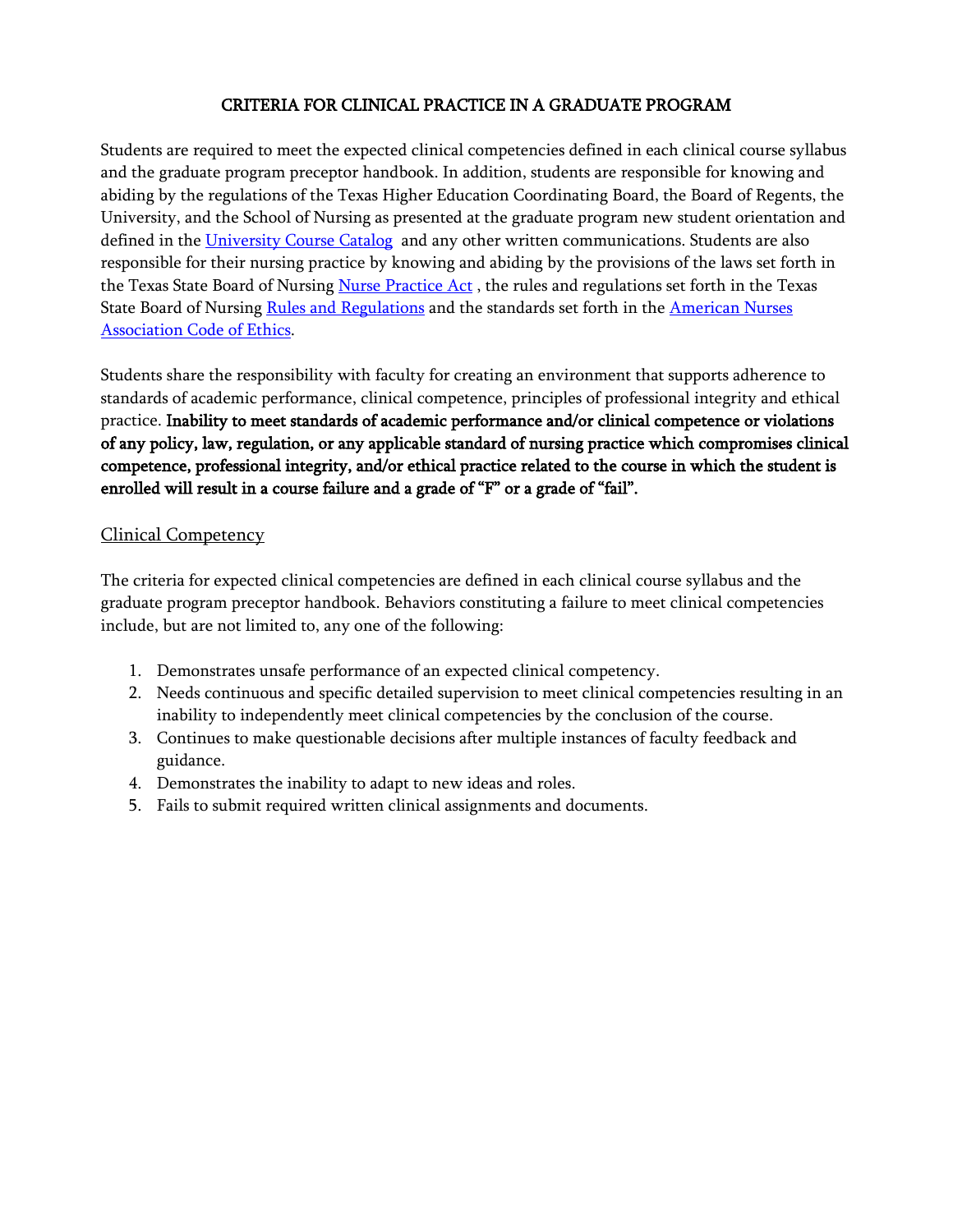# <span id="page-38-0"></span>Professional Integrity

The criteria for professional integrity and ethical practice are defined in the current University Course [Catalog](http://catalog.uthscsa.edu/) as well as the Texas State Board of Nursing [Nurse Practice Act](http://www.bon.texas.gov/nursinglaw/npa.html) and [Rules and Regulations](http://www.bon.texas.gov/nursinglaw/rr.html) and the **American Nurses Association Code of Ethics**. Standards for professional integrity and ethical practice are intended to protect clients from incompetent, unethical, or illegal conduct of students. Actual injury to a client need not occur. Given the intent of professional integrity and ethical standards, a student may be removed from clinical practice at any time during the semester and not be allowed to progress until such time that the violations of professional integrity and/or ethical standards have been investigated and a disposition determined. Behaviors constituting immediate removal from clinical practice include, but are not limited to, any one of the following:

- 1. Failure to maintain a current unrestricted license to practice nursing in the State of Texas or a compact state
- 2. A declaratory order from the Texas State Board of Nursing or a compact state
- 3. Request by the agency or preceptor for removal from a clinical agency or preceptor site for cause as defined in the clinical competence, professional integrity, or ethical standards that would preclude the student from being placed in another clinical agency
- 4. Any behaviors defined in the provisions of  $$217.12$  Unprofessional Conduct adopted to be effective September 28, 2004, 29 TexReg 9192, and including falsification of any course documents

Procedure: A student who fails a clinical course or who fails to comply with any of the criteria outlined for clinical practice in the graduate program will be dismissed from the program in accordance with the School of Nursing Dismissal Policy. When indicated, the incident will be reported to the local law enforcement agency and/or other appropriate agencies, institutions, and/or regulatory bodies by the faculty of record.

Below are the official School of Nursing Graduate Program Policies students should refer to for further information regarding probation and dismissal.

# <span id="page-38-1"></span>Probation Policy and Procedure

Refer to the [School of Nursing Graduate Program Policies](http://catalog.uthscsa.edu/schoolofnursing/msn/#programpoliciestext) in the current University Catalog, section titled "Probation Policy and Procedure".

# <span id="page-38-2"></span>Dismissal Policy and Procedures

Refer to the **School of Nursing Graduate Program Policies** in the current University Catalog, section titled "Dismissal Policy and Procedure".

# <span id="page-38-3"></span>Petitioning

Refer to the [School of Nursing Graduate Program Policies](http://catalog.uthscsa.edu/schoolofnursing/msn/#programpoliciestext) in the current University Catalog, section title "Petition".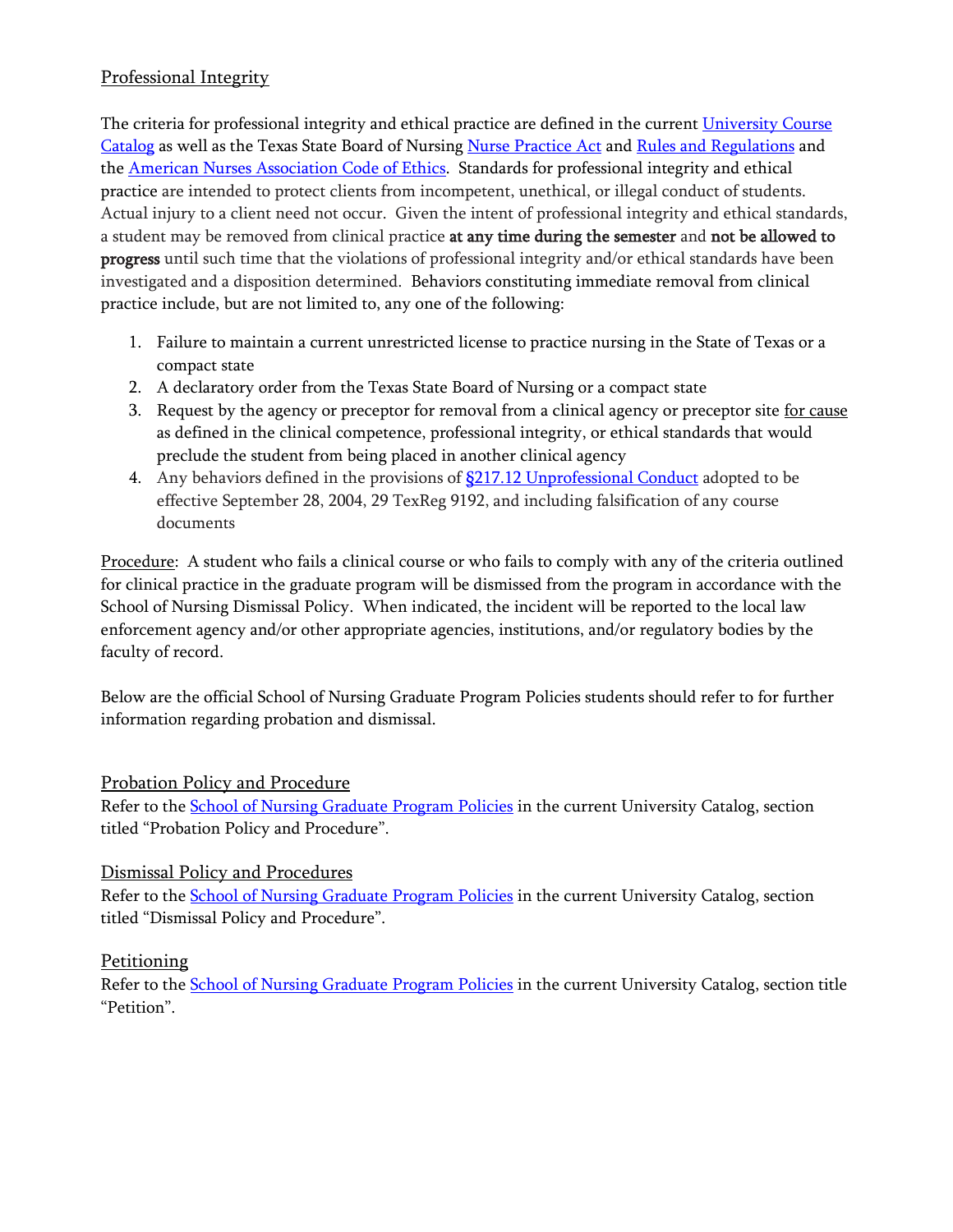# <span id="page-39-0"></span>APPENDIX D: PRECEPTOR PRACTICE INFORMATION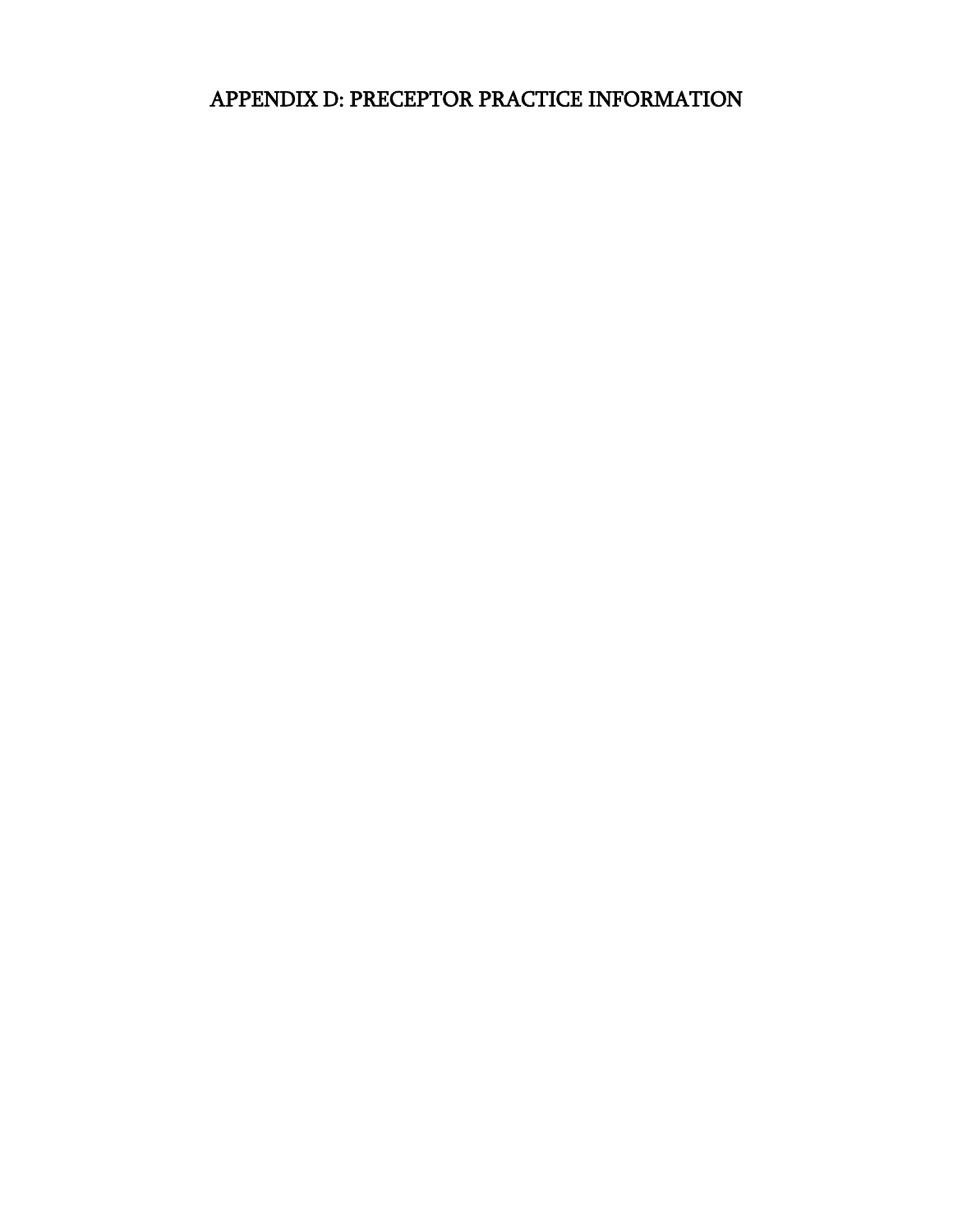### SAMPLE INFORMATIVE POSTER FOR YOUR PRACTICE



<span id="page-40-0"></span>UT Health San Antonio School of Nursing extends our sincere gratitude to

# Preceptor Name, APRN

For your dedicated service to our students and community and integral role in shaping the future of health care as a Clinical Preceptor in Spring 2017.

Eileen Breslin, PhD, RN, FAAN Dean School of Nursing

Sara L. Gill, PhD, RN, IBCLC, FAAN Associate Dean for Graduate Studies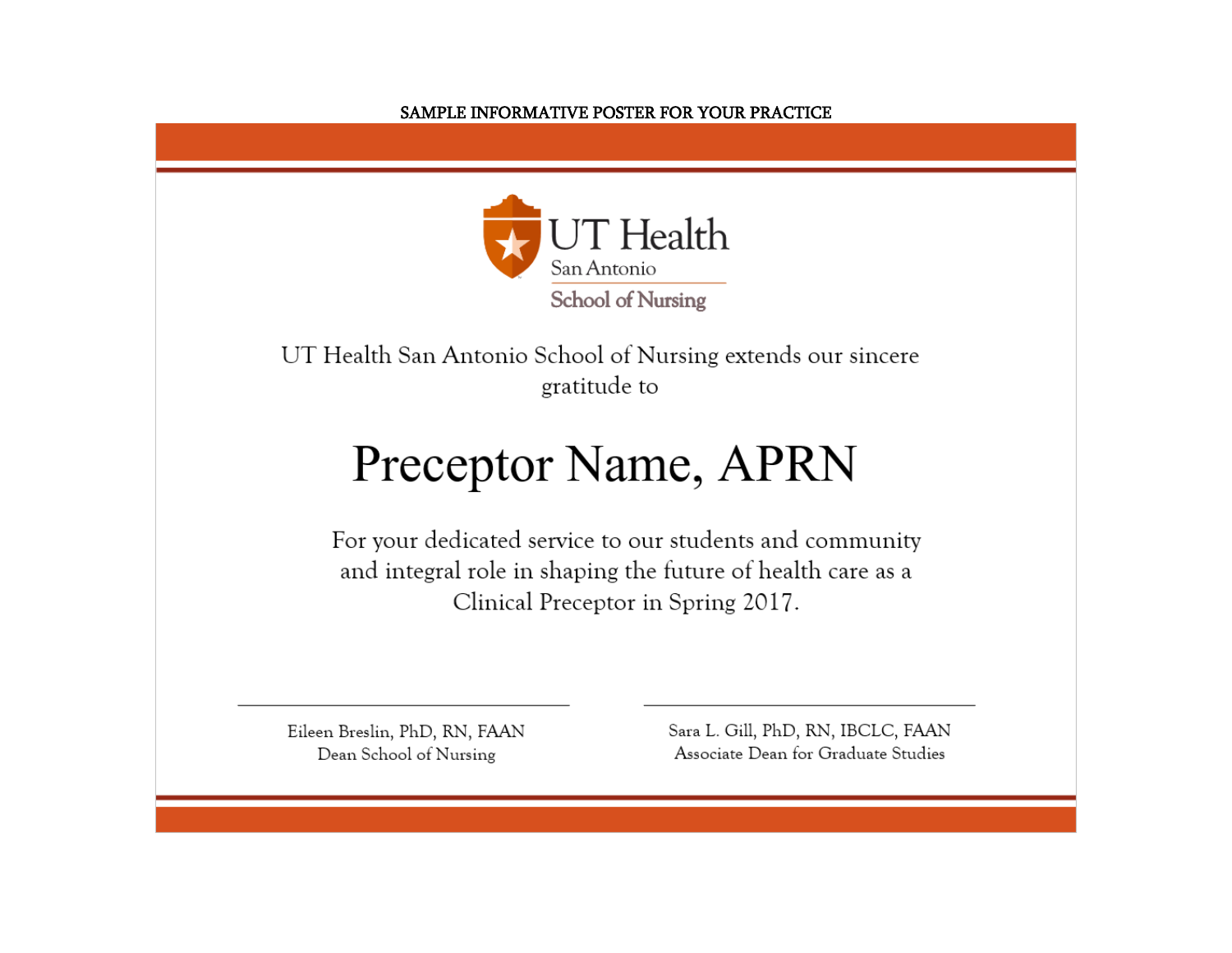### TBON GUIDELINES FOR ADVANCED PRACTICE NURSES

<span id="page-41-0"></span>Rules and Regulations (R&R) are subject to change. Preceptors can access information about the current R&R at the Texas Board of Nursing web site at:

[http://www.bne.state.tx.us/laws\\_and\\_rules\\_rules\\_and\\_regulations\\_current.asp](http://www.bne.state.tx.us/laws_and_rules_rules_and_regulations_current.asp)

The applicable R&R which pertain to advanced nursing practice are sections 221.1-221.17 and 222.1- 222.10 (below is a copy of table of contents from the web site for your reference)

Forms for registering notice of collaborative practice with a nurse practitioner must be filed with the Board of Medical Examiners. Information and forms can be obtained by contacting the Texas Medical Board. The Texas Medical Board has a web site at:<http://www.tmb.state.tx.us/page/board-rules>

### Advance Practice Nurses - §§221.1 - 221.17

| <u>§221.1</u>  | Definitions                                                                                                    |
|----------------|----------------------------------------------------------------------------------------------------------------|
| <u>§221.2</u>  | Authorization and Restrictions to Use of Advanced Practice Titles                                              |
| <u>§221.3</u>  | Education                                                                                                      |
| \$221.4        | Advanced Practice Registered Nurse Licensure Requirements                                                      |
| §221.6         | Interim Approval                                                                                               |
| §221.7         | Petitions for Waiver and Exemptions                                                                            |
| <u>§221.8</u>  | Maintaining Active Authorization as an Advanced Practice Nurse                                                 |
| <u>§221.9</u>  | <b>Inactive Status</b>                                                                                         |
| <u>§221.10</u> | Reinstatement or Reactivation of Advanced Practice Nurse Status                                                |
| <u>§221.11</u> | Identification                                                                                                 |
| <u>§221.12</u> | Scope of Practice                                                                                              |
| <u>§221.13</u> | Core Standards for Advanced Practice                                                                           |
| <u>§221.14</u> | Nurse-Midwives Providing Controlled Substances                                                                 |
| <u>§221.15</u> | Provision of Anesthesia Services by Nurse Anesthetists in Licensed Hospitals<br>or Ambulatory Surgical Centers |
| <u>§221.16</u> | Provision of Anesthesia Services by Nurse Anesthetists in Outpatient Settings                                  |
| <u>§221.17</u> | Enforcement                                                                                                    |
|                | Advanced Practice Nurses Limited Prescriptive Authority - §§222.1 - 222.10                                     |
| <u>§222.1</u>  | Definitions                                                                                                    |
| <u>§222.2</u>  | Approval for Prescriptive Authority                                                                            |
| <u>§222.3</u>  | Renewal of Prescriptive Authority                                                                              |
| <u>§222.4</u>  | Minimum Standards for Prescribing or Ordering Drugs and Devices                                                |
| <u>§222.5</u>  | Prescriptive Authority Agreement                                                                               |
| <u>§222.6</u>  | Prescribing at Facility-Based Practices                                                                        |
| <u>§222.7</u>  | Authority to Order and Prescribe Non-prescription Drugs, Dangerous<br>Drugs, and Devices                       |
| <u>§222.8</u>  | Authority to Order and Prescribe Controlled Substances                                                         |
| <u>§222.9</u>  | Conditions for Obtaining and Distributing Drug Samples                                                         |
| §222.10        | Enforcement                                                                                                    |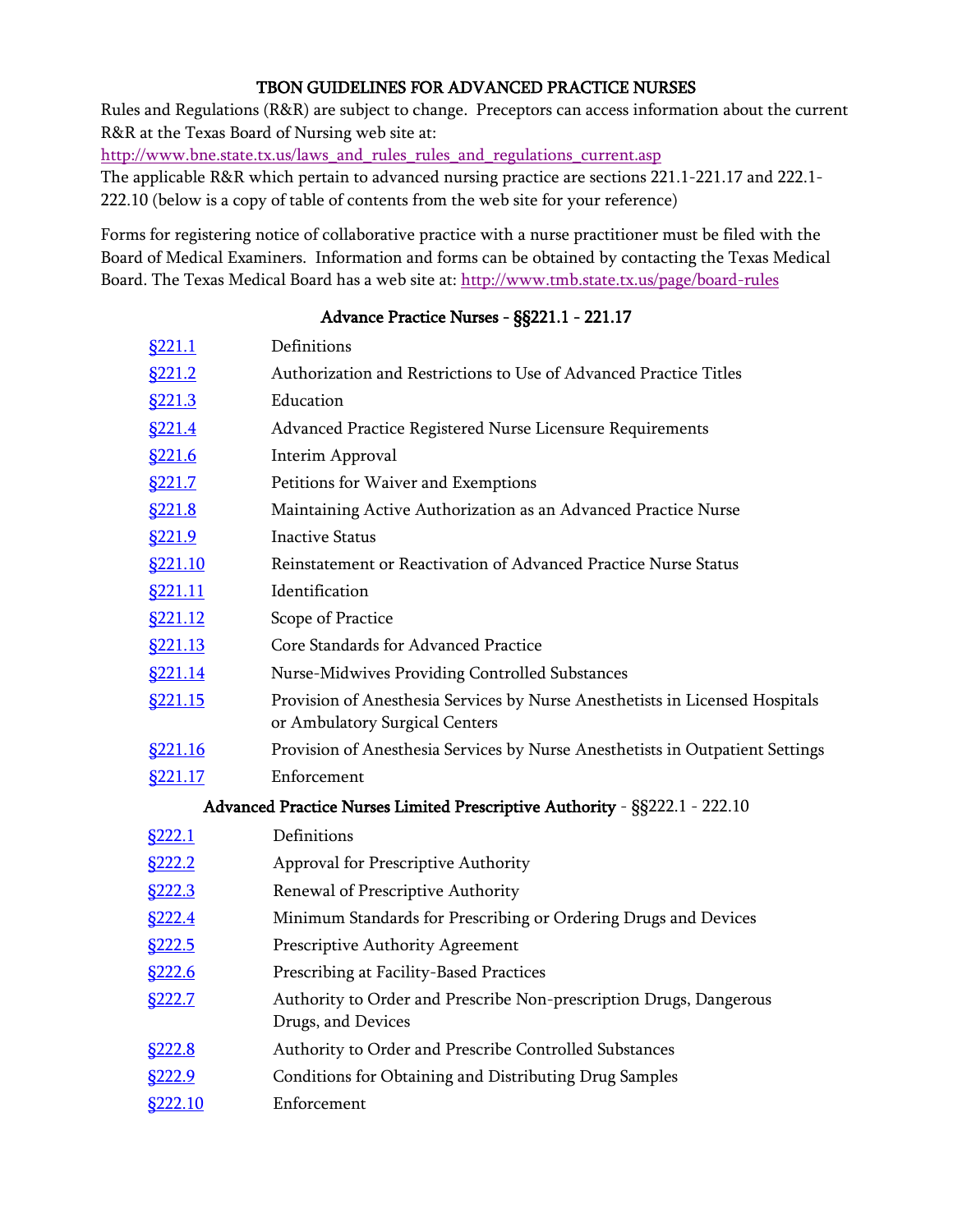# <span id="page-42-0"></span>APPENDIX E: GRADUATE PROGRAM CONTACT NUMBERS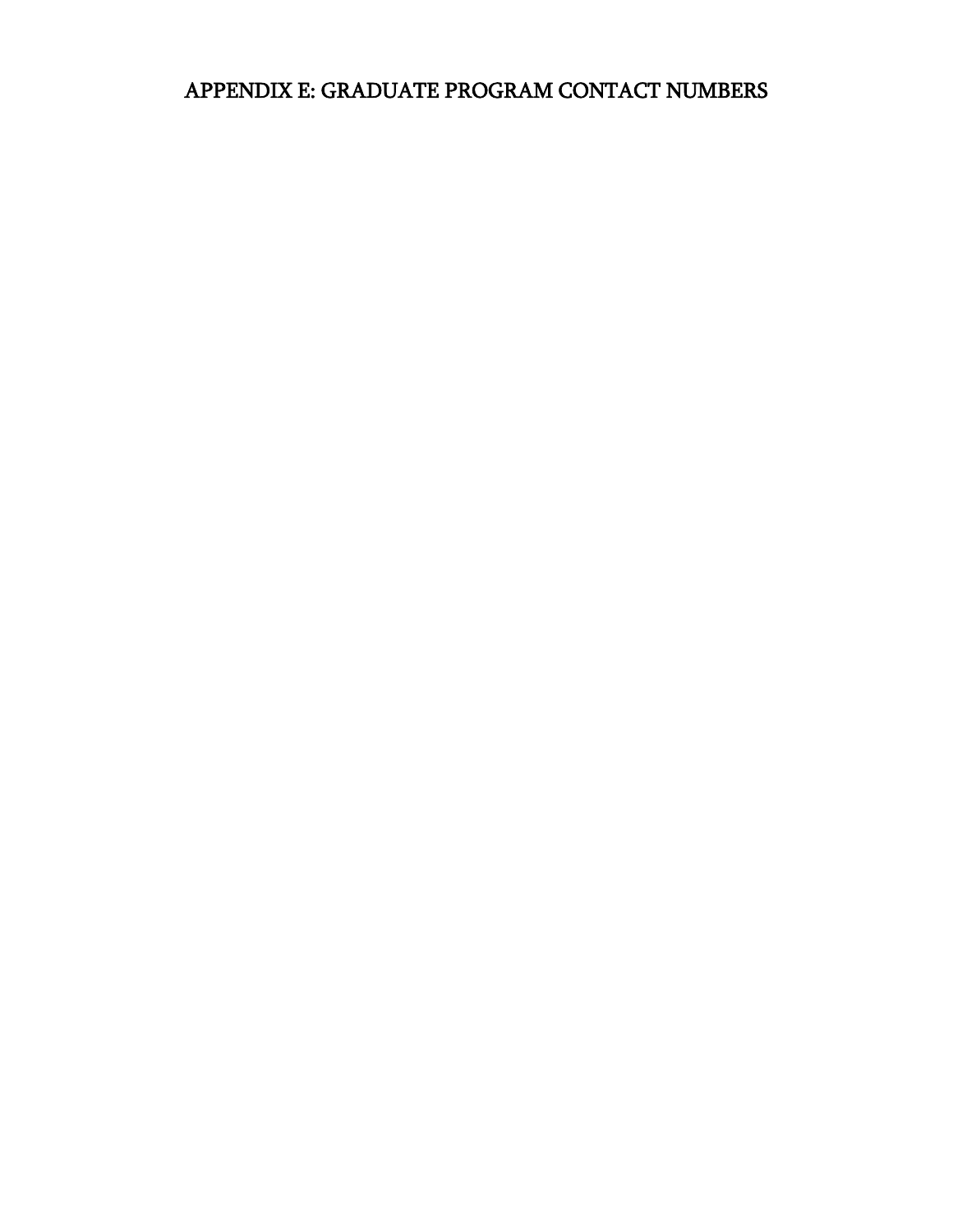# <span id="page-43-0"></span>UT HEALTH SAN ANTONIO SCHOOL OF NURSING GRADUATE PROGRAM CONTACT NUMBERS

We encourage preceptors to call the faculty directly with any questions you might have about our programs or about individual students. To persons to contact about our programs:

| <b>Clinical Liaison</b>                                                                                   | Cindy Urshan, RN<br>Clinical Liaison<br>Room 1.118-8 School of Nursing<br>Phone: (210) 567-2275<br>Fax: (210) 567-3813<br>E-mail: urshan@uthscsa.edu                               |
|-----------------------------------------------------------------------------------------------------------|------------------------------------------------------------------------------------------------------------------------------------------------------------------------------------|
| <b>Coordinator, Family Nurse Practitioner</b><br>Track                                                    | Heidi Worabo, DNP, RN, FNP-BC<br>Clinical Assistant Professor<br>Room: 2.380 School of Nursing<br>Phone: (210) 567-5867<br>Fax: (210) 567-5822<br>Email: worabo@uthscsa.edu        |
| Coordinator, Psychiatric/Mental<br><b>Health Nurse Practitioner Track</b>                                 | Mark David Soucy, PhD, RN, FPMHNP<br>Clinical Assistant Professor<br>Room 2.514 School of Nursing<br>Fax: (210) 567-5822<br>Phone: (210) 567-5893<br>Email: soucy@uthscsa.edu      |
| Coordinator, Adult-Gerontology<br><b>Acute Care Nurse Practitioner Track</b>                              | April Ferrell, MSN, APRN, ACNP-BC<br>Clinical Assistant Professor<br>Room: 2.656 School of Nursing<br>Phone: (210) 567-5789<br>Fax: (210) 567-1719<br>E-mail: ferrella@uthscsa.edu |
| Coordinator, Pediatric Nurse<br><b>Primary Care Nurse Practitioner Track</b><br><b>Practitioner Track</b> | Kathryn Parke, DNP, APRN, CPNP<br>Clinical Assistant Professor<br>Room 2.502 School of Nursing<br>Phone: (210) 567-5662<br>Fax: (210) 567-5822<br>E-mail: parkek@uthscsa.edu       |
| <b>Coordinator, Clinical Nurse Leader</b><br>Track                                                        | Wesley Richardson, PhD, RN<br>Clinical Assistant Professor<br>Room 2.622 School of Nursing<br>Phone: (210) 567-5854<br>Fax: (210) 567-1719<br>E-mail: richardsonwf@uthscsa.edu     |
| <b>Coordinator, Nursing Education</b><br>Track                                                            | Sara L. Gill, PhD, RN, IBCLC, FAAN<br>Associate Dean for Graduate Studies<br>Phone: (210) 567-0614<br>E-mail: gills@uthscsa.edu                                                    |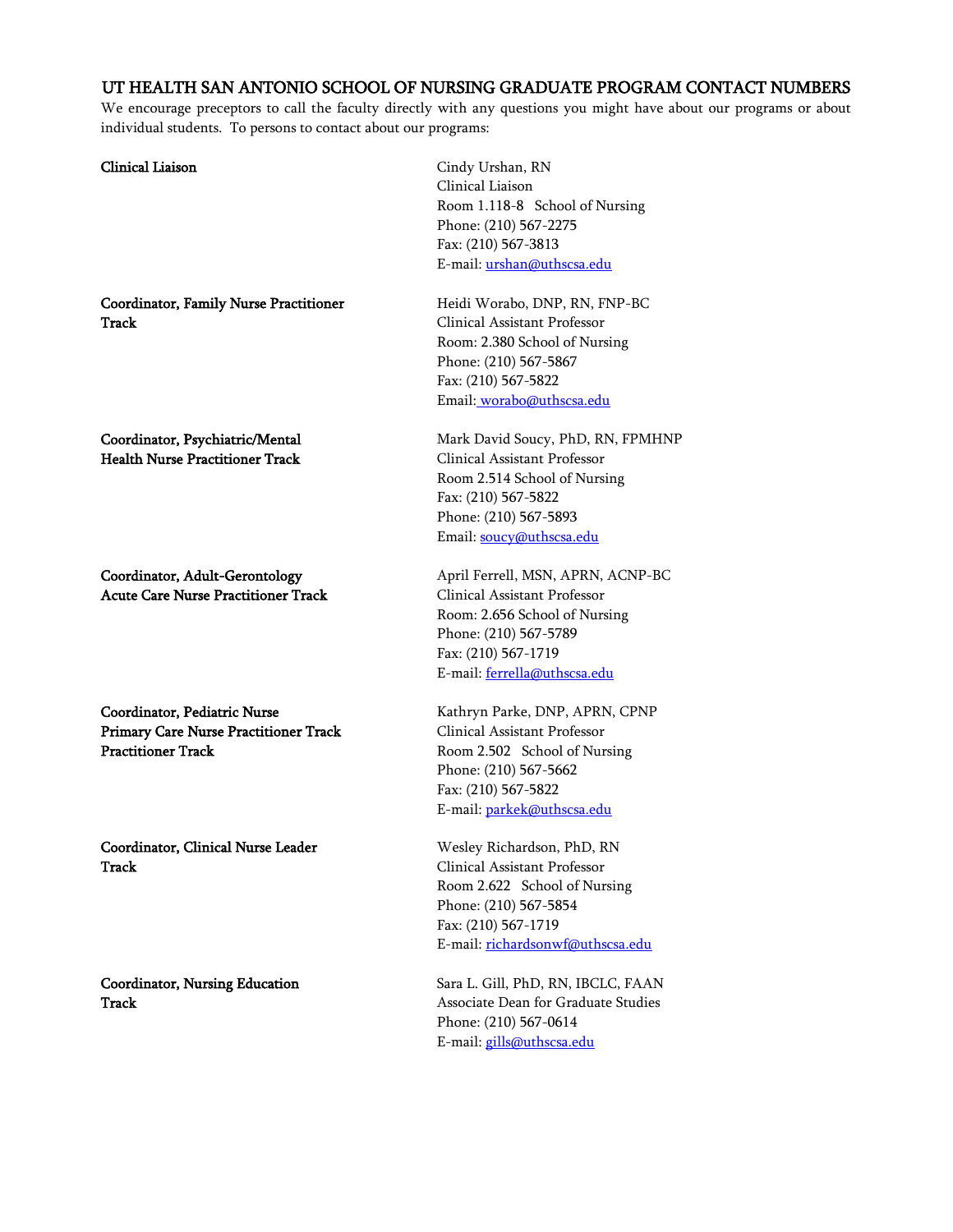# <span id="page-44-0"></span>APPENDIX F: FREQUENTLY ASKED QUESTIONS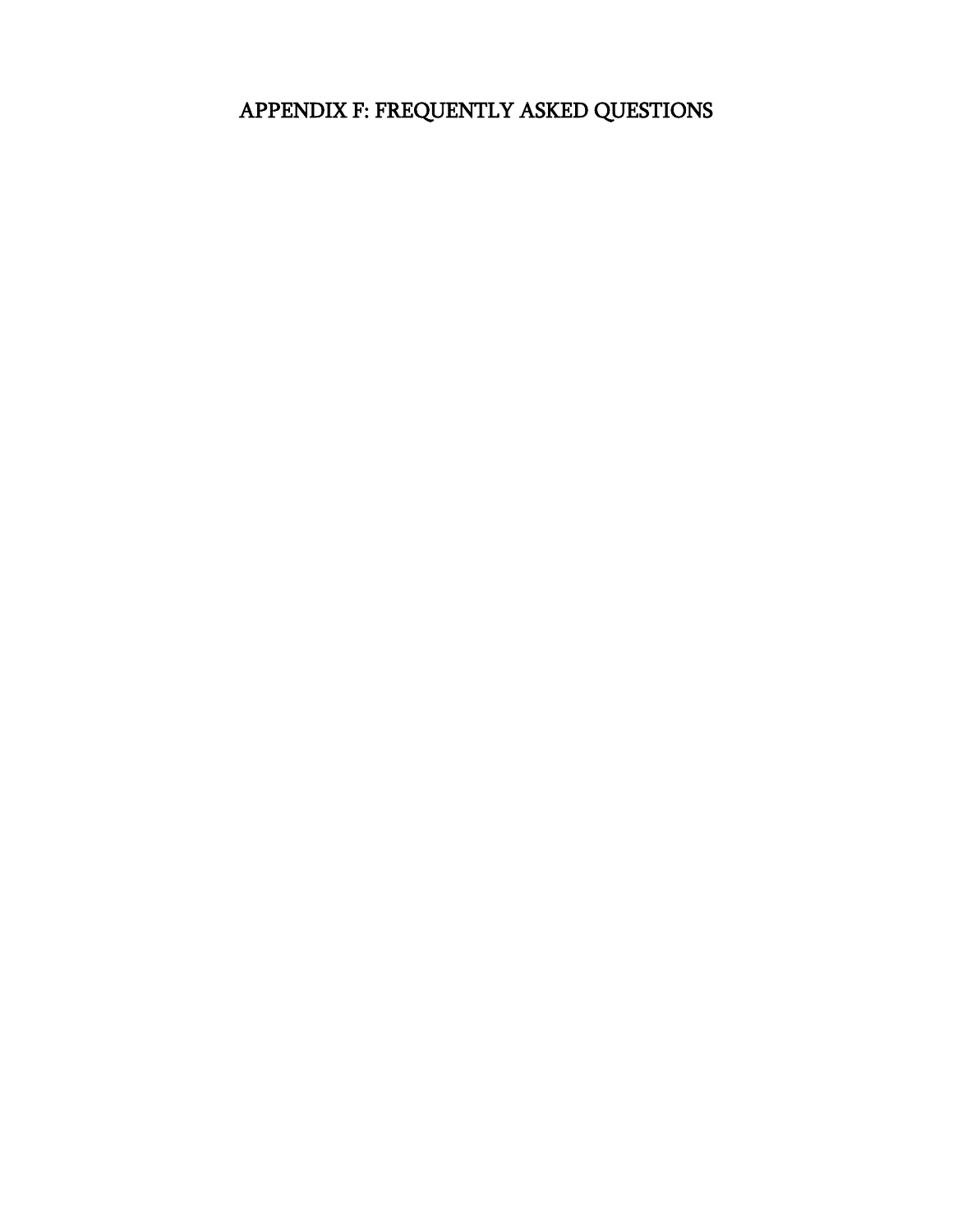#### FREQUENTLY ASKED QUESTIONS ABOUT PRECEPTING

<span id="page-45-0"></span>1. Should the student work with only one preceptor?

Yes. Ideally, one preceptor should be assigned by the agency as the primary supervisor for the student. However, due to scheduling issues and clinical experience needs, a second preceptor may work with the student. With approval from the nursing faculty, the primary preceptor may assign the student to other NP or physician preceptors during the clinical experience, to achieve the course objectives in a timely manner.

2. How are clinical experiences chosen?

The Track Coordinator and course nursing faculty works closely with the UT Health San Antonio Clinical Liaison, healthcare agencies, and the students for placement in the appropriate clinical settings that meet program requirements and student clinical experience needs. The clinical healthcare agency identifies the appropriate preceptor, with final approval from the Track Coordinator and/or course nursing faculty. Because we are a rural focused program with a mission to prepare APNs for rural family primary care practice, we strive to provide clinical sites for our primary care nurse practitioner students that are rural or medically underserved primary care sites.

3. Can someone who does not work in the agency be my preceptor in that agency?

No. For the preceptor to effectively act as a mentor, she/he needs to be familiar with the agency and working colleagues.

4. How much time will be required of the preceptor?

Time requirements will vary depending upon the clinical course requirements. The first clinical course is 300 hours total for the semester and the second clinical course is 300 hours for the semester. At the completion of the program each student has completed approximately 600 clinical practicum hours.

It is suggested that at least a one half hour meeting with the student each week be planned to discuss patient cases, weekly goals/objectives, and student progress.

5. Is the preceptor responsible for being with the student every minute of their clinical experience?

For NP students, the primary preceptor is responsible for being with the student during their clinical rotation or to assure that the student is under the supervision of another qualified preceptor.

Students are to see patients to complete the relevant history and physical exam. The student will present to the preceptor a brief (3-5 minutes) oral presentation on each patient seen using the SOAP format, and will collaborate with the preceptor on developing the assessment (diagnosis) and plan of care for the patient. See the Evaluation Forms for each semester (in Typhon and Appendices) for clinical expectations for each semester of the clinical practicum. Each student will provide the course objectives for the current semester. Students will increase the number and complexity of patients seen and will assume more independence in formulating diagnoses and plans of care as they